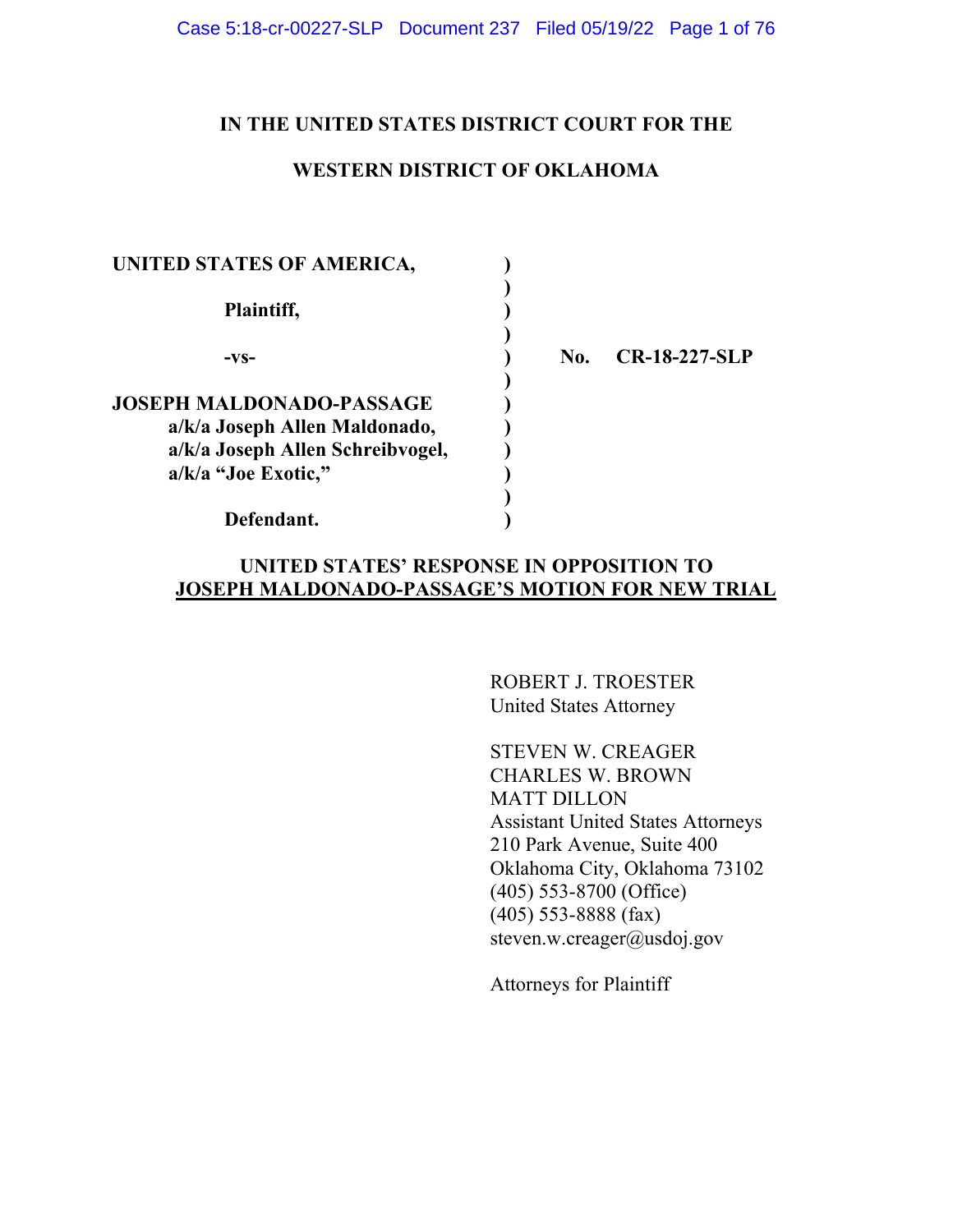# **TABLE OF CONTENTS**

# **Page**

| I. |           |    |    | Mr. Maldonado-Passage has failed to show that a new trial is                                              |
|----|-----------|----|----|-----------------------------------------------------------------------------------------------------------|
|    | A.        |    |    |                                                                                                           |
|    |           | 1. |    | The recordings are hearsay and, thus, inadmissible 16                                                     |
|    |           | 2. |    | Some of Mr. Maldonado-Passage's claims raise<br>challenges that are addressed in a different section 17   |
|    |           | 3. |    | Other claims are conclusory and, thus, insufficient for<br>Mr. Maldonado-Passage to carry his burden.  17 |
|    |           | 4. |    | The claims Mr. Maldonado-Passage developed                                                                |
|    |           |    | a. | Jeff Johnson was not excluded from testifying 19                                                          |
|    |           |    | b. | Mr. Garretson's alleged identity theft does not                                                           |
|    | <b>B.</b> |    |    |                                                                                                           |
|    | $C$ .     |    |    |                                                                                                           |
|    | D.        |    |    |                                                                                                           |
|    | E.        |    |    |                                                                                                           |
|    | F.        |    |    | Mr. Glover's Alleged Relationship with Ashley Webster 28                                                  |
|    | G.        |    |    |                                                                                                           |
|    | Η.        |    |    |                                                                                                           |
|    | I.        |    |    |                                                                                                           |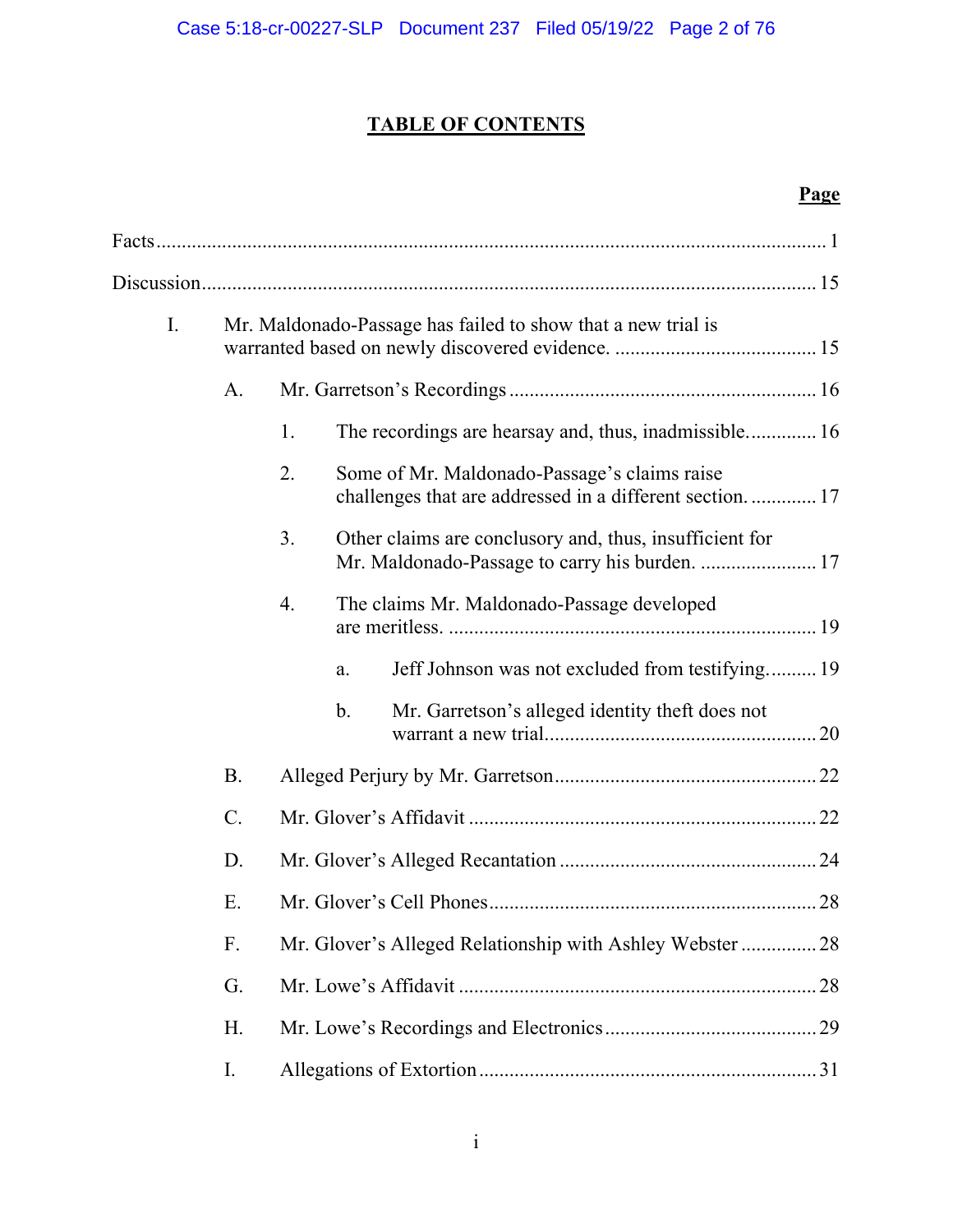|      | J.        |                                                                          |  |
|------|-----------|--------------------------------------------------------------------------|--|
|      | K.        |                                                                          |  |
|      | L.        |                                                                          |  |
|      | M.        |                                                                          |  |
|      | N.        |                                                                          |  |
|      | O.        |                                                                          |  |
|      | P.        |                                                                          |  |
|      | Q.        |                                                                          |  |
| Π.   |           | Mr. Maldonado-Passage has not shown any <i>Brady/Giglio</i> violations36 |  |
|      | A.        |                                                                          |  |
|      | <b>B.</b> |                                                                          |  |
|      | $C$ .     |                                                                          |  |
|      | D.        |                                                                          |  |
|      | E.        |                                                                          |  |
|      | F.        |                                                                          |  |
|      | G.        |                                                                          |  |
|      | H.        |                                                                          |  |
|      | I.        |                                                                          |  |
|      | J.        |                                                                          |  |
|      | K.        |                                                                          |  |
|      | L.        |                                                                          |  |
|      | M.        |                                                                          |  |
| III. |           | A motion for new trial is not the proper vehicle to raise a claim of     |  |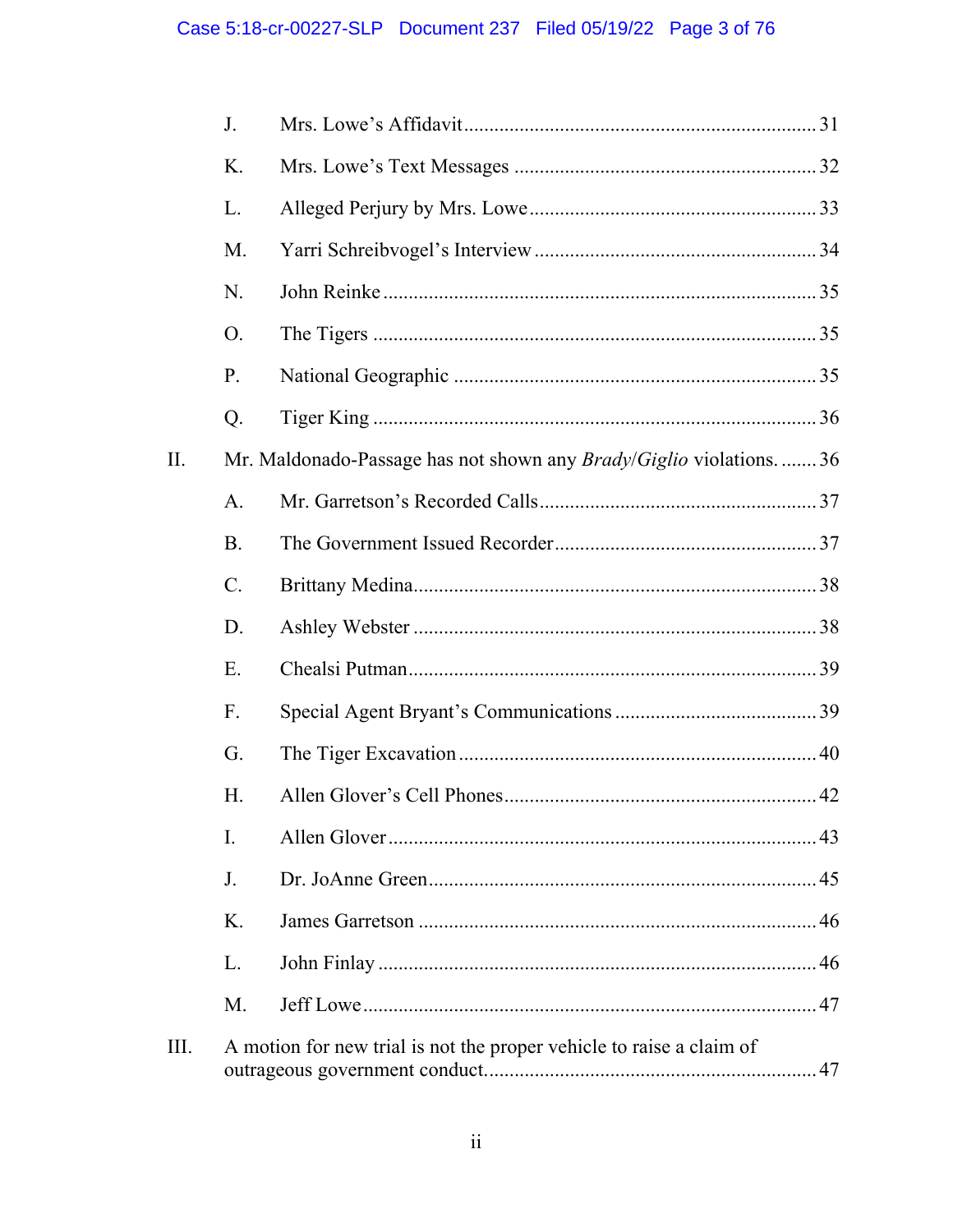# Case 5:18-cr-00227-SLP Document 237 Filed 05/19/22 Page 4 of 76

| IV.  |           |     | Mr. Maldonado-Passage has not shown a Napue violation.  49                                                                                                                                               |  |
|------|-----------|-----|----------------------------------------------------------------------------------------------------------------------------------------------------------------------------------------------------------|--|
|      | A.        |     |                                                                                                                                                                                                          |  |
|      |           | 1.  |                                                                                                                                                                                                          |  |
|      |           | 2.  | Mr. Garretson's Reason for Cooperating with the                                                                                                                                                          |  |
|      |           | 3.  | Mr. Garretson's Prior Dealings with Mrs. Baskin  51                                                                                                                                                      |  |
|      |           | 5.  |                                                                                                                                                                                                          |  |
|      |           | 6.  | How Mr. Garretson Knew Where to Get a Fake ID 53                                                                                                                                                         |  |
|      |           | 7.  |                                                                                                                                                                                                          |  |
|      |           | 8.  |                                                                                                                                                                                                          |  |
|      |           | 9.  |                                                                                                                                                                                                          |  |
|      |           | 10. | Others With Knowledge About Mr. Garretson's                                                                                                                                                              |  |
|      |           | 11. |                                                                                                                                                                                                          |  |
|      | <b>B.</b> |     |                                                                                                                                                                                                          |  |
| V.   |           |     | Mr. Maldonado-Passage's claim of prosecutorial misconduct                                                                                                                                                |  |
| VI.  |           |     | Ultimately, the jury would not have reached a different result because<br>Mr. Maldonado-Passage's own statements were the strongest<br>evidence against him, evidence with which he does not engage.  58 |  |
|      | A.        |     | Mr. Maldonado-Passage's Statements Regarding the                                                                                                                                                         |  |
|      | <b>B.</b> |     | Mr. Maldonado-Passage's Statements Regarding the                                                                                                                                                         |  |
| VII. |           |     |                                                                                                                                                                                                          |  |
|      |           |     |                                                                                                                                                                                                          |  |
|      |           |     |                                                                                                                                                                                                          |  |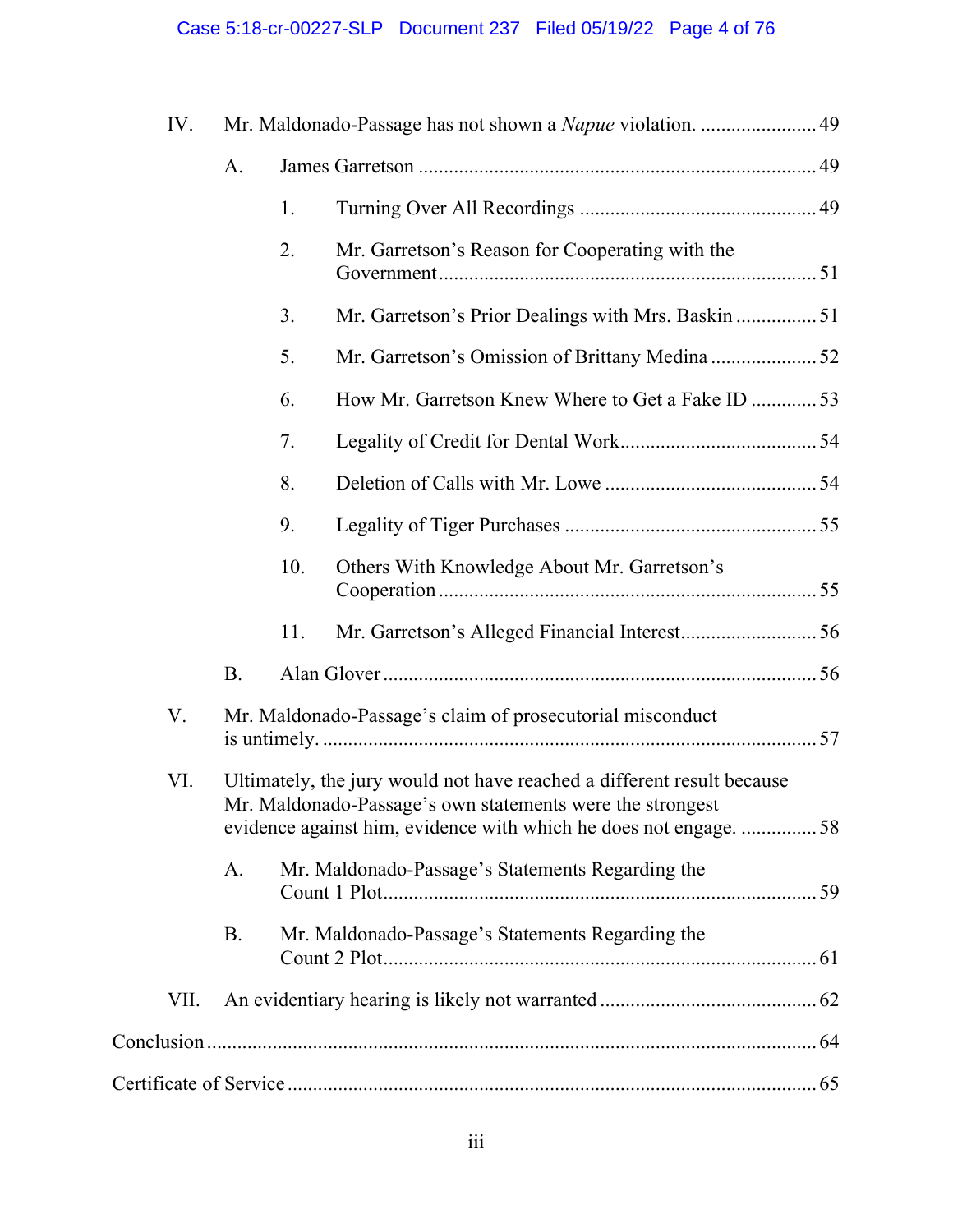# **ATTACHMENTS**

## **Number**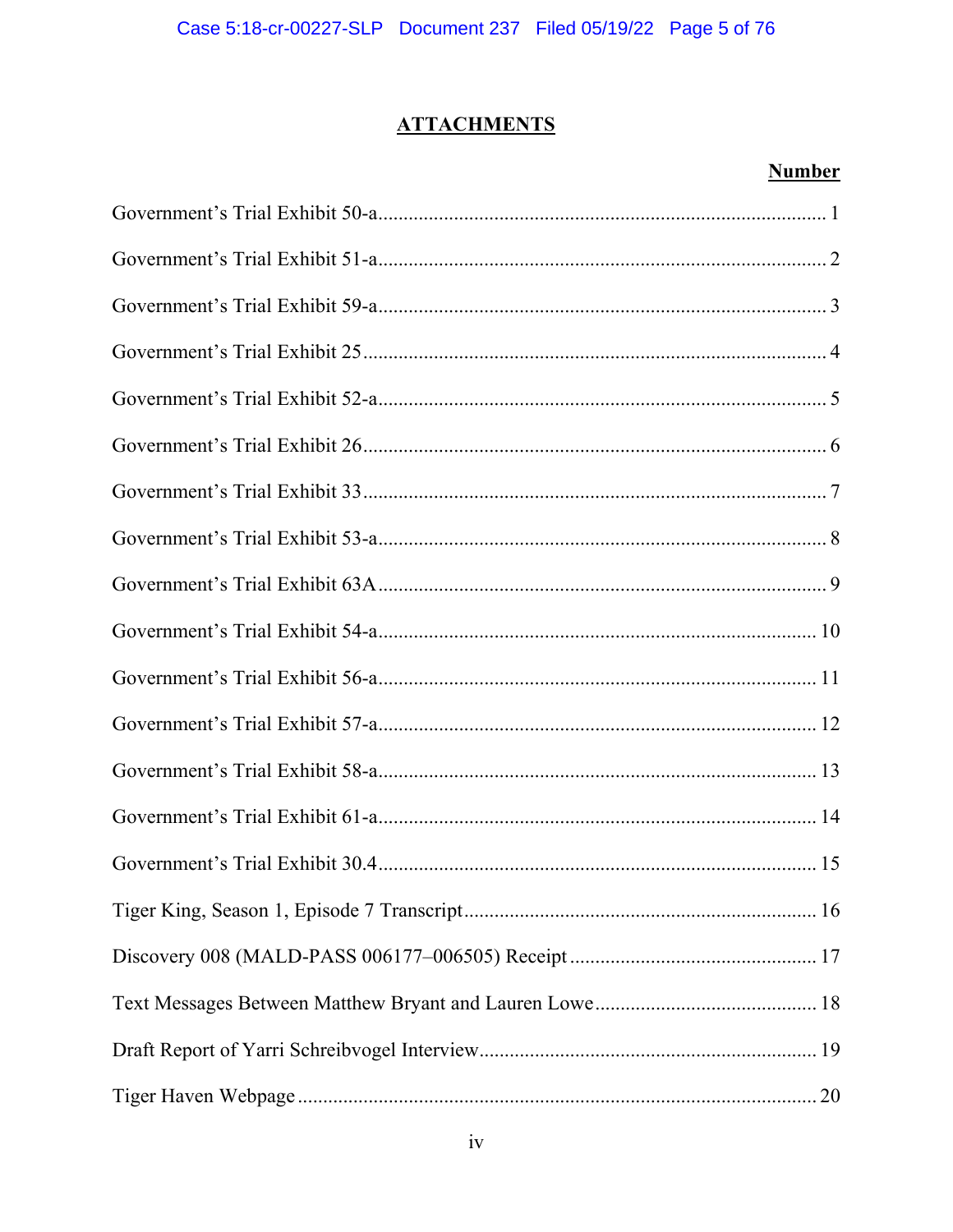# Case 5:18-cr-00227-SLP Document 237 Filed 05/19/22 Page 6 of 76

| Judgment and Sentence in State v. Glover, Garvin Co. No. CM-2018-360 27      |  |
|------------------------------------------------------------------------------|--|
| Transcript of April 29, 2021 Interview of Alan Glover by Rebecca Chaiklin 28 |  |
|                                                                              |  |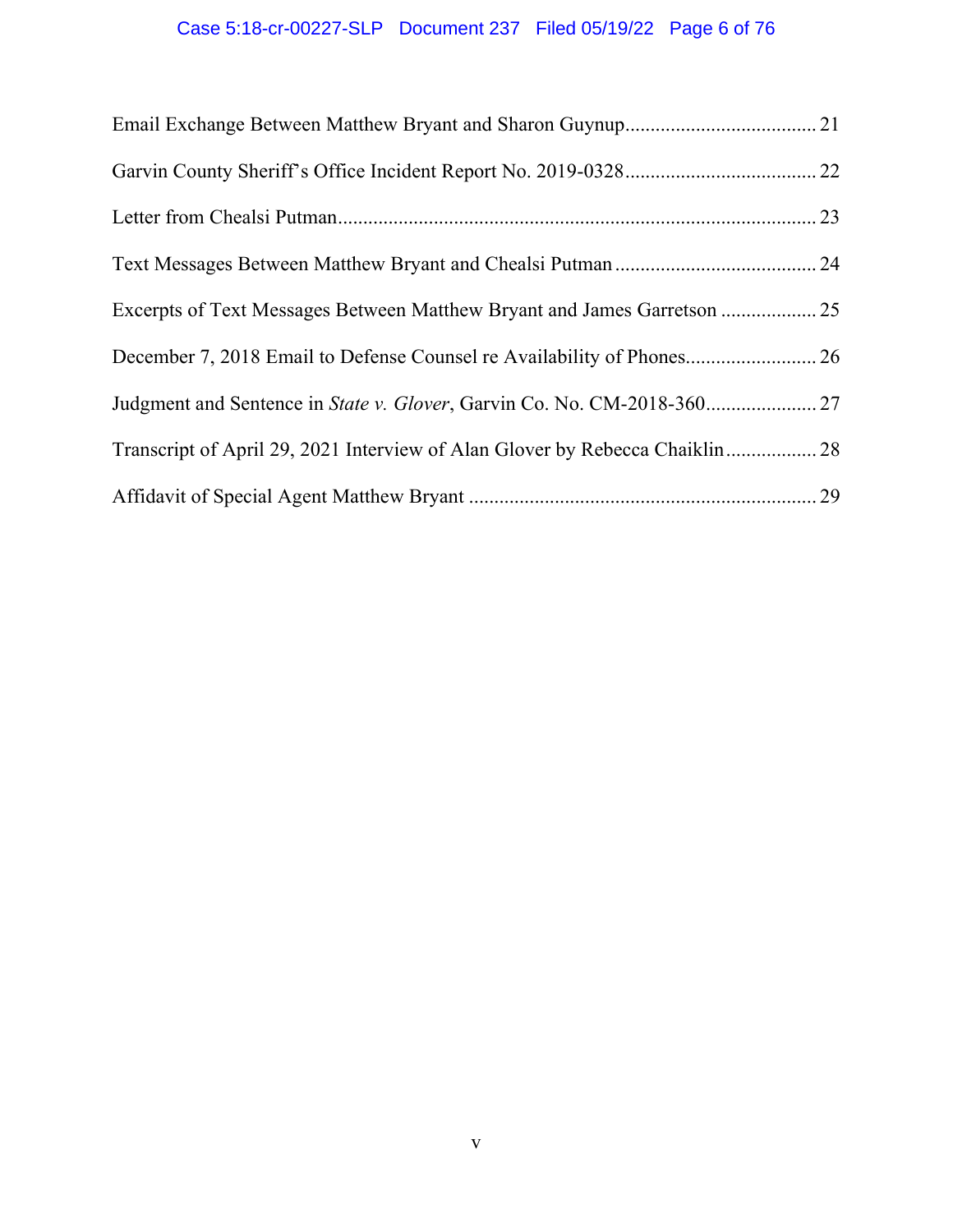# **TABLE OF AUTHORITIES**

## Page

## **Cases**

| Blackledge v. Allison,                 |
|----------------------------------------|
| Brady v. Maryland,                     |
| Bronston v. United States,             |
| Brown v. United States,                |
| Clark v. United States,                |
| Giglio v. United States,               |
| Hampton v. United States,              |
| In re Barrett,                         |
| McBride v. United States,              |
| Napue v. Illinois,                     |
| Smith v. Sec. of N.M. Dept. of Corrs., |
| Smith v. United States,                |
| Strickler v. Greene,                   |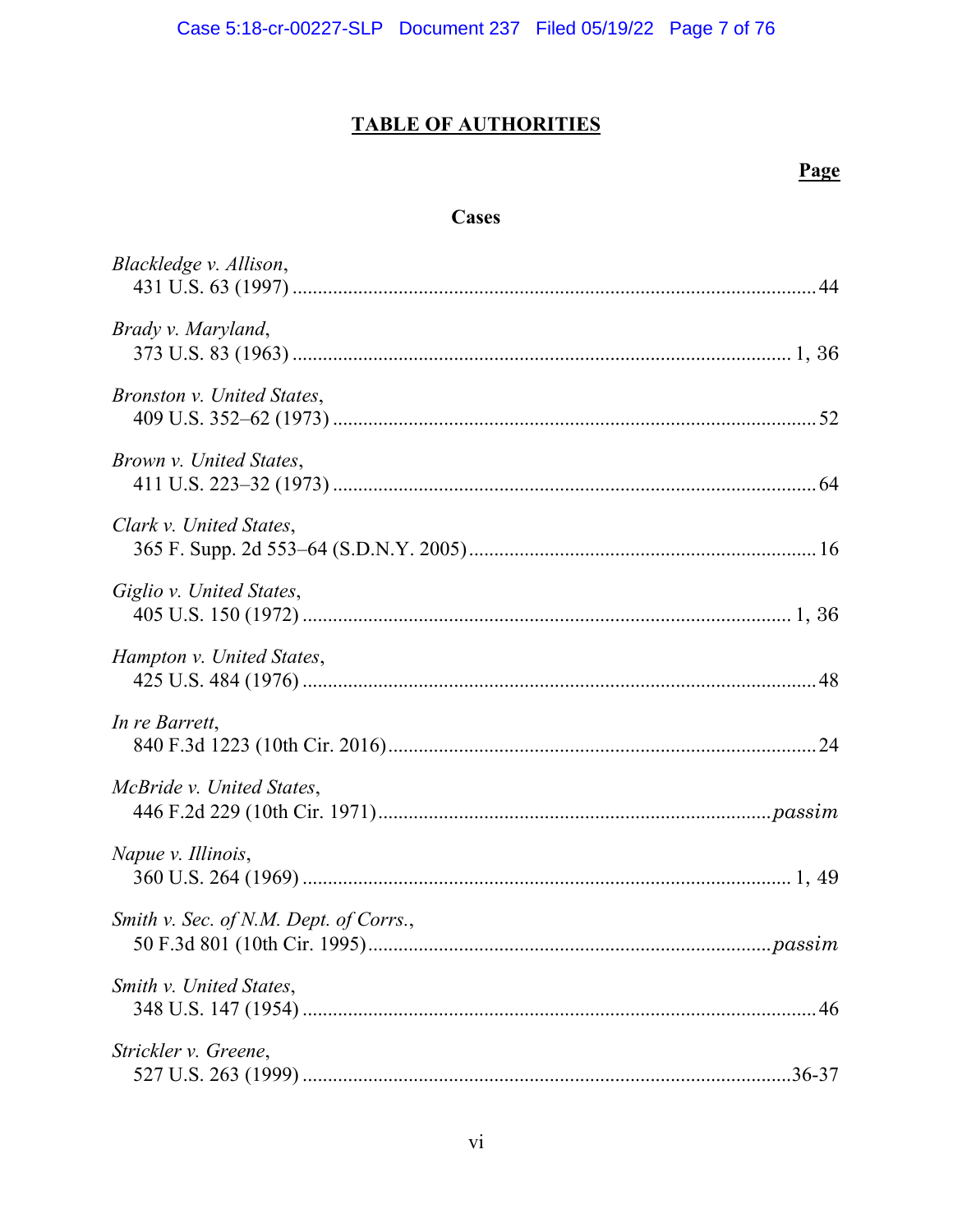| United States v. Abello-Silva,<br>No. 96-5034, 1997 WL 72979 (10th Cir. Feb. 20, 1997) 35-36, 36, 58 |
|------------------------------------------------------------------------------------------------------|
| United States v. Arroyo,                                                                             |
| United States v. Bagley,                                                                             |
| United States v. Buchanan,                                                                           |
| United States v. Caballero,                                                                          |
| United States v. Chimal,                                                                             |
| United States v. Christy,                                                                            |
| United States v. Chronic,                                                                            |
| United States v. Cordova,                                                                            |
| United States v. Crockett,                                                                           |
| United States v. Cromitie,                                                                           |
| United States v. Dunnigan,                                                                           |
| United States v. Durham,                                                                             |
| United States v. Dyke,                                                                               |
| United States v. Fattah,                                                                             |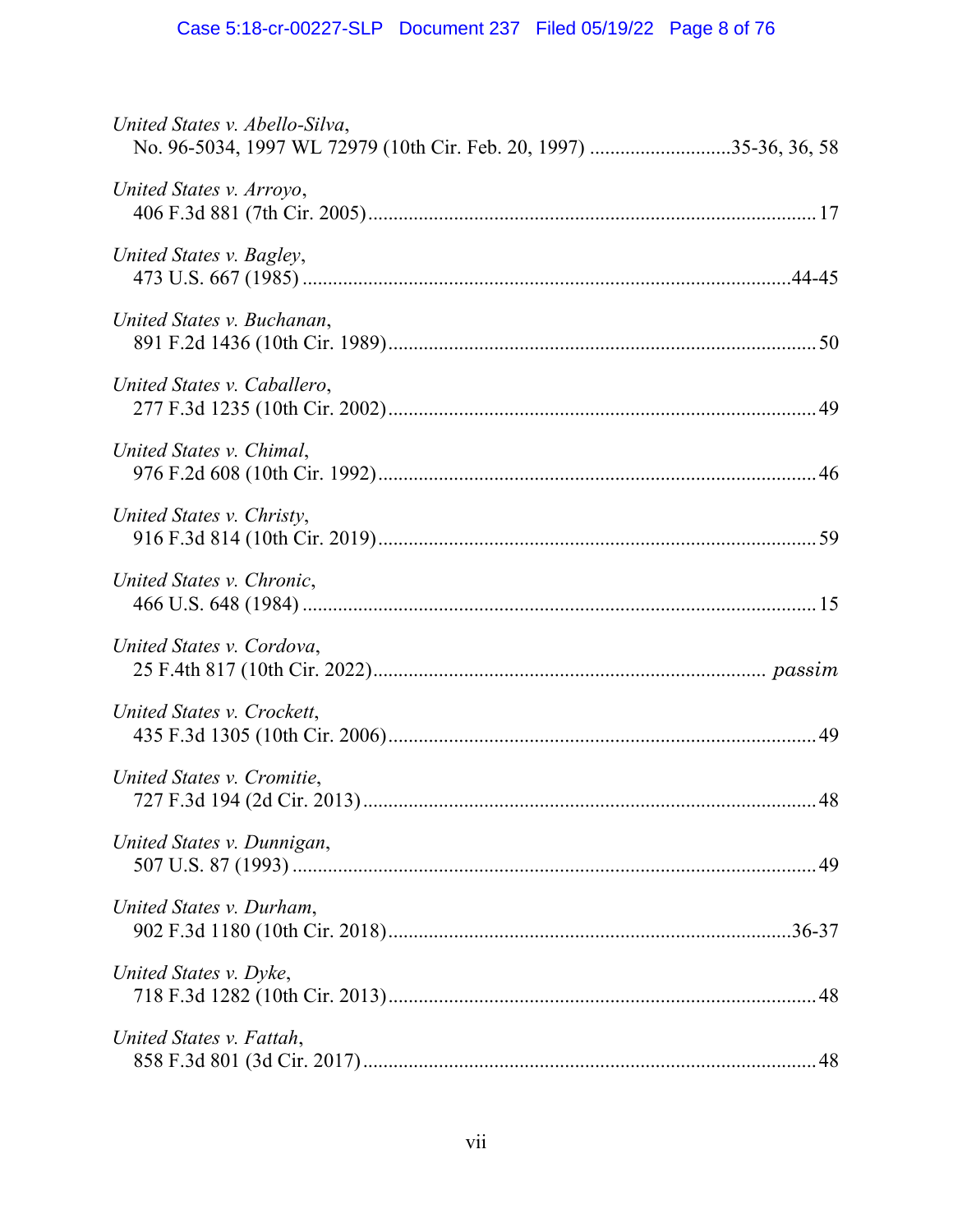| United States v. Flonnory,          |
|-------------------------------------|
| United States v. Garcia,            |
| United States v. Geames,            |
| United States v. Harris,            |
| United States v. Hill,              |
| United States v. Holloway,          |
| United States v. Johnson,           |
| United States v. Jones,             |
| United States v. Jordan,            |
| United States v. Kaspereit,         |
| United States v. Lafayette,         |
| United States v. Larranaga,         |
| United States v. Maldonado-Passage, |
| United States v. McCullough,        |
| United States v. Moya,              |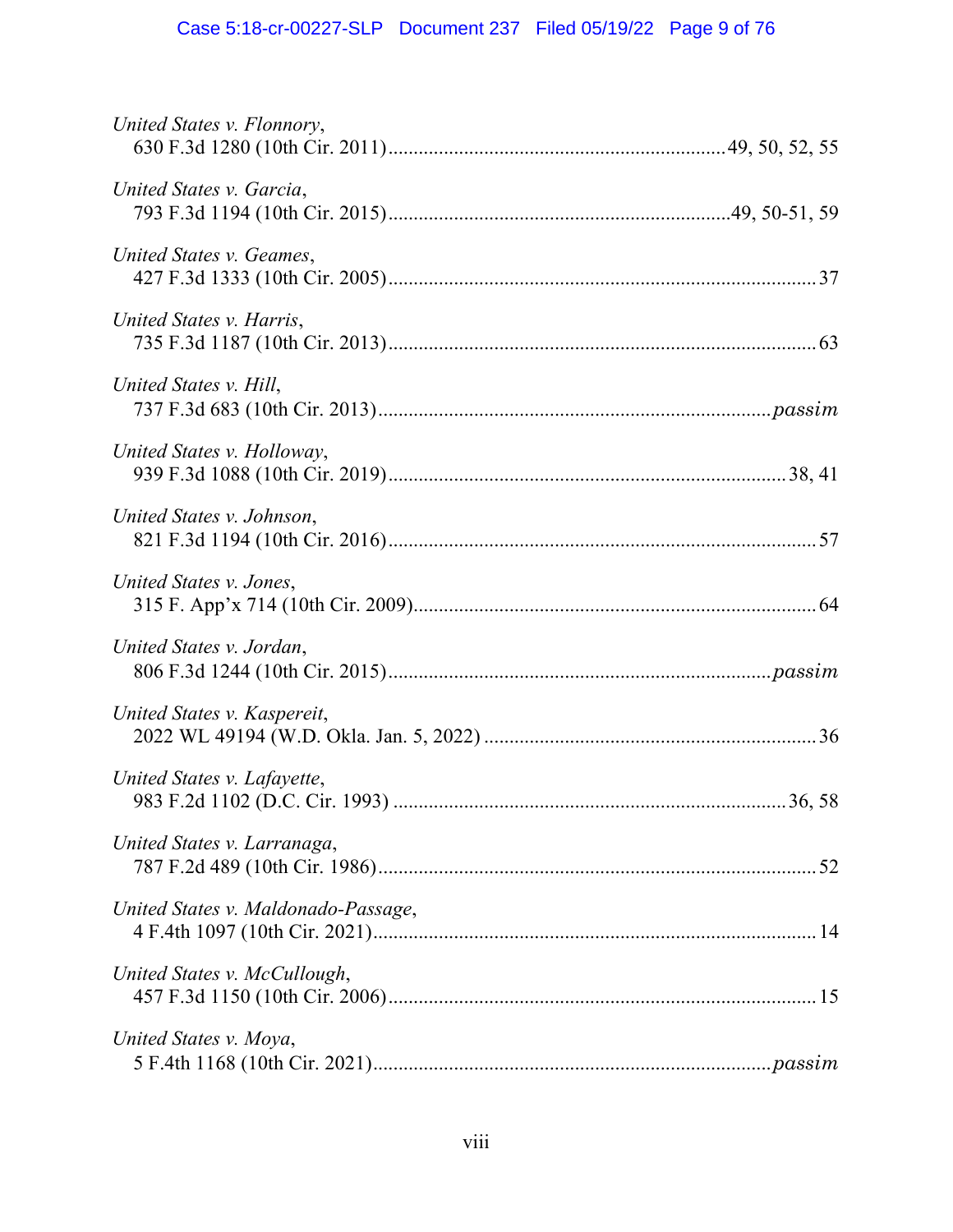## Case 5:18-cr-00227-SLP Document 237 Filed 05/19/22 Page 10 of 76

| United States v. Payner,      |    |
|-------------------------------|----|
| United States v. Pearson,     |    |
| United States v. Quintanilla, |    |
| United States v. Ramsey,      |    |
| United States v. Smith,       |    |
| United States v. Twigg,       |    |
| United States v. Varnell,     |    |
| United States v. Velarde,     |    |
| United States v. Weeks,       |    |
| United States v. Winman,      |    |
| United States v. Yildiz,      |    |
| <b>Statutes</b>               |    |
|                               | 42 |
|                               | 42 |

## **Federal Rules of Criminal Procedure**

|--|--|--|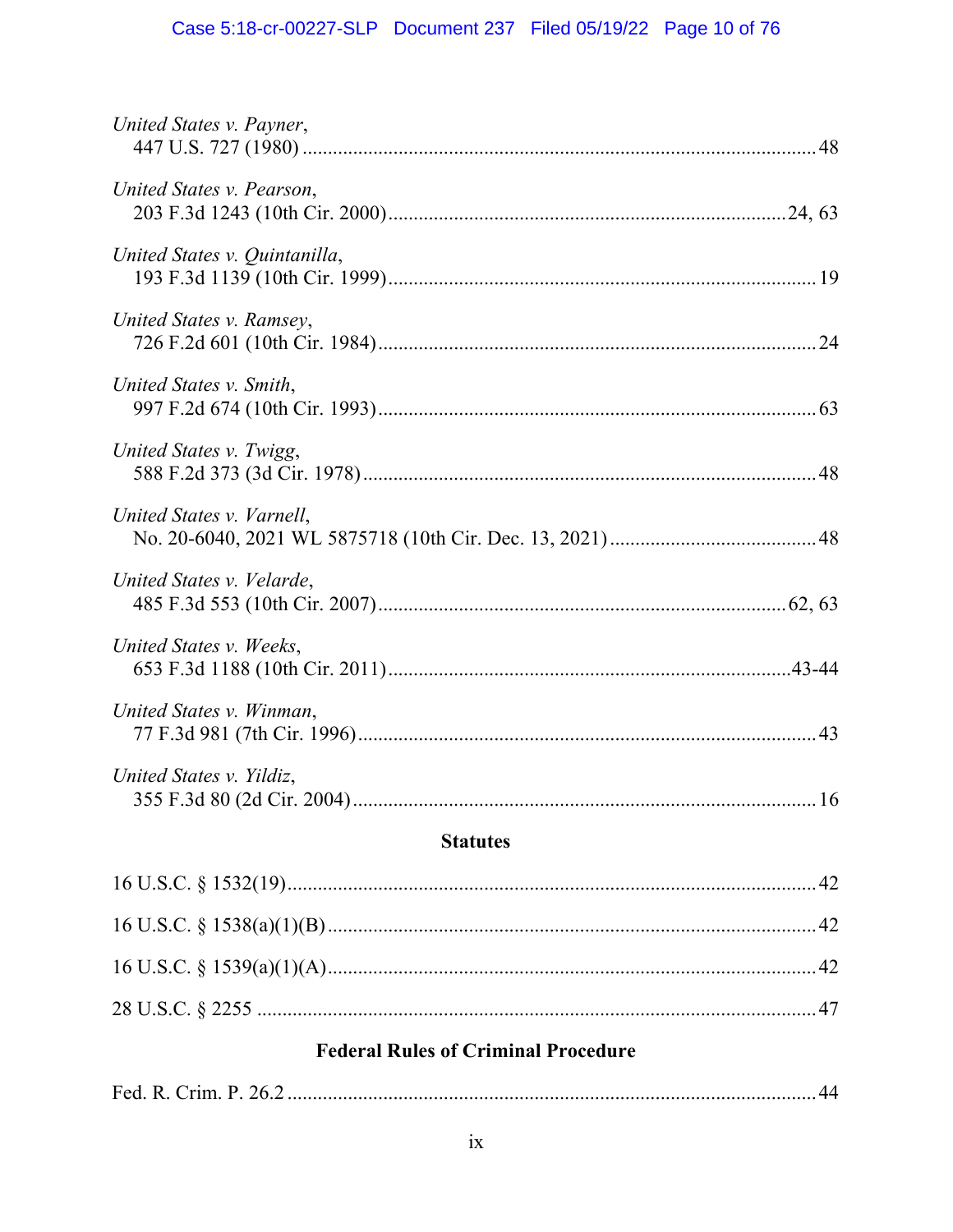## Case 5:18-cr-00227-SLP Document 237 Filed 05/19/22 Page 11 of 76

## **Federal Rules of Evidence**

# **Regulations**

|--|--|--|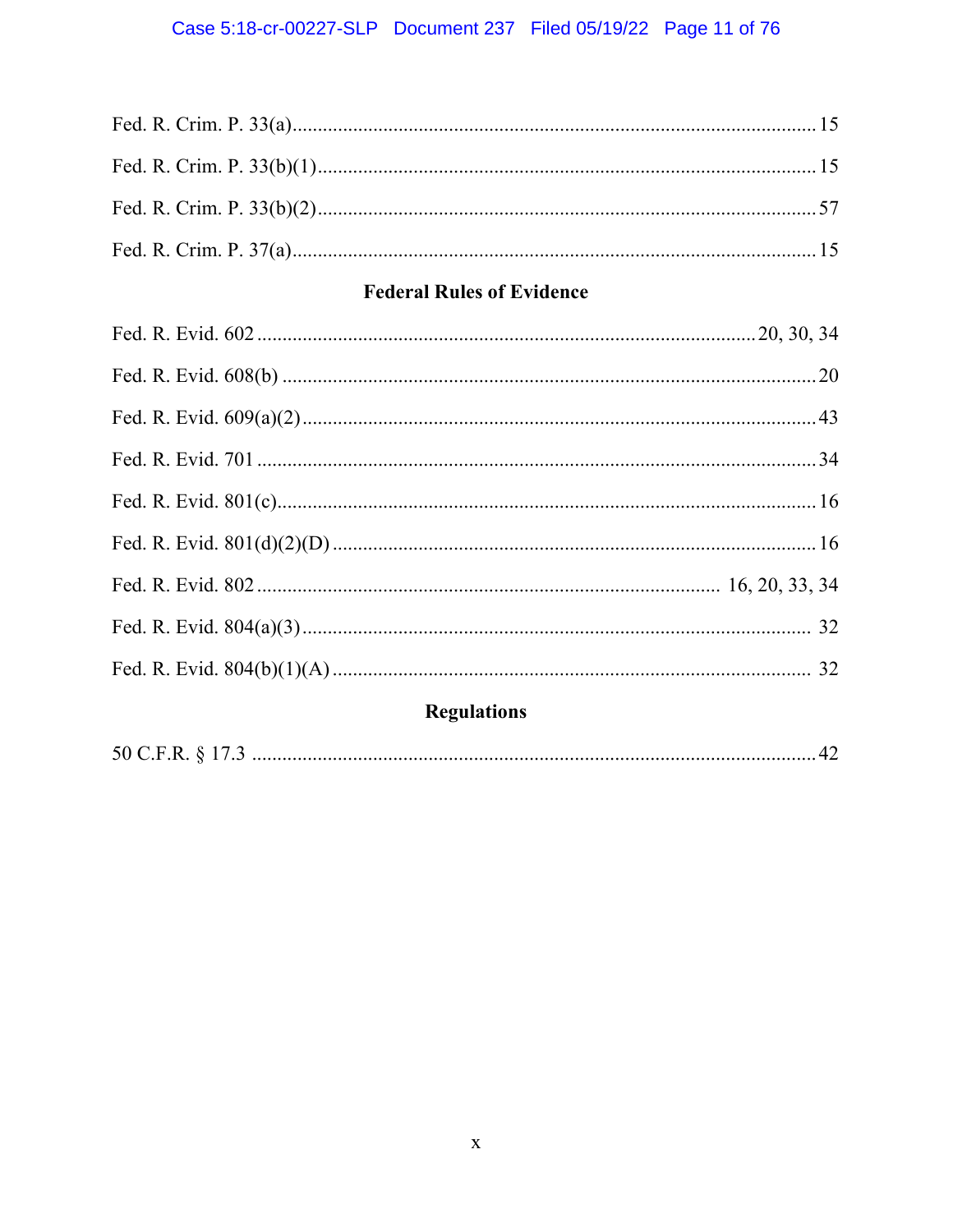<span id="page-11-2"></span> On April 1, 2022, Joseph Maldonado-Passage filed a motion for new trial, raising claims of (1) newly discovered evidence, (2) violations of *Brady v. Maryland*, 373 U.S. 83 (1963), and *Giglio v. United States*, 405 U.S. 150 (1972), (3) outrageous government conduct, (4) violations of *Napue v. Illinois*, 360 U.S. 264 (1969), and (5) prosecutorial misconduct. Doc. 232 ("Mtn.").<sup>[1](#page-11-4)</sup> For the reasons discussed below, relief is not warranted on any of these claims. Thus, this Court should deny his motion for new trial.

#### <span id="page-11-3"></span><span id="page-11-1"></span>**Facts**

<span id="page-11-0"></span> In 1999, Mr. Maldonado-Passage opened a zoo in Wynnewood, Oklahoma, Tr. at 928; later, he began performing road shows across the country, where he would allow people to play and take pictures with animals, usually baby tigers, *id.* at 286–87, 294. Carole Baskin, "an activist against the abuse of big cats in captivity," *id.* at 349, started a website identifying people she believed were "exploiting these animals in a bad way" and showing the public "what's going on behind the scenes, . . . how these cubs are being treated," *id.* at 353. She would contact malls, "send them a fact sheet about why this cub handling was such a horrible thing for the cubs," and send out alerts about upcoming cub petting events. *Id.* at 358. Occasionally, her fans would protest on the street corner. *Id.*

 In the mid-2000s, Mrs. Baskin identified Mr. Maldonado-Passage on her website, including approximately 20 different aliases that he used. *Id.* at 357. In response, he

<span id="page-11-4"></span><sup>1</sup> Citations to Mr. Maldonado-Passage's motion are to the page number listed in the bottom-center of the page ("Mtn. at \_\_\_"). Where exhibits were included in the PACER filing, citations are to the page number assigned by PACER ("Doc. 232- $at$ "). Exhibits that were only filed conventionally are cited by Exhibit Number ("Mtn., Ex.

<sup>&</sup>quot;). Citations to the trial transcript or to page number ("Tr. at \_\_\_"). Attachments to this response are cited by attachment and page number ("Attachment  $\alpha$  at  $\alpha$ ").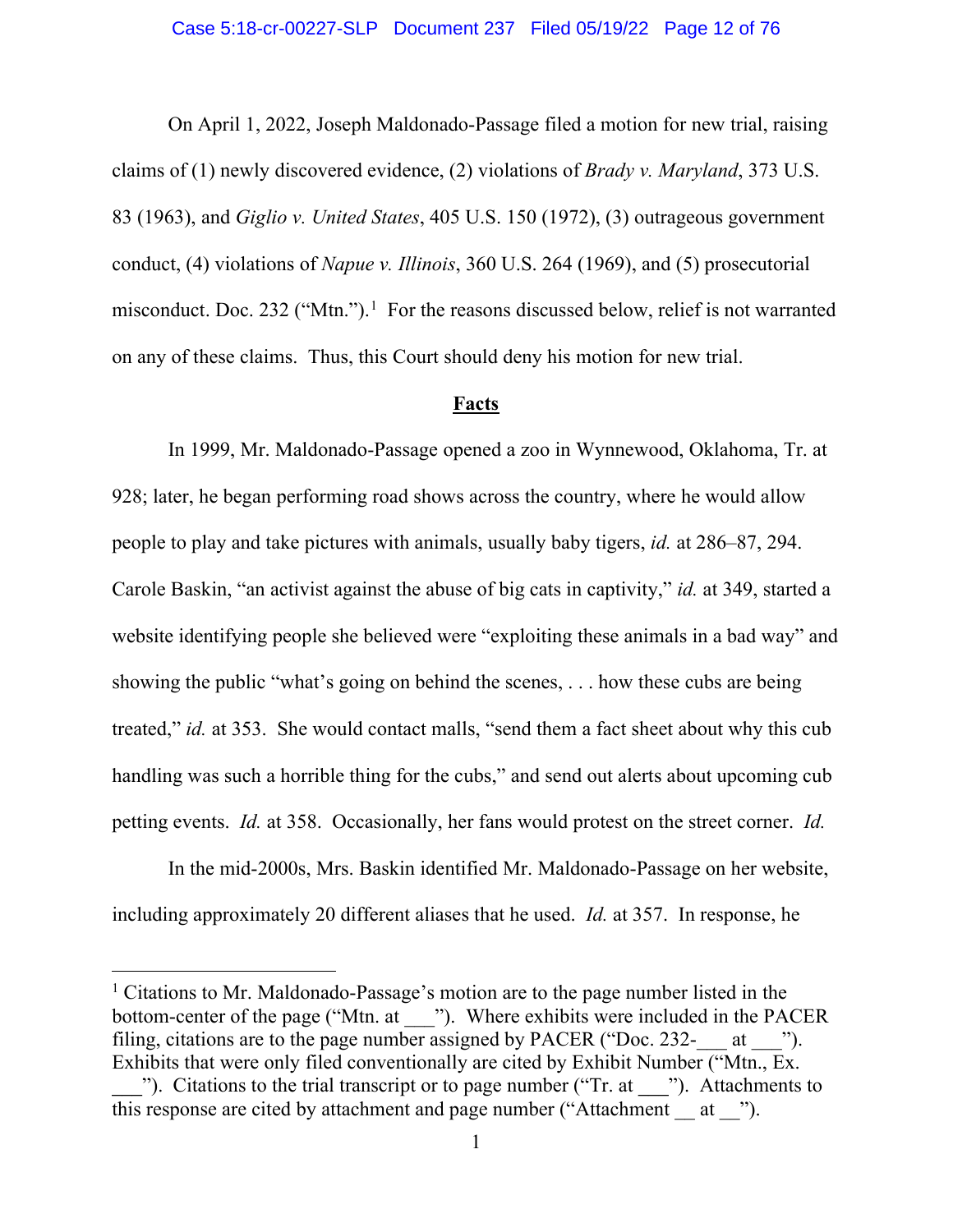#### Case 5:18-cr-00227-SLP Document 237 Filed 05/19/22 Page 13 of 76

began using the name "Big Cat Rescue Entertainment" and the intellectual property of Mrs. Baskin's organization—Big Cat Rescue. *Id.* at 359–64, 372. In return, Mrs. Baskin sued Mr. Maldonado-Passage. *Id.* at 368–72. The lawsuits ended with approximately \$1 million in judgments in favor of Mrs. Baskin and Big Cat Rescue. *Id.* at 376. When she attempted to collect on the judgments, Mr. Maldonado-Passage transferred ownership of his zoo to Jeff Lowe, who named it the Greater Wynnewood Exotic Animal Park (hereinafter, "the zoo" or "the park"). *Id.* at 709–10. Mr. Lowe left Mr. Maldonado-Passage in charge of the day-to-day operations of the zoo. *Id.* at 710.

During meetings, Mr. Maldonado-Passage told zoo employees that he would like to see Mrs. Baskin dead. Tr. at 51. He tried to recruit people to kill Mrs. Baskin several times. *E.g. id.* at 394–95, 545–47. And he even spoke daily about wanting to have Mrs. Baskin murdered. *Id.* at 619.

In February 2017, Mrs. Baskin received a voicemail warning her that Mr. Maldonado-Passage was trying to harm her. *Id.* at 395. She sent the message to her attorney, who forwarded it to the government, and the Federal Bureau of Investigation (FBI) started its investigation.[2](#page-12-0) *Id.* at 395, 433.

In August 2017, James Garretson, Mr. Lowe, and Mr. Maldonado-Passage spoke about killing Mrs. Baskin, with Mr. Lowe pulling up maps of Mrs. Baskin's bike path, gift shop, and house. *Id.* at 547–48. During the conversations, Mr. Maldonado-Passage brought "over a big stack of manila folders" with information he had received from

<span id="page-12-0"></span> $2$  The United States Fish and Wildlife Service (FWS) was already investigating Mr. Maldonado-Passage regarding the illegal movement of wildlife at this point. Tr. at 891.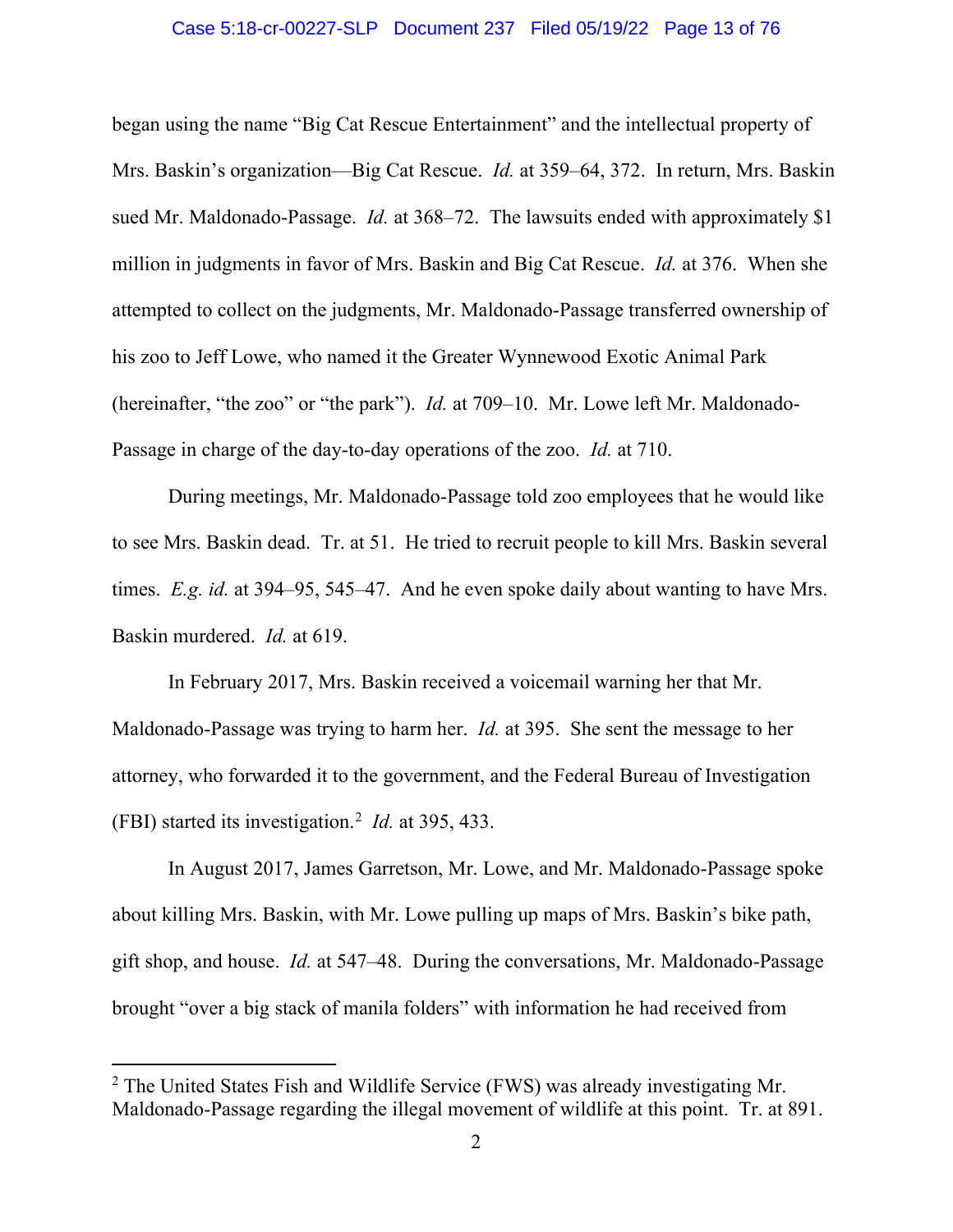#### Case 5:18-cr-00227-SLP Document 237 Filed 05/19/22 Page 14 of 76

"somebody in the inside of [Mrs. Baskin's] organization." *Id.* He returned to his desk and partially engaged in the conversation, but mostly talked to himself. *Id.* at 548–49.

That same month, Mr. Lowe asked Mr. Garretson to contact Mrs. Baskin about the possibility of Mr. Lowe selling the zoo to her. *Id.* at 549–50. But when Mr. Garretson called, Mrs. Baskin did not answer. *Id.* at 550–51. Instead, Special Agent Matthew Bryant of the United States Fish and Wildlife Service (FWS) returned Mr. Garretson's call. *Id.* at 551. They met in-person in September of 2017. *Id.* After meeting with Special Agent Bryant and discussing Mr. Maldonado-Passage, Mr. Garretson agreed to become a confidential informant and agreed to record certain phone calls and turn them over to the government. *Id.* at 552–53.

On September 29, 2017, Mr. Garretson had his first recorded conversation with Mr. Maldonado-Passage about killing Mrs. Baskin. *See* Attachment 1. During the conversation, Mr. Garretson asked when Mrs. Baskin would stop suing Mr. Maldonado-Passage, and Mr. Maldonado-Passage responded: "She won't, until somebody shoots her." *Id.* at 1. Later, Mr. Garretson mentioned that "[o]ne of [his] guys just got out of jail recently," and they just needed to "get some cash together" and come up with a plan. *Id.* Mr. Maldonado-Passage responded: "I know where the cash is." *Id.* When Mr. Garretson mentioned his guy was "down there in Bushnell," Mr. Maldonado-Passage commented that was "[r]ight in her neighborhood." *Id.* Mr. Maldonado-Passage also suggested there was "ten thousand on her head." *Id.* When Mr. Garretson said that he was trying to get his guy "to come to Texas," Mr. Maldonado-Passage responded: "You don't want to talk about this sh\*t over a phone or anything." *Id.* at 2. Mr. Garretson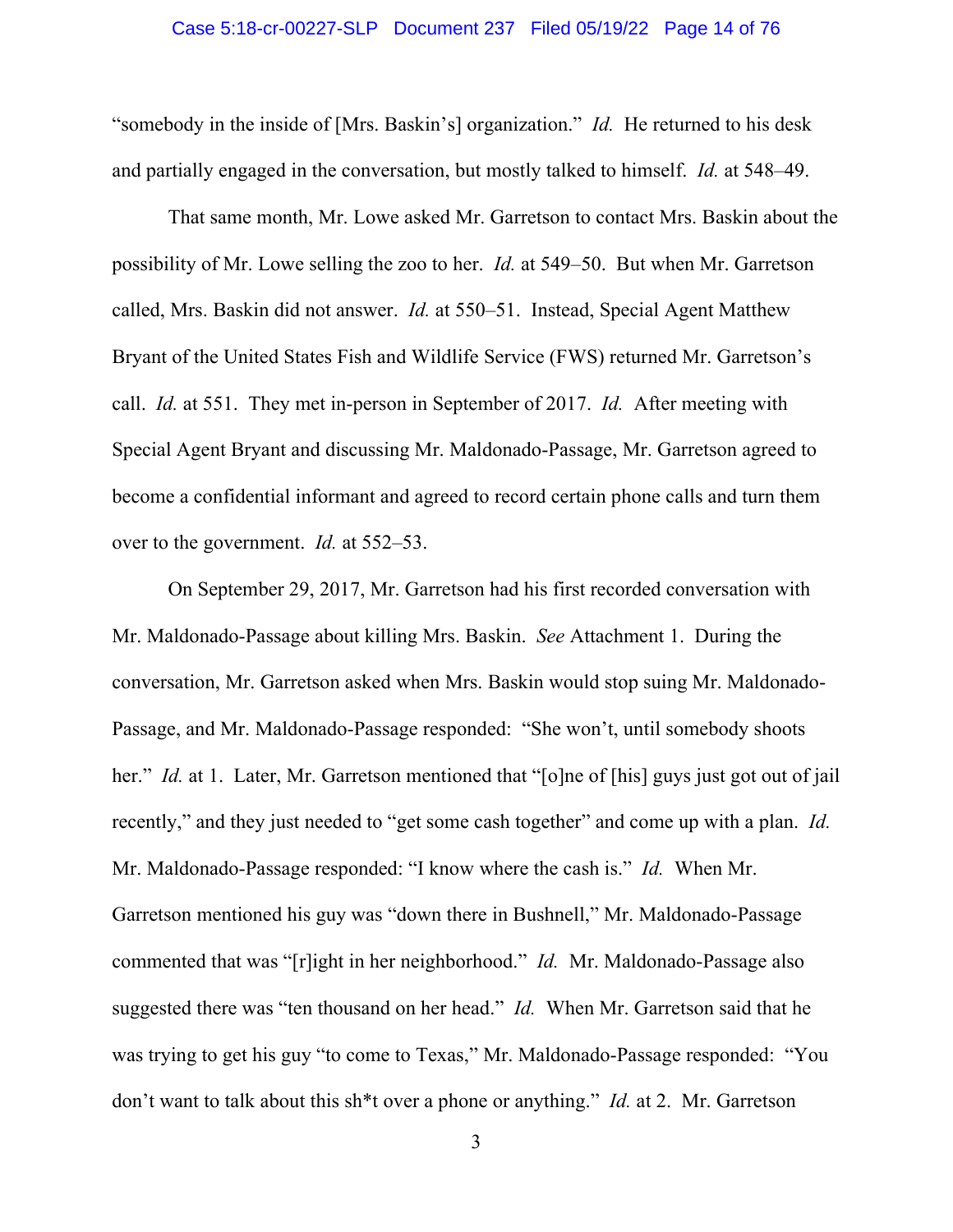#### Case 5:18-cr-00227-SLP Document 237 Filed 05/19/22 Page 15 of 76

broached the subject again, saying that he would talk to his guy and "probably . . . buy him a Greyhound ticket." *Id.* at 6. Mr. Maldonado-Passage noted in response that the "hurricane would have been the perfect time when the power was out" because "[t]hey had no street cameras or nothing." *Id.* at 6.

Mr. Maldonado-Passage also began having conversations about killing Mrs. Baskin with Alan Glover. The first conversation occurred about 11:00 p.m. or midnight sometime before October 6, 2017, on the front porch of the gift shop. *Id.* at 621–22. Mr. Maldonado-Passage asked Mr. Glover if he could "get it done," referring to killing Mrs. Baskin. *Id.* at 622.<sup>[3](#page-14-0)</sup> When Mr. Glover said he could, Mr. Maldonado-Passage offered to pay Mr. Glover \$5,000 and would take care of him once it was done. *Id.* at 623–24. They subsequently discussed how to kill Mrs. Baskin—with Mr. Maldonado-Passage preferring the use of either a gun or a crossbow but Mr. Glover not wanting to use a firearm from Oklahoma for fear that he would be stopped and searched while traveling to Florida, which would have resulted in him getting arrested for being a felon in possession of a firearm. *Id.* at 624–25. Mr. Glover proposed cutting off her head. *Id.* at 626.

On November 4, 2017, Mr. Maldonado-Passage asked Mr. Garretson if he knew a place to get a fake ID, and Mr. Garretson told him about a place in Dallas. [4](#page-14-1) *Id.* at 558. Mr. Maldonado-Passage then asked John Finlay to take Mr. Glover to Dallas and paid for

<span id="page-14-0"></span><sup>&</sup>lt;sup>3</sup> Mr. Glover thought Mr. Maldonado-Passage asked him because he had a teardrop tattoo under his eye, which people often thought meant he killed someone. Tr. at 623.

<span id="page-14-1"></span><sup>&</sup>lt;sup>4</sup> Prior to Mr. Maldonado-Passage contacting him, Mr. Lowe told Mr. Garretson that Alan Glover "was going to get an ID and get on a bus and go kill Carole." Tr. at 559.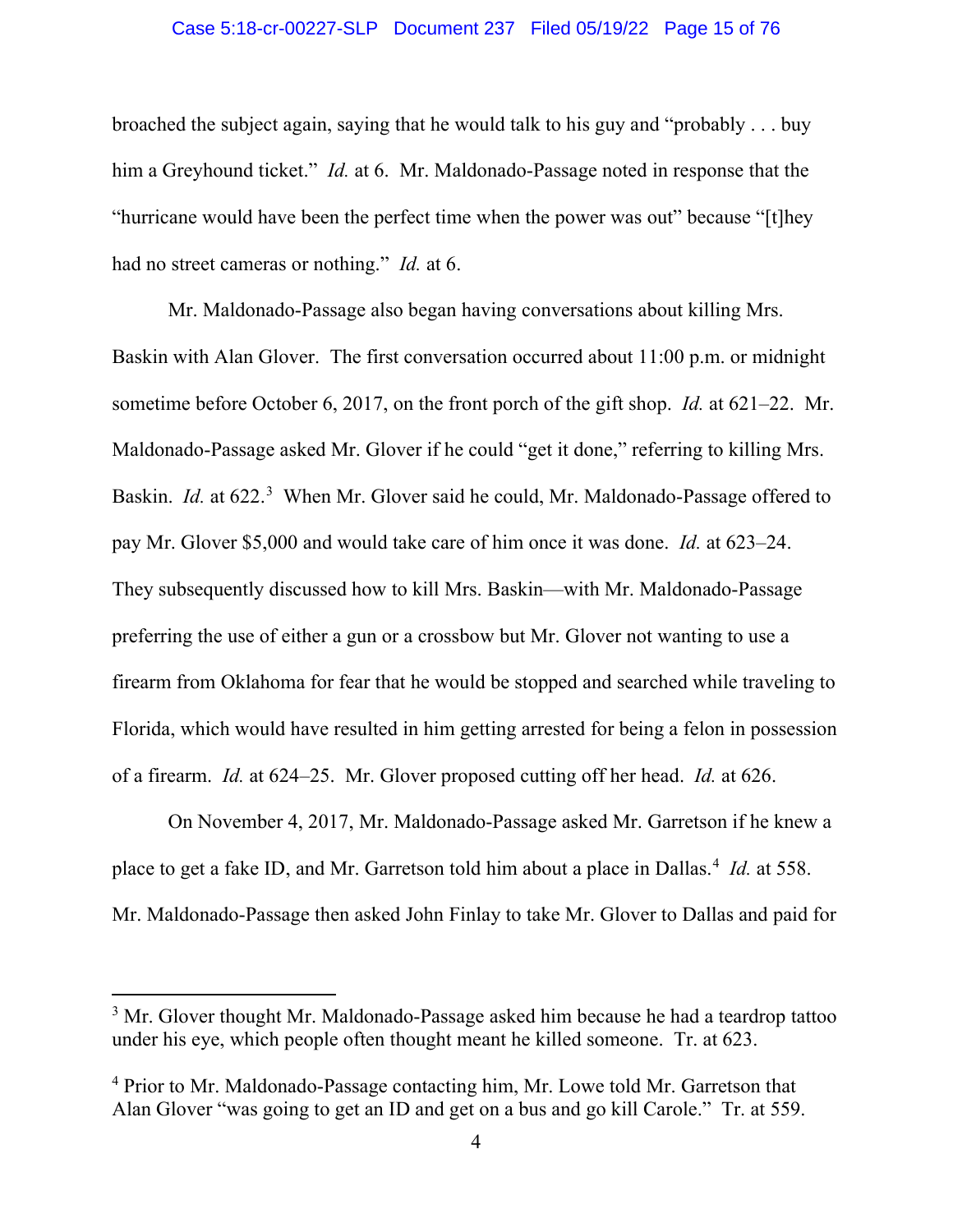the gas. *Id.* at 757–58. Once they were on the road, Mr. Maldonado-Passage told Mr. Finlay that Mr. Glover needed to go to Dallas "to get a fake ID so he could go take care of Carole [Baskin]." *Id.* at 758. According to Mr. Glover, Mr. Maldonado-Passage had the idea to get a fake ID for Mr. Glover so he would not leave a paper trail when he traveled "[t]o Florida to kill that lady." *Id.* at 627–28. Mr. Maldonado-Passage gave Mr. Finlay \$200 to pay for Mr. Glover's fake ID. *Id.* at 629. He checked in with Mr. Finlay twice after they got Mr. Glover's ID, once to ask how the ID looked and the second time to have them take it to "James Garretson to fix it." *Id.* at 760. When Mr. Finlay and Mr. Glover arrived at Mr. Garretson's shop, Mr. Garretson scraped the words "entertainment purposes only" off the back of the fake ID. *Id.* at 561.

On November 7, 2017, Mr. Garretson spoke with both Mr. Lowe and Mr. Maldonado-Passage. *Id.* at 562. When Mr. Garretson asked Mr. Maldonado-Passage if he got "everything else handled," Mr. Maldonado-Passage responded that he was just "waiting on this lady to get this money for these liligers cause that is what [he was] paying for it with." Attachment 2 at 1. Mr. Maldonado-Passage also noted that "all of the bills came from Florida," which he thought was important because "as long as [he did not] touch them," he would not be implicated if Mr. Glover "gets busted with it." *Id.* When Mr. Garretson mentioned that "it's a tricky situation," Mr. Maldonado-Passage explained that Mr. Lowe had "100% confidence in [Mr. Glover] because he's done it before." *Id.* When asked if Mr. Finlay was "pretty quiet about everything," Mr. Maldonado-Passage responded, "Yeah, he d\*mn sure don't want to be implicated in it, you know somebody that drove to go get the fake ID for it." *Id.* Mr. Maldonado-Passage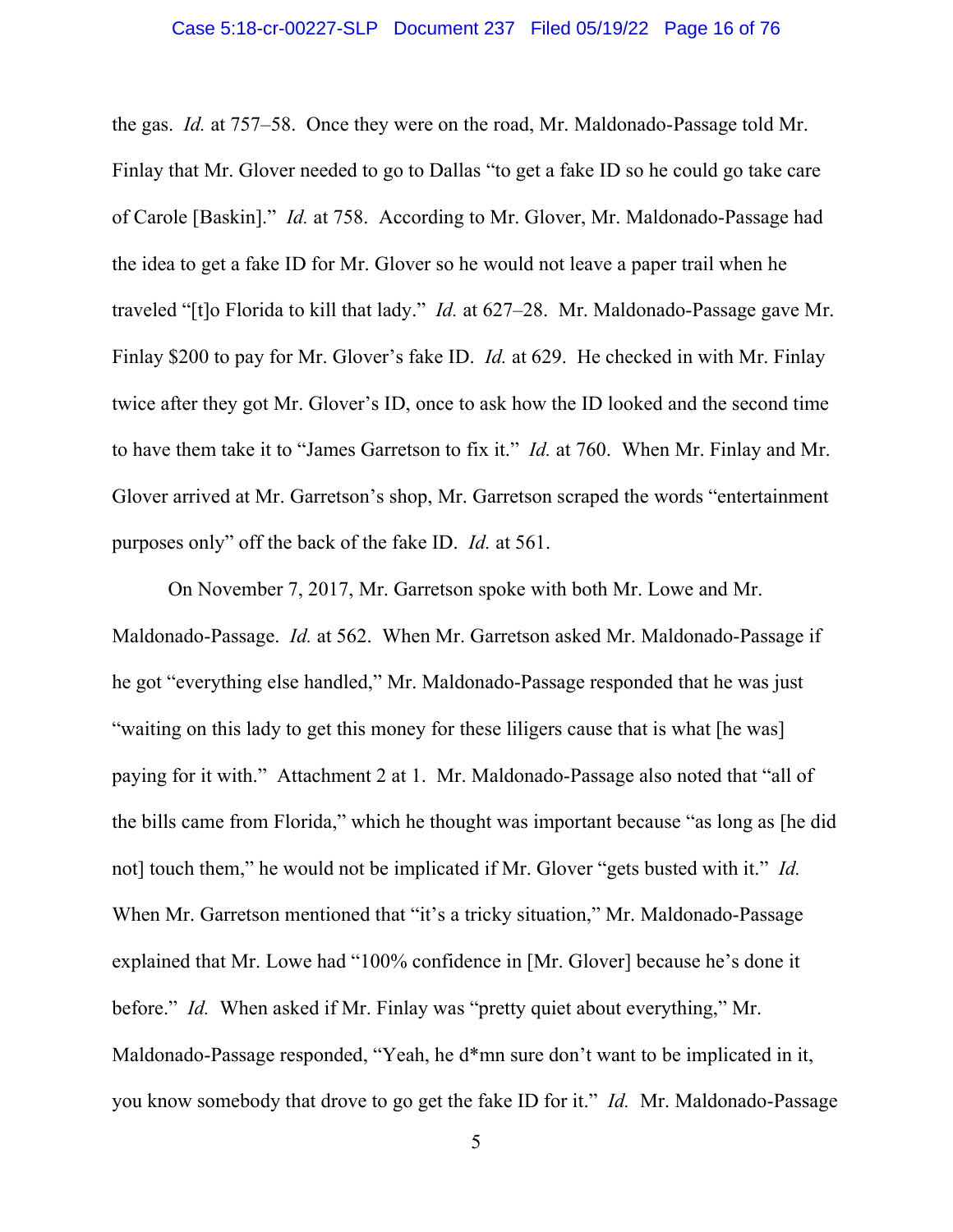#### Case 5:18-cr-00227-SLP Document 237 Filed 05/19/22 Page 17 of 76

also explained that he was going to have Mr. Glover "buy a go-phone down there and Jeff [Lowe] is buying a go-phone so they can communicate and then throw them away." *Id.* He also explained, "we are going to over-night [Mr. Glover's] phone to Vegas and Jeff is going to text pictures every once in a while back to the staff so that [Mr. Glover's] phone registers in Vegas." *Id.* He concluded, "As long as he [Mr. Glover] don't get caught red-handed, I think, I think we got this. . . . But if they bust him red-handed, me and Jeff are just, we got our story down to where we fired the motherf\*cker and he just went off the deep end." *Id.* at 2.

On November 8, 2017, Mr. Garretson went to the zoo at the government's request to get the name on Mr. Glover's fake ID. Tr. at 564. During this visit, he spoke with Mr. Glover, who tried to convince him (Mr. Garretson) that he (Mr. Glover) was going to go kill Mrs. Baskin.<sup>[5](#page-16-0)</sup> *Id.* at 634. Mr. Garretson asked Mr. Glover when he was leaving. Attachment 3 at 1. Mr. Glover said, "[h]opefully soon," and explained that he was waiting on a woman to deliver some money. *Id.* When Mr. Garretson asked Mr. Glover how long he would be down in Florida, Mr. Glover responded, "As long as it takes. I'm not coming directly back here, you know that." *Id.* Mr. Garretson told Mr. Glover to "[m]ake sure [Mr. Maldonado-Passage] pays you real good," to which Mr. Glover said Mr. Maldonado-Passage "is gonna be in my pocket forever." *Id.* Mr. Glover also explained that his reason for doing it was not Mr. Maldonado-Passage or Mr. Lowe, but

<span id="page-16-0"></span><sup>&</sup>lt;sup>5</sup> Mr. Glover testified that he never intended to kill Mrs. Baskin when he accepted Mr. Maldonado-Passage's offer to pay him to kill her. *Id.* at 626, 636. He explained that he tried to convince Mr. Garretson that he was going to kill Mrs. Baskin because he thought Mr. Garretson was going to try and take his place and take the money. *Id.* at 634.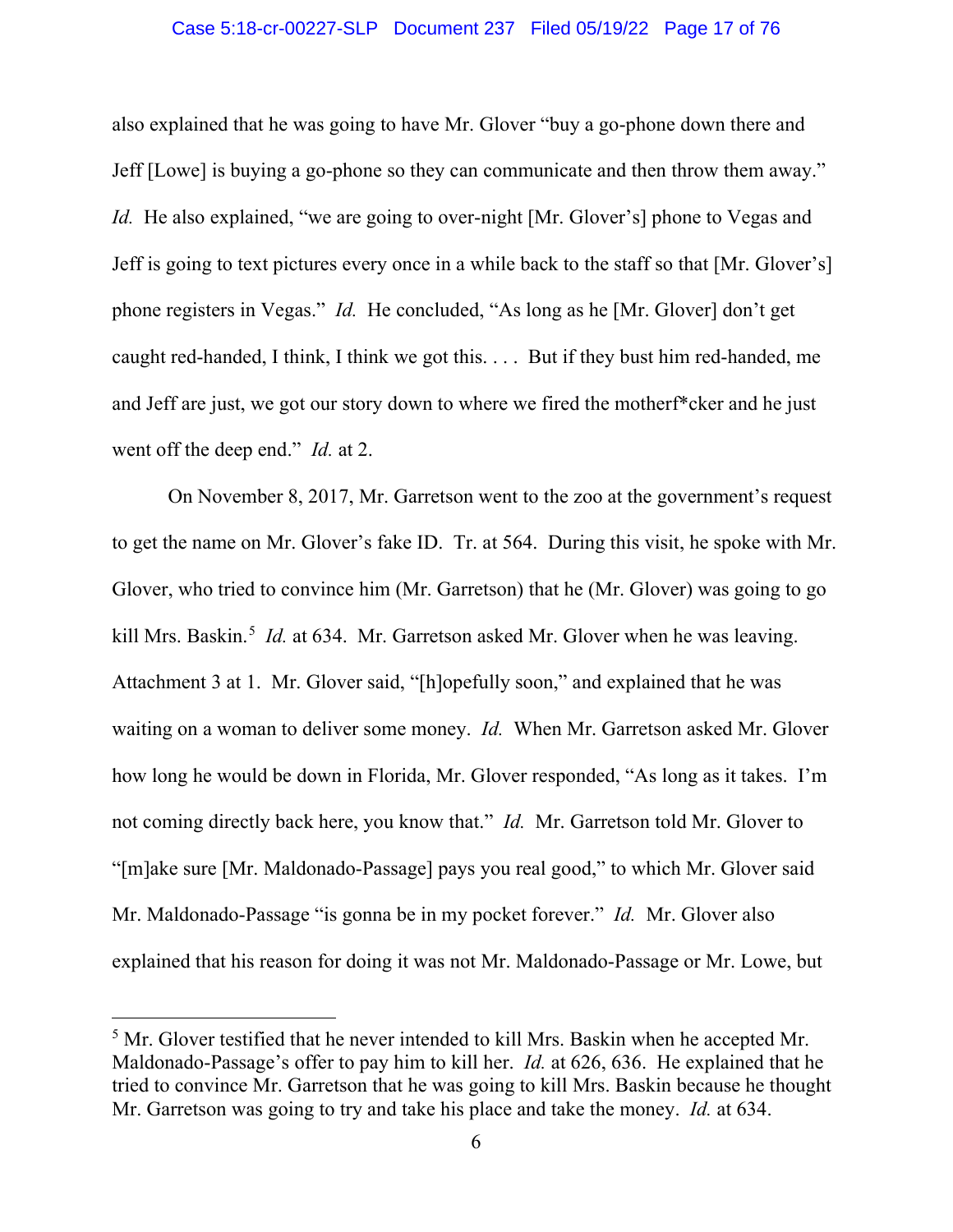#### Case 5:18-cr-00227-SLP Document 237 Filed 05/19/22 Page 18 of 76

for the animals. *Id.* at 1–2. Mr. Glover made clear that he had been hired to kill Mrs. Baskin: "I'm going to be there for a couple weeks, figure this sh<sup>\*\*</sup>t out. I'm not just, I mean, I get lucky, I'll take her out the first few days. I got time, I got money." *Id.* at 3.

On November 16, 2017, Mr. Garretson asked Mr. Glover why he had not gone to Florida yet, and Mr. Glover explained, "[t]hings change." *Id.* at 567; Attachment 4 at 25 at 4. Mr. Garretson thought the plan was off and told federal agents. Tr. at 568.

On November 17, 2017, Mr. Garretson spoke with Mr. Maldonado-Passage. Tr. at 569; Attachment 5. During their conversation, Mr. Garretson asked if Mr. Maldonado-Passage was "gonna ever send that guy [Mr. Glover] today or is he ever gonna go down there [to Florida] or you just gotta wait for money?" Attachment 5 at 1. Mr. Maldonado-Passage replied, "I'm figuring that the money'll come in today. Then he's gone." *Id.* Mr. Garretson asked if Mr. Maldonado-Passage trusted Mr. Glover, and Mr. Maldonado-Passage responded, "Jeff does." *Id.* When Mr. Garretson questioned Mr. Lowe's judgment, Mr. Maldonado-Passage replied, "I don't trust him." *Id.* They both expressed concerns that Mr. Glover might talk about the plan because of his alcohol use. *Id.* at 2.

Given the uncertainty, Mr. Garretson suggested "bring[ing] that dude," referring to the undercover agent he mentioned on September 29. *Id.* at 1; *see* Attachment 1 at 1–2, 6. Mr. Maldonado-Passage asked, "How much [would] that dude cost us," and Mr. Garretson responded, "Probably seven to ten thousand maybe, but he'll do it." Attachment 5 at 1. Mr. Maldonado-Passage explained that he was sending Mr. Glover "with four [thousand] and then give him six [thousand] when it was done." *Id.* at 2. He then offered to give Mr. Garretson the money (less what Mr. Garretson owed) to pass on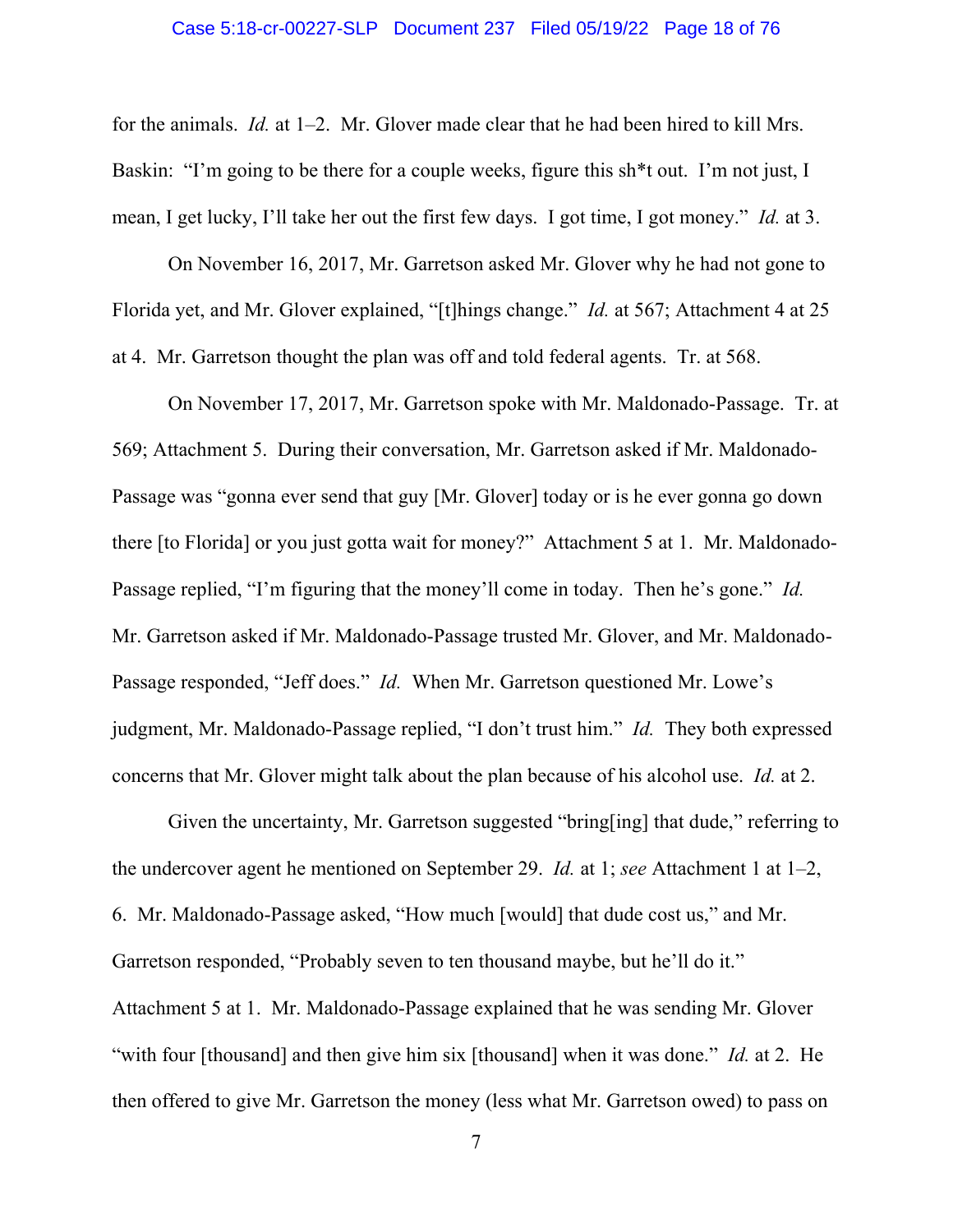#### Case 5:18-cr-00227-SLP Document 237 Filed 05/19/22 Page 19 of 76

to Mr. Garretson's person, have Mr. Garretson "show him online what she looks like [and] her address," and give the rest to Mr. Garretson "when he is done and back." *Id.* at 3. Mr. Garretson said he would bring "this guy" the Monday after Thanksgiving. *Id.*

On November 21, 2017, Mr. Glover told Mr. Garretson that he would be leaving on Friday (November 24, 2017) because he was tired of everything going on and Mr. Lowe had things for him to do in South Carolina. Attachment 4 at 4; Tr. at 568–69.

In the days before November 25, 2017, Mr. Maldonado-Passage sold a liliger. Tr. at 637. The transaction consisted of Mr. Glover placing a cub in the buyer's car and the buyer handing Mr. Maldonado-Passage an envelope stuffed with money, approximately a couple of inches thick. *Id.* at 637–39. On November 25, 2017, Mr. Maldonado-Passage gave Mr. Glover an envelope that was thinner than the envelope Mr. Maldonado-Passage received from the sale of the cub. *Id.* at 640–41. Despite being promised an initial payment of \$5,000, there was only \$3,000 in the envelope. *Id.* at 641.

When Mr. Maldonado-Passage gave Mr. Glover the envelope with money, he also asked Mr. Glover to hand over his (Mr. Glover's) cell phone. *Id.*; *see also* Attachment 4 at 3 (showing the last time the location on Mr. Glover's original HTC phone reported was November 25, 2017, at 2:59pm UTC or 8:59 a.m. CST). Mr. Maldonado-Passage then gave Mr. Glover the phone from the zoo's pizza restaurant ("the pizza phone"). Tr. at 641. On the pizza phone, Mr. Maldonado-Passage took several pictures of Mrs. Baskin that he pulled up on his computer and pictures of the address of Big Cat Rescue so Mr. Glover "wouldn't kill the wrong person." Tr. at 642–43; *see also* Attachment 6 at 3–6 (showing that photos of Mrs. Baskin and the address for Big Cat Rescue were created on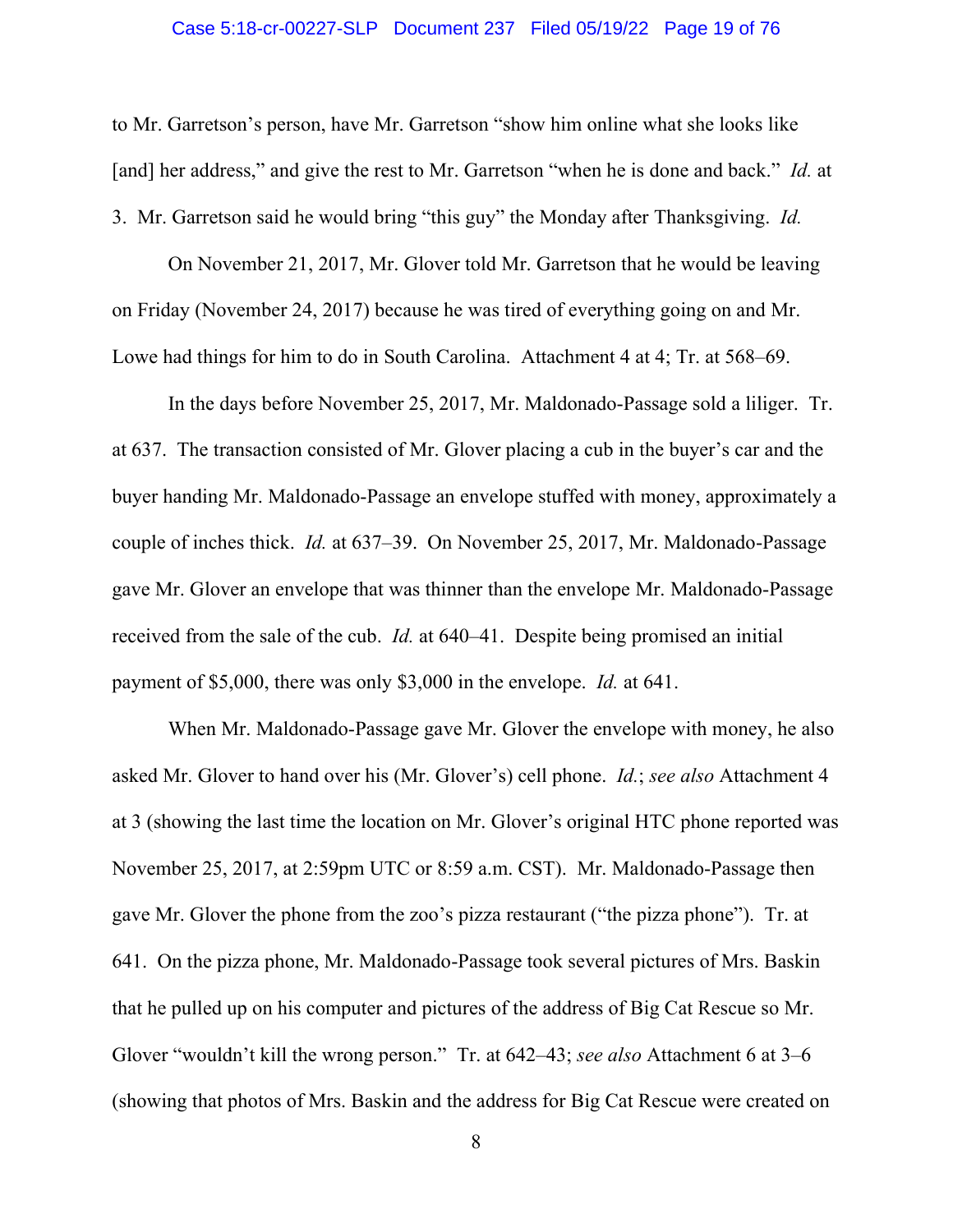#### Case 5:18-cr-00227-SLP Document 237 Filed 05/19/22 Page 20 of 76

the ZTE pizza phone on November 25, 2017, at 3:05pm UTC or 9:05 a.m. CST). At 10:13 a.m., a package was sent from Wynnewood, Oklahoma to Las Vegas, Nevada, and the postage was paid using Mr. Lowe's signature stamp. Attachment 7 at 2. The Lowes, who were living in Las Vegas at this time, received that package from the zoo after Thanksgiving, which contained Mr. Glover's cellphone and a charger. Tr. at 712–13.

Mr. Glover booked a plane ticket from Oklahoma City to Savannah, Georgia. *Id.* at 639. He told Mr. Maldonado-Passage that he wanted to go to South Carolina before going to Florida, and Mr. Maldonado-Passage "didn't care, as long as [he] got to Florida." *Id.* Mr. Glover assured Mr. Maldonado-Passage that he would drive to Florida once his license was straightened out. *Id.* Mr. Glover flew from Oklahoma City to Savannah, arriving early in the morning of November 26. *Id.* at 476, 643–44. Once he arrived, his daughter picked him up and brought him to South Carolina. *Id.* He traveled to Florida a few weeks later, ultimately ending up on a beach drunk and high; having spent all his money, he went back to South Carolina. *Id.* at 644–47.

On December 5, 2017, Mr. Garretson informed Mr. Maldonado-Passage that his (Mr. Garretson's) guy—referring to the undercover agent—was in town to meet on Friday, December 8. *Id.* at 570; Attachment 8. Mr. Maldonado-Passage said that he would be in town "until about 3 o'clock," but to check that morning because "[a] whole lot can go on between now and then." Attachment 8.

On December 8, 2017, Mr. Maldonado-Passage met with Mr. Garretson and the undercover agent, referred to as Mark Williams (hereinafter, "Mark"). Tr. at 782. During the meeting, Mr. Garretson mentioned that Mark had "spent a lot of time in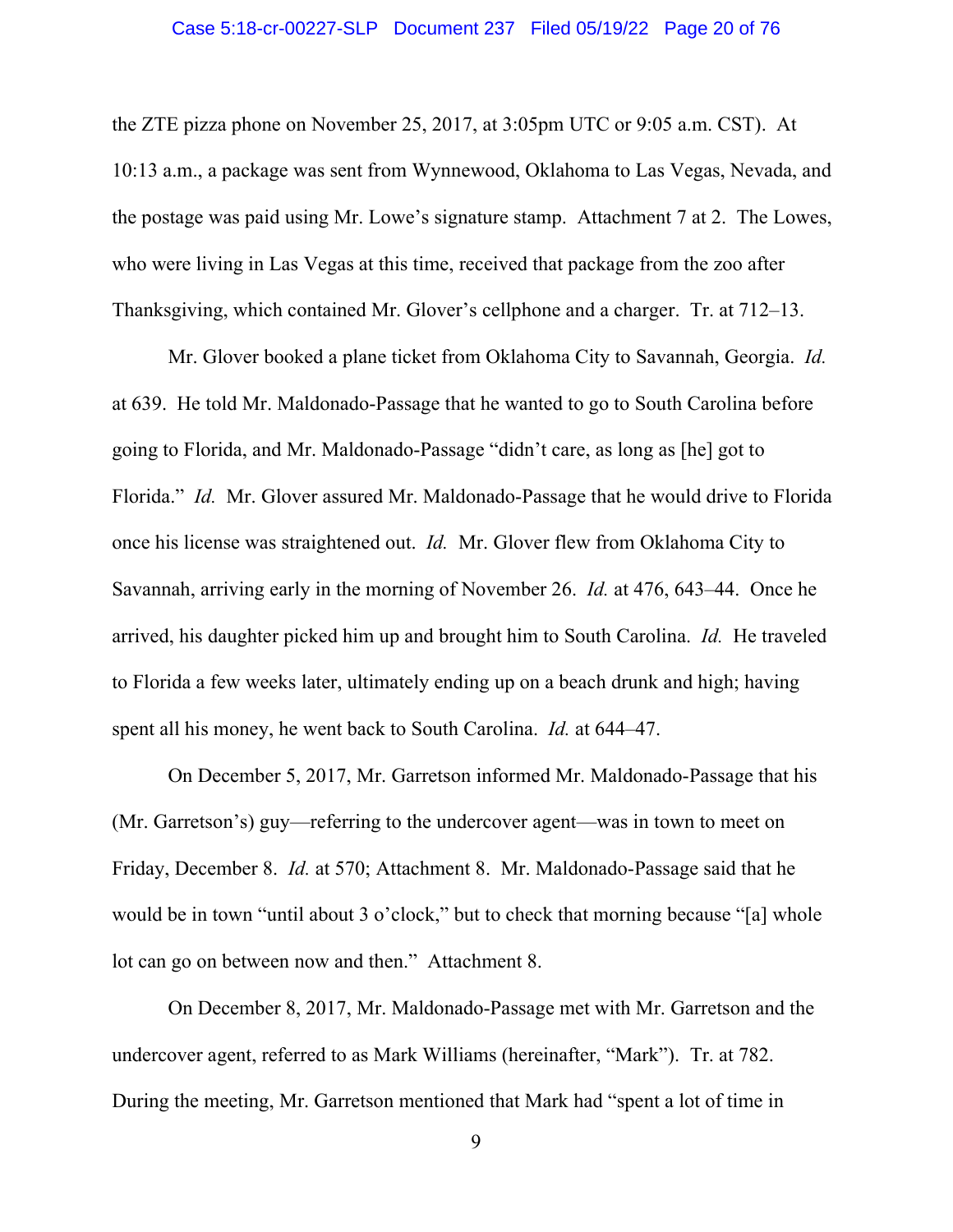Florida." Attachment 9 at 7. In response, Mr. Maldonado-Passage explained that Mrs. Baskin had cost him "almost three-quarters of a million dollars in lawyers already." *Id.* at 8. A few moments later, Mark brought up that Mr. Garretson had told him something about Mrs. Baskin, to which Mr. Maldonado-Passage replied that he did not "want anybody getting caught" and that they could blame it on a serial killer in Tampa, Florida, who had not been caught. *Id.* at 10. Mr. Maldonado-Passage asked Mark, "what's something like that run?" *Id.* at 11. Mark replied, "usually about 10[,000]." *Id.* Mr. Maldonado-Passage suggested that Mark could probably get 20,000. *Id.* He then asked, "What do you need down? 10?" Mark responded, "Man I'd like, I'd like half." *Id.* To which Mr. Maldonado-Passage replied, "10 down. . . . 10 when its on the noose? [Laughs] She's dead?" *Id.* Mark explained that he would need "enough to get me down there for a few days" so he could know "who she is . . . ." *Id.* at 12. Mr. Maldonado-Passage interjected, "what she looks like . . . [y]ou got to scope her out." *Id.* Mark responded, "Exactly," explaining that he did not "want to get caught." *Id.* at 13. Mr. Maldonado-Passage pointed out that Mrs. Baskin had posted the bike path that she rides to work on Facebook and explained that Mr. Lowe had a map of her house. *Id.*

When Mark told Mr. Maldonado-Passage to let him know if he was serious, Mr. Maldonado-Passage responded that they would get Mr. Garretson the money. *Id.* at 14. When Mark asked how much Mr. Maldonado-Passage could get up front, he responded, "we can get 5 easy," Mark replied, "That's perfect man. That'd be perfect." *Id.*

Mark told Mr. Maldonado-Passage that he needed to know where Mrs. Baskin lives and would like any information Mr. Maldonado-Passage had on her. *Id.* at 19. In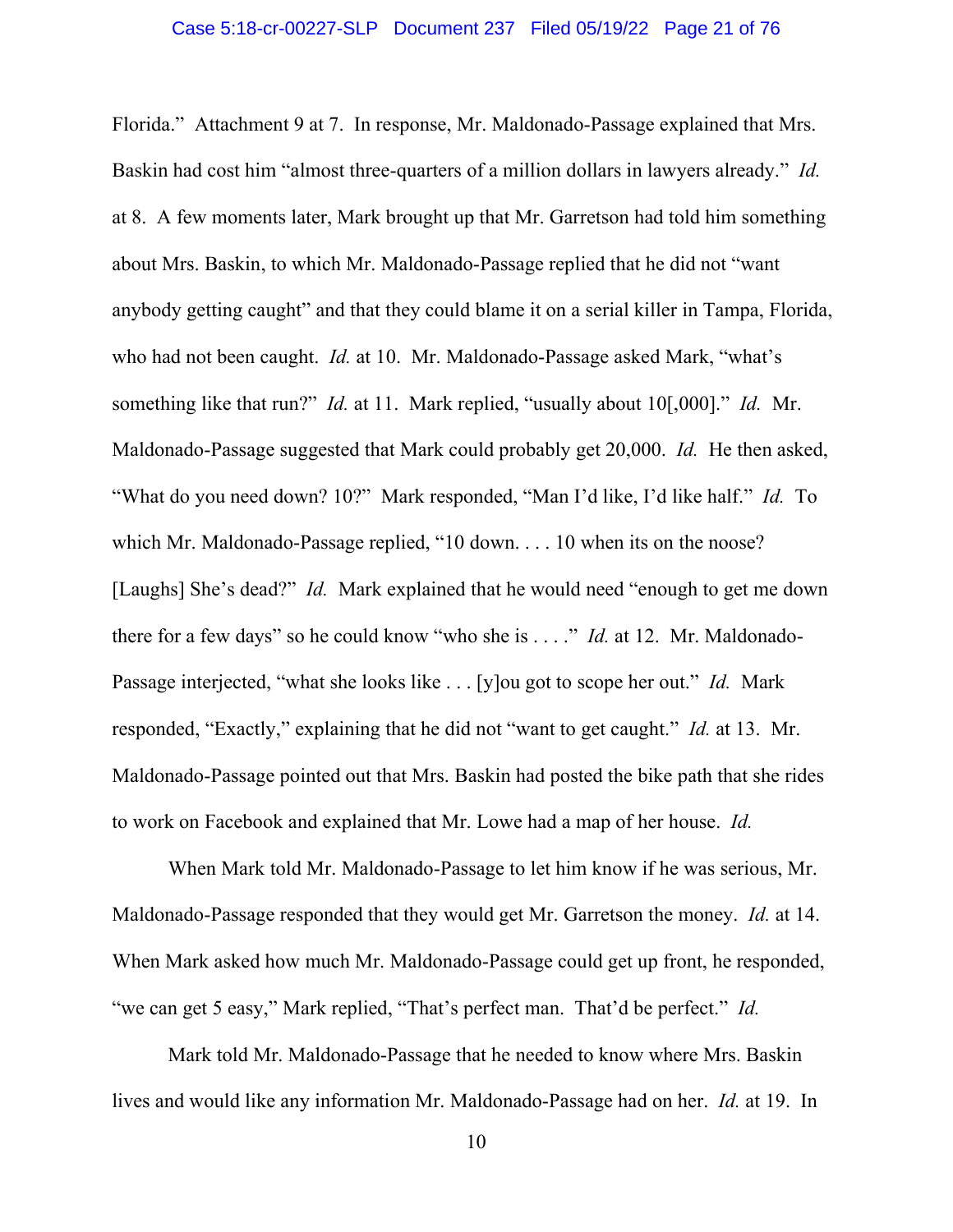#### Case 5:18-cr-00227-SLP Document 237 Filed 05/19/22 Page 22 of 76

response, Mr. Maldonado-Passage provided several documents related to Mrs. Baskin that came from her office. *Id.*; Tr. at 790. He also provided the address of Big Cat Rescue. Attachment 9 at 22. They discussed getting burner phones so Mark could call Mr. Maldonado-Passage when the murder happened and then they would throw the phones in the river. *Id.* at 26–27. Mr. Maldonado-Passage suggested following Mrs. Baskin into a mall parking lot, shooting her, and driving off. *Id.* at 29. When Mark suggested that Mr. Maldonado-Passage could take his time coming up with the other half, Mr. Maldonado-Passage responded that he would "just sell a bunch of tigers." *Id.* at 36.

Mark also told Mr. Maldonado-Passage that he would knock some money off if Mr. Maldonado-Passage could get a clean pistol. *Id.* at 47. And Mr. Maldonado-Passage said he would "get a pistol at the flea market." *Id.* Finally, Mr. Maldonado-Passage suggested that Mark could just take pictures of the screen when they get burner phones rather than texting or printing the maps of Mrs. Baskin's house. *Id.* at 48–49.

On December 18, 2017, Mr. Garretson and Mr. Maldonado-Passage had a call, Tr. at 572–73, and Mr. Garretson brought up Mark. Attachment 10. Mr. Maldonado-Passage told Mr. Garretson he would have the money in the next week or two when a couple of litters of lions were due. *Id.*

On February 11, 2018, Mr. Garretson and Mr. Maldonado-Passage had another conversation. Tr. at 574; *see* Attachment 11. Mr. Garretson mentioned that when they got some money together, they would take care of "that sh\*t down the road anyway." Attachment 11 at 1. Mr. Maldonado-Passage responded, "I hope," and noted that "[t]he last guy went down to North Carolina [sic] and drank it all" and that he never came back.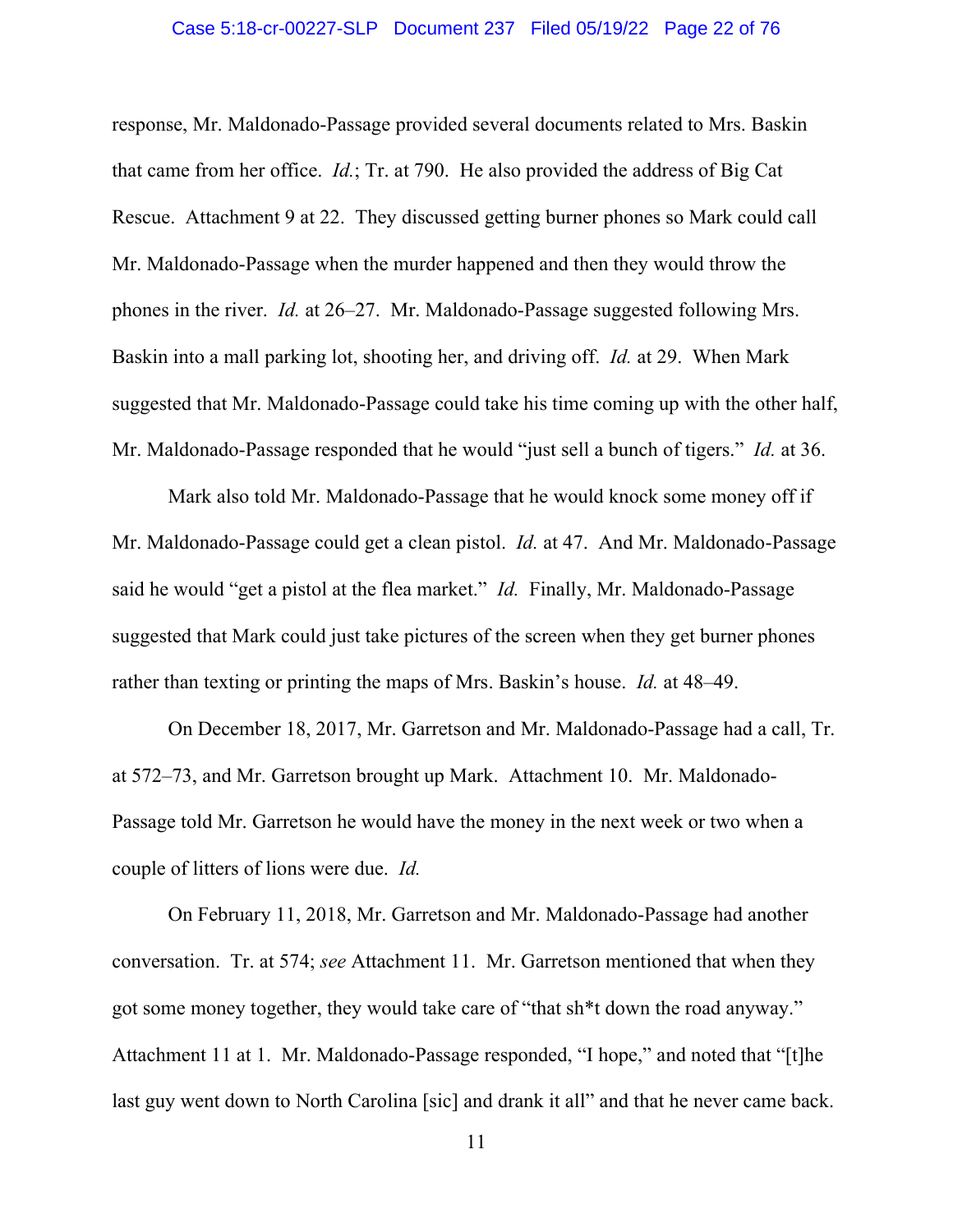*Id.* When Mr. Garretson said, "we'll get Mark on it just whenever," Mr. Maldonado-Passage responded, "I know. Two more weeks of it, two more weeks of it." *Id.*

On February 18, 2018, Mr. Maldonado-Passage called Mr. Garretson and asked if Mark was still available. Tr. at 574–75. Mr. Garretson confirmed he was. *Id.* at 575.

On March 8, 2018, Mr. Maldonado-Passage asked Mr. Garretson if they could trust Mark, and Mr. Garretson responded, "100%." Attachment 12. Referring to Mr. Glover, Mr. Maldonado-Passage lamented about "[t]hat one of Jeff's run off with my money and never heard from him again." *Id.* Mr. Maldonado-Passage noted that he had "three bad\*ss weekends coming," *id.*, because "it was near spring break and the zoo does really well financially," Tr. at 577.

On March 28, 2018, Mr. Garretson and Mr. Maldonado-Passage had another discussion, during which Mr. Garretson wondered if they still "wanted to pursue with the Baskin sh\*t." Attachment 13 at 1. Mr. Maldonado-Passage responded that Mark said, "he'd take care of Florida for 10." *Id.* Mr. Maldonado-Passage also asked Mr. Garretson again if he trusted Mark, and Mr. Garretson responded, "I've done some sh\*t with him. He's not like that other dipsh\*t, he's . . . ," to which Mr. Maldonado-Passage interjected, "He took four thousand bucks and never came back." *Id.* Mr. Maldonado-Passage then asked Mr. Garretson how to "funnel the money," and Mr. Garretson responded, "You just ... cash ... cash, that's you just save up some 20s from various place and just f\*cking give it to him and you're f\*cking done." *Id.* To which Mr. Maldonado-Passage replied, "Cause you don't want to take it out of the bank do you?" *Id.* Mr. Maldonado-Passage explained, "I didn't know how many people we need to funnel it through," pondering if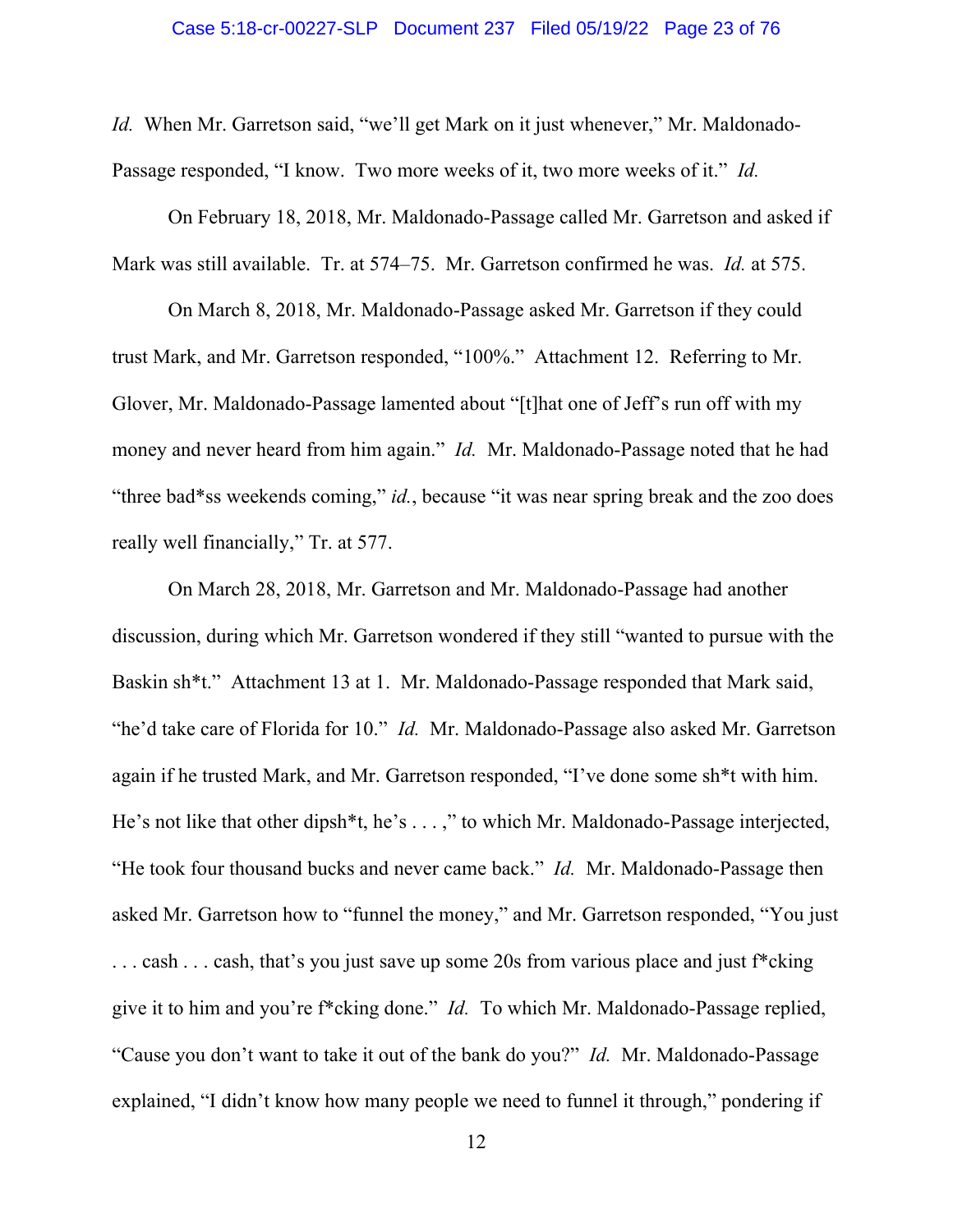#### Case 5:18-cr-00227-SLP Document 237 Filed 05/19/22 Page 24 of 76

he just needed to give Mr. Garretson the money to give to Mark. *Id.* at 2. He eventually explained that he did not "want to send [Mark] down to Florida unless he really thinks he can . . . ." *Id.* at 2.

Shortly after this conversation, Mr. Lowe returned to Oklahoma and Mr. Maldonado-Passage stopped talking to Mr. Garretson. Tr. at 578–79. In May 2018, Mr. Garretson spoke with Mr. Lowe and learned that he (Mr. Lowe) might have more information. *Id.* at 579. He arranged a meeting between Special Agent Bryant and the Lowes on June 5, 2018. *Id.* at 461, 579. At that meeting, the Lowes gave Mr. Glover's personal phone, which had been sent to them in Las Vegas from Wynnewood on November 25, 2017, to Special Agent Bryant. *Id.* at 462, 716.

In early-July 2018, Mr. Glover returned to Oklahoma at Mr. Lowe's request. *Id.* at 462, 649. Upon his return, Mr. Glover met with federal agents and gave them the pizza phone and a phone that he obtained while he was out-of-state. *Id.*

On September 5, 2018, a federal grand jury in the Western District of Oklahoma returned an indictment charging Mr. Maldonado-Passage with two counts of using a facility of interstate commerce in the commission of a murder-for-hire plot. Doc. 1. Mr. Maldonado-Passage was arrested on September 7, 2018. Doc. 6.

Sixteen days later, Mr. Maldonado-Passage called Mr. Finlay. Tr. at 762; *see* Attachment 14. During the call, Mr. Maldonado-Passage claimed that Mr. Lowe was "coming after [Mr. Finlay] too." Attachment 14 at 2. When Mr. Finlay asked, "For what," Mr. Maldonado-Passage told him, "For taking Alan to get that ID in Texas." *Id.* at 3. Mr. Finlay then told Mr. Maldonado-Passage that he had "already explained all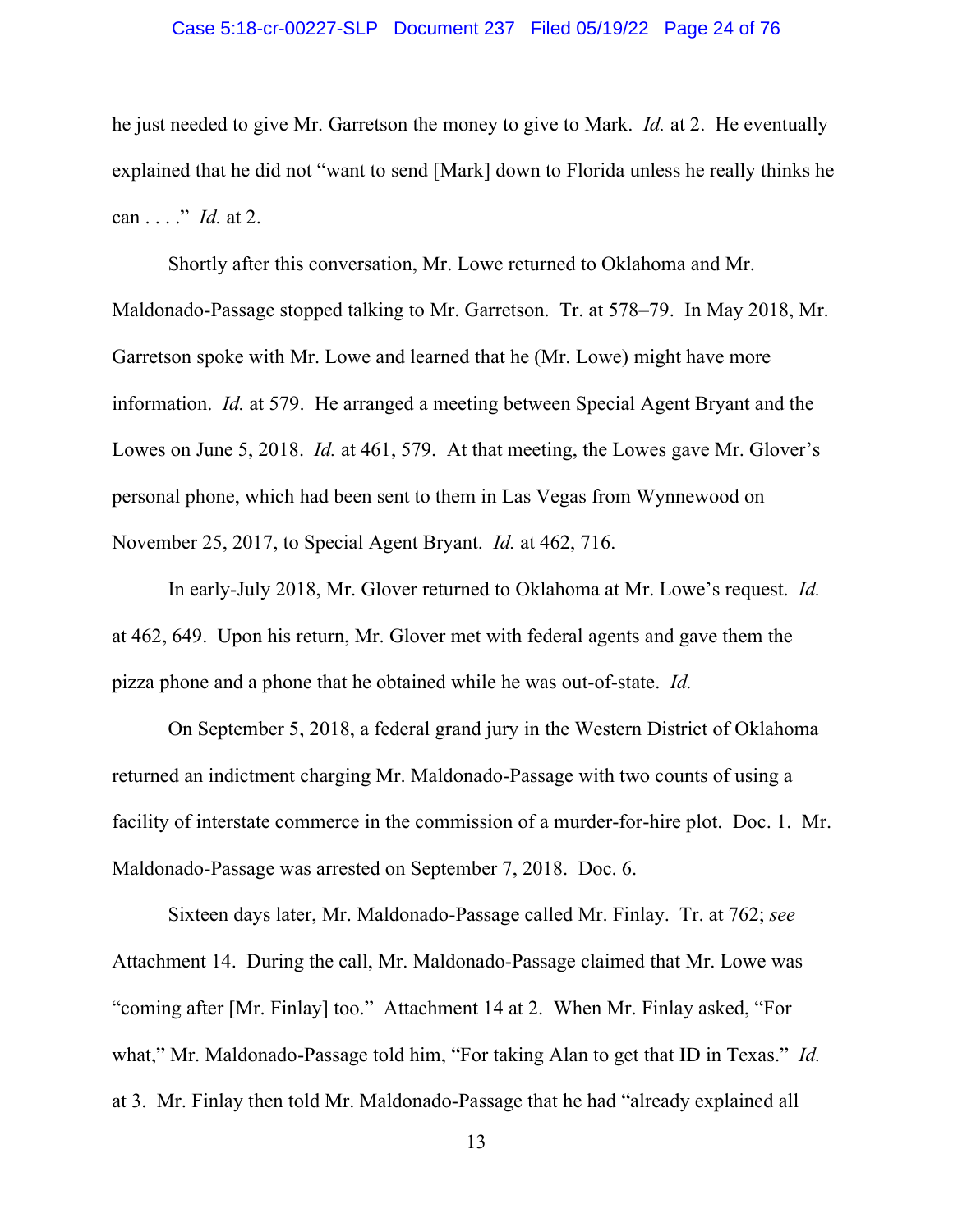#### Case 5:18-cr-00227-SLP Document 237 Filed 05/19/22 Page 25 of 76

that." *Id.* When Mr. Maldonado-Passage asked, "To who," Mr. Finlay replied, "To the FBI." *Id.* Mr. Maldonado-Passage then asked Mr. Finlay what he explained, Mr. Finlay said, "[j]ust what went on." *Id.* Pushing further, Mr. Maldonado-Passage inquired: "That he . . . he needed it to go to Florida?" *Id.* When Mr. Finlay said, "Yeah," Mr. Maldonado-Passage asked, "Oh, so, so you hung me out to dry?" *Id.* But Mr. Finlay defended his actions, "No I told the f\*cking truth, and . . . and f\*cking Jeff was in, in my explanation too." *Id.* Mr. Maldonado-Passage did not try to deny culpability, but only asked, "Well why am I the one in trouble? . . . He is the one who organized it." *Id.*

On November 7, 2018, the grand jury returned a superseding indictment, which alleged—in addition to the counts in the original indictment—nine violations of the Endangered Species Act and ten violations of the Lacey Act. Doc. 24. Jury selection occurred on March 12, 2019, Doc. 93, and the presentation of evidence began on March 25, 2019, Doc. 105. At the close of the government's case, it announced that it would dismiss two of the Lacey Act counts (Count 13 and 14). Tr. at 827, 853–54. On April 2, 2019, the jury returned guilty verdicts on the remaining counts. Doc. 113.

<span id="page-24-0"></span>On January 27, 2020, this Court sentenced Mr. Maldonado-Passage to 264 months' imprisonment. Doc. 134. Mr. Maldonado-Passage appealed, and the Tenth Circuit affirmed his convictions but remanded for resentencing so that Counts 1 and 2 could be grouped for purposes of calculating the guidelines range. *United States v. Maldonado-Passage*, 4 F.4th 1097 (10th Cir. 2021). On January 28, 2022, this Court resentenced Mr. Maldonado-Passage to 252 months' imprisonment. Doc. 209. Mr.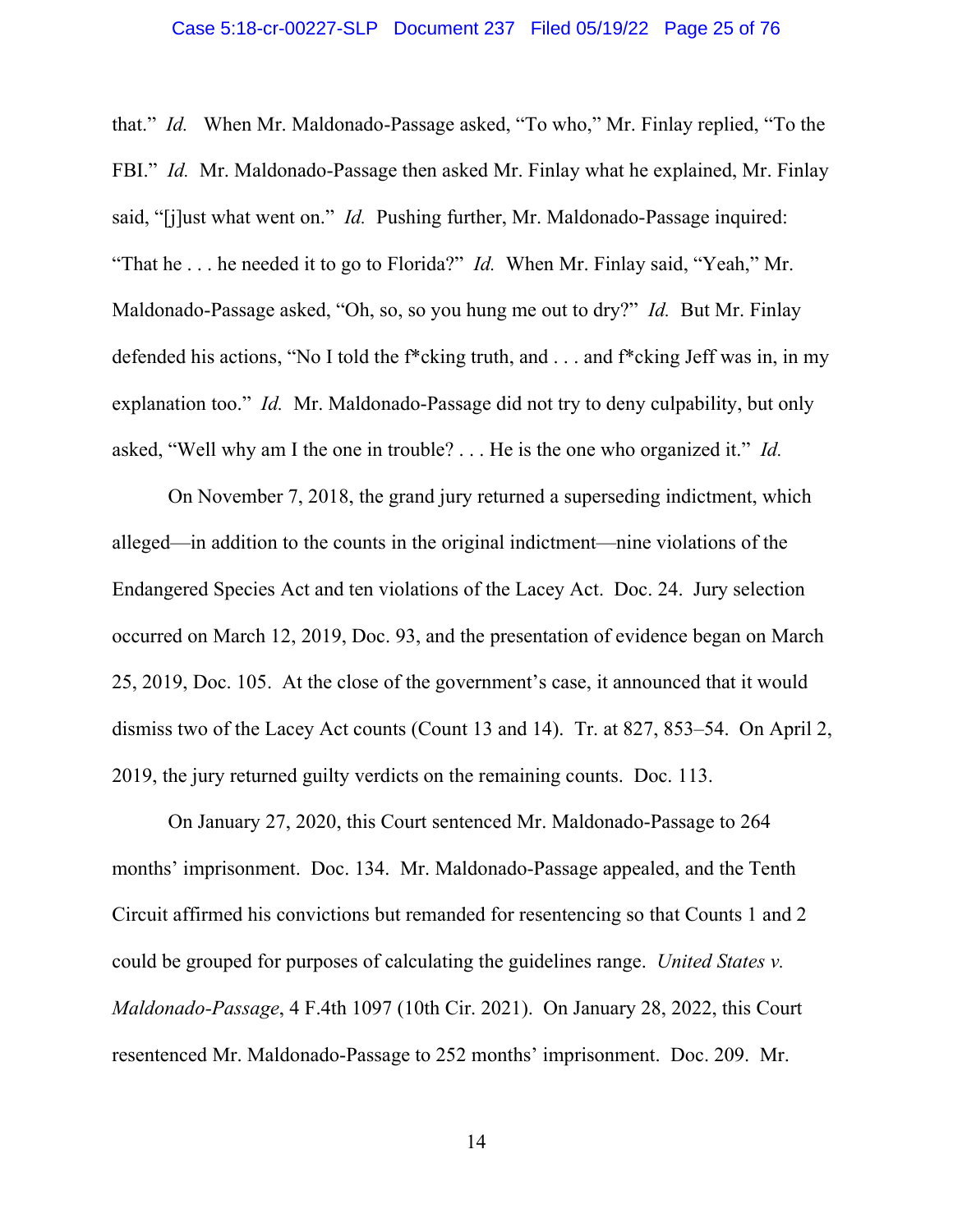Maldonado-Passage appealed, Doc. 217, and his appeal is currently pending.<sup>[6](#page-25-7)</sup> On April 1, 2022, Mr. Maldonado-Passage filed his present motion for new trial. Doc. 232.

### <span id="page-25-3"></span>**Discussion**

## <span id="page-25-1"></span><span id="page-25-0"></span>**I. Mr. Maldonado-Passage has failed to show that a new trial is warranted based on newly discovered evidence.**

<span id="page-25-4"></span> Mr. Maldonado-Passage contends that a new trial is warranted based on 17 categories of newly discovered evidence. Mtn. at 3–32. The Federal Rules of Criminal Procedure permit a court to "vacate any judgment and grant a new trial if the interest of justice so requires," Fed. R. Crim. P. 33(a), and envisions motions based on "newly discovered evidence." *id.* 33(b)(1). But "'[a] motion for a new trial based on newly discovered evidence is not favorably regarded and should be granted with only great caution.'" *United States v. Jordan*, 806 F.3d 1244, 1252 (10th Cir. 2015) (quoting *United States v. McCullough*, 457 F.3d 1150, 1167 (10th Cir. 2006)). To prevail, Mr.

Maldonado-Passage must satisfy a five-part test:

(1) the evidence was discovered after trial, (2) the failure to learn of the evidence was not caused by [his] own lack of diligence, (3) the new evidence is not merely impeaching, (4) the new evidence is material to the principal issues involved, and (5) the new evidence is of such a nature that in a new trial it would probably produce an acquittal.

<span id="page-25-7"></span><span id="page-25-6"></span><span id="page-25-5"></span><span id="page-25-2"></span><sup>&</sup>lt;sup>6</sup> Until Mr. Maldonado-Passage's appeal is resolved, this Court lacks jurisdiction to grant a motion for new trial. Fed. R. Crim. P. 33(b)(1). Nevertheless, it can still entertain the motion, *United States v. Chronic*, 466 U.S. 648, 667 n.42 (1984), and "(1) defer considering the motion; (2) deny the motion; or (3) state that it would grant the motion if the court of appeals remands for that purpose or that the motion raises a substantial issue," Fed. R. Crim. P. 37(a). For the reasons discussed below, this Court should deny the motion on the merits pursuant to Rule  $37(a)(2)$ .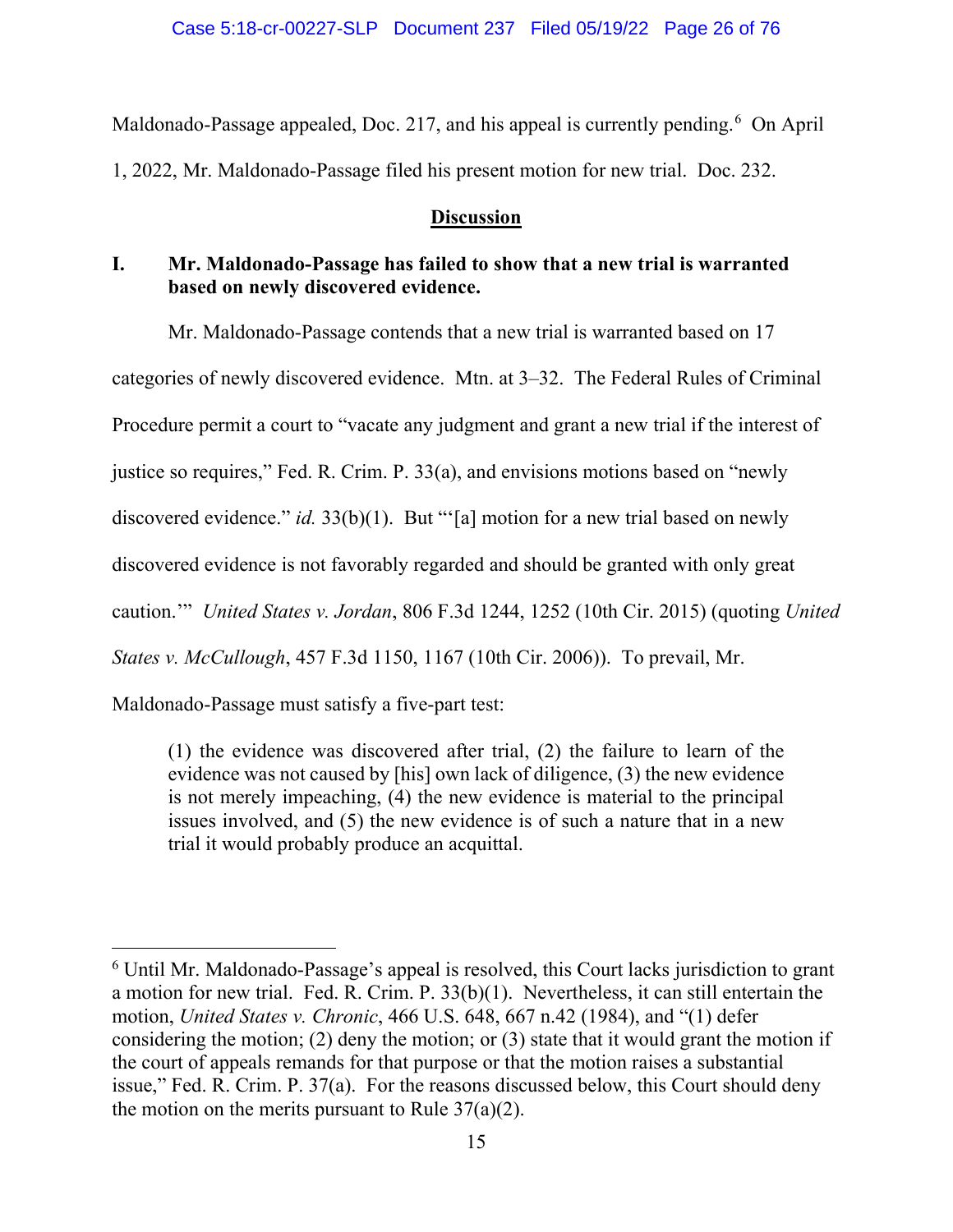*Id.* Additionally, the "newly discovered evidence" must be "admissible at trial." *United States v. Hill*, 737 F.3d 683, 687 (10th Cir. 2013).

#### **A. Mr. Garretson's Recordings**

<span id="page-26-0"></span>The first category of newly discovered evidence Mr. Maldonado-Passage relies upon consists of 87 recordings Mr. Garretson made of his phone calls between February 2, 2019, and April 3, 2019. Mtn. at 4–12; *see* Mtn. Exs. 3-4, 14-27, 29-63, 65-100.[7](#page-26-7) These calls do not support this claim because they would not be admissible at trial and Mr. Maldonado-Passage has failed to meet his burden regarding those calls.

#### <span id="page-26-6"></span><span id="page-26-5"></span><span id="page-26-4"></span><span id="page-26-2"></span>**1. The recordings are hearsay and, thus, inadmissible.**

<span id="page-26-1"></span>First, Mr. Garretson's recordings cannot support a motion for new trial based on newly discovered evidence because they are hearsay. *See* Fed. R. Evid. 801(c) (defining hearsay as "a statement that (1) the declarant does not make while testifying at the current trial or hearing; and (2) a party offers in evidence to prove the truth of the matter asserted in the statement"). And hearsay is generally inadmissible. Fed. R. Evid. 802. Any claim they are admissible because Mr. Garretson was a government informant, *see* Fed. R. Evid. 801(d)(2)(D), "grossly misses the mark." *Clark v. United States*, 365 F. Supp. 2d 553, 563–64 (S.D.N.Y. 2005); *see also United States v. Yildiz*, 355 F.3d 80, 82 (2d Cir. 2004) ("[T]he out-of-court statements of a government informant are not admissible in a criminal trial pursuant to Rule  $801(d)(2)(D)$  as admissions by the agent of a party opponent."). Similarly, statements made by Special Agent Bryant do not qualify under

<span id="page-26-7"></span><span id="page-26-3"></span> $7$  Notably, of the 87 recordings he attaches to his brief, Mr. Maldonado-Passage does not mention 12 of them in his motion—Exhibits 53, 65, 75–77, 85, 86, 88, 89, 92, 93, 97.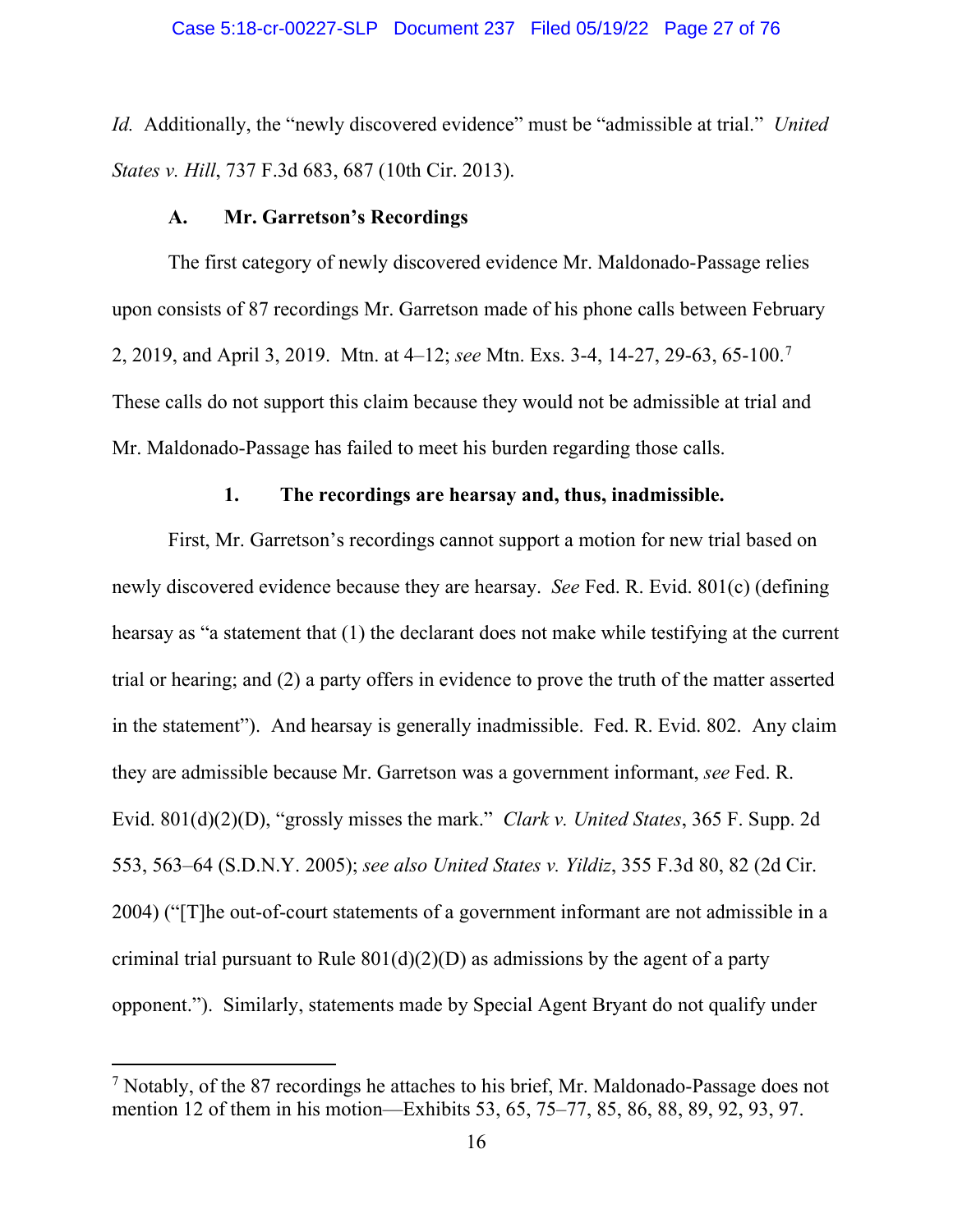<span id="page-27-2"></span>Rule 801(d)(2). *See United States v. Arroyo*, 406 F.3d 881, 888 (7th Cir. 2005)

("[G]overnment agents are not party-opponents for purposes of Rule  $801(d)(2)$ .").

Because the calls would not be admissible, they are not newly discovered evidence that

<span id="page-27-0"></span>that can be used to order a new trial. *See Hill*, 737 F.3d at 687.

## **2. Some of Mr. Maldonado-Passage's claims raise challenges that are addressed in a different section.**

 Mr. Maldonado-Passage alleges that Mr. Garretson lied about turning over all the recordings at trial and the prosecution knowingly failed to correct the perjury. Mtn. at 4– 5. This is a *Napue* claim, which is addressed below. *See infra* at § IV.A.

Mr. Maldonado-Passage then claims that Mr. Garretson's recordings "should have been turned over." Mtn. 6–7. This *Brady* claim is addressed below. *See infra* at § II.A.

### **3. Other claims are conclusory and, thus, insufficient for Mr. Maldonado-Passage to carry his burden.**

<span id="page-27-1"></span>Mr. Maldonado-Passage raises 13 conclusory allegations across two paragraphs. *Id.* at 5–6. While each allegation is supported by a citation to multiple exhibits, he does not develop any argument why those assertions satisfy any part of the governing five-part test. Such conclusory assertions, especially where the defendant fails to engage with the evidence presented at trial, are insufficient for a defendant to carry his burden. *United States v. Cordova*, 25 F.4th 817, 827–28 (10th Cir. 2022).

Similarly, Mr. Maldonado-Passage identifies 11 calls between Mr. Garretson and Eric Goode, an Executive Producer of Tiger King, asserting the calls "were directly relevant to the issues of the criminal investigation into Maldonado, acts of perjury, trial strategy, and collusion of witnesses[;] [s]pecifically, how Garretson, Lowe, Lauren Lowe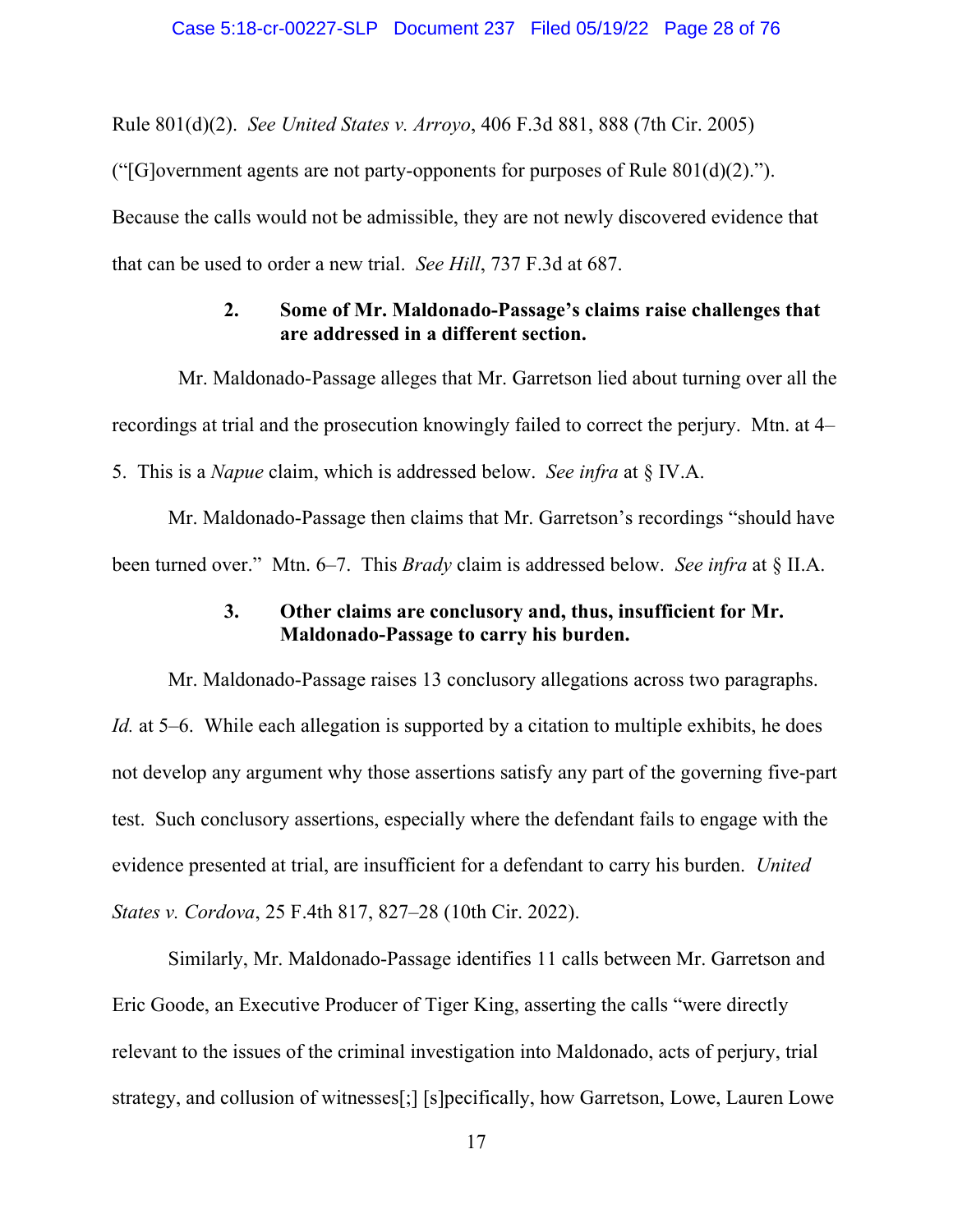#### Case 5:18-cr-00227-SLP Document 237 Filed 05/19/22 Page 29 of 76

and others conspired to set up Maldonado." *Id.* Such a conclusory assertion is not sufficient to carry Mr. Maldonado-Passage's burden. *See Cordova*, 25 F.4th at 827–28.

Likewise, regarding calls between Mr. Garretson and Paul Malagerio, Mr. Maldonado-Passage points to 23 calls and, in a conclusory manner without engaging with any trial evidence, claims the calls "were centered around the criminal investigation of Maldonado and life after[—s]pecifically, perjury, manipulation and fabrication of evidence, witness threats, trial strategy, and other exonerating information." Mtn. at 7. Again, this is insufficient to carry his burden. *See Cordova*, 25 F.4th at 827–28.

Mr. Maldonado-Passage also points to multiple exhibits, making the conclusory allegation that they show Mr. Garretson was "twisting testimony and planning testimony with the intent to misrepresent the facts," which he asserts is "material and relevant to the criminal case, specifically Mr. Maldonado-Passage's innocence." Mtn. at 11. Without engaging with the evidence presented at trial, these conclusory allegations are insufficient for Mr. Maldonado-Passage to carry his burden. *See Cordova*, 25 F.4th at 827–28. Moreover, he claims that the exhibits would have caused Mr. "Garretson's credibility [to] have been destroyed," Mtn. at 11, but the fact that evidence is merely impeaching is insufficient to warrant a new trial. *See Jordan*, 806 F.3d at 1252. This is especially true for someone like Mr. Garretson, whose testimony was largely corroborated by recordings and other exhibits admitted at trial.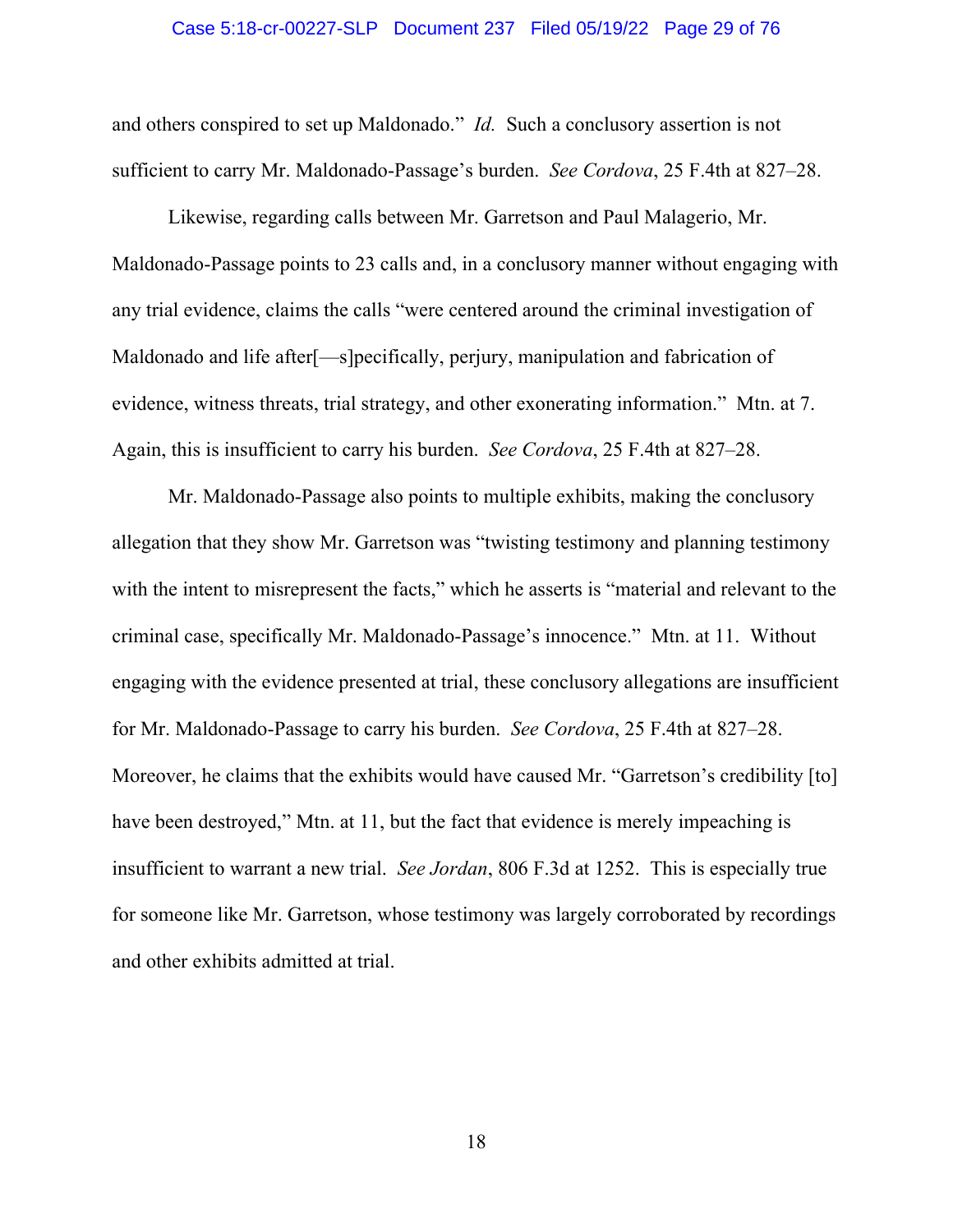#### **4. The claims Mr. Maldonado-Passage developed are meritless.**

#### **a. Jeff Johnson was not excluded from testifying.**

<span id="page-29-1"></span><span id="page-29-0"></span>The first claim of newly discovered evidence that Mr. Maldonado-Passage develops is that the United States had Jeff "Johnson, an exculpatory witness, excluded from testifying at trial." Mtn. at 7–10. He is wrong. First, the record shows that Mr. Maldonado-Passage never intended to call Mr. Johnson as a witness. *See* Voir Dire Tr. at 29 (on March 12, 2019, the court listing potential witnesses for the jury, but not listing Jeff Johnson); Doc. 232-20 at 2 (Mr. Johnson saying that defense counsel "didn't think that I would need to testify"). Second, nothing in the record suggests the United States ever asked this Court to exclude Mr. Johnson from the trial or that Mr. Maldonado-Passage ever asked this Court to compel Mr. Johnson's attendance as a witness. It strains credulity to suggest that Mr. Maldonado-Passage's trial attorneys would not have sought relief from this Court if the government were preventing Mr. Johnson from testifying.

<span id="page-29-2"></span>Third, even if Mr. Maldonado-Passage's allegations were true, there are still other hurdles. For example, an attempt to exclude Mr. Johnson is not "material to the principal issues involved" in the trial as it was neither relevant to Mr. Maldonado-Passage's guilt of the offenses alleged at trial or any possible defenses. *See United States v. Quintanilla*, 193 F.3d 1139, 1148 (10th Cir. 1999) ("Evidence, newly discovered or otherwise, which only touches on issues tangential to defendant's defense, cannot serve as an adequate foundation for granting a new trial."). Nor does Mr. Maldonado-Passage explain how Mr. Johnson's proposed testimony would have "probably produced an acquittal" or was admissible. Even if Mr. Johnson were available to testify, Mr. Maldonado-Passage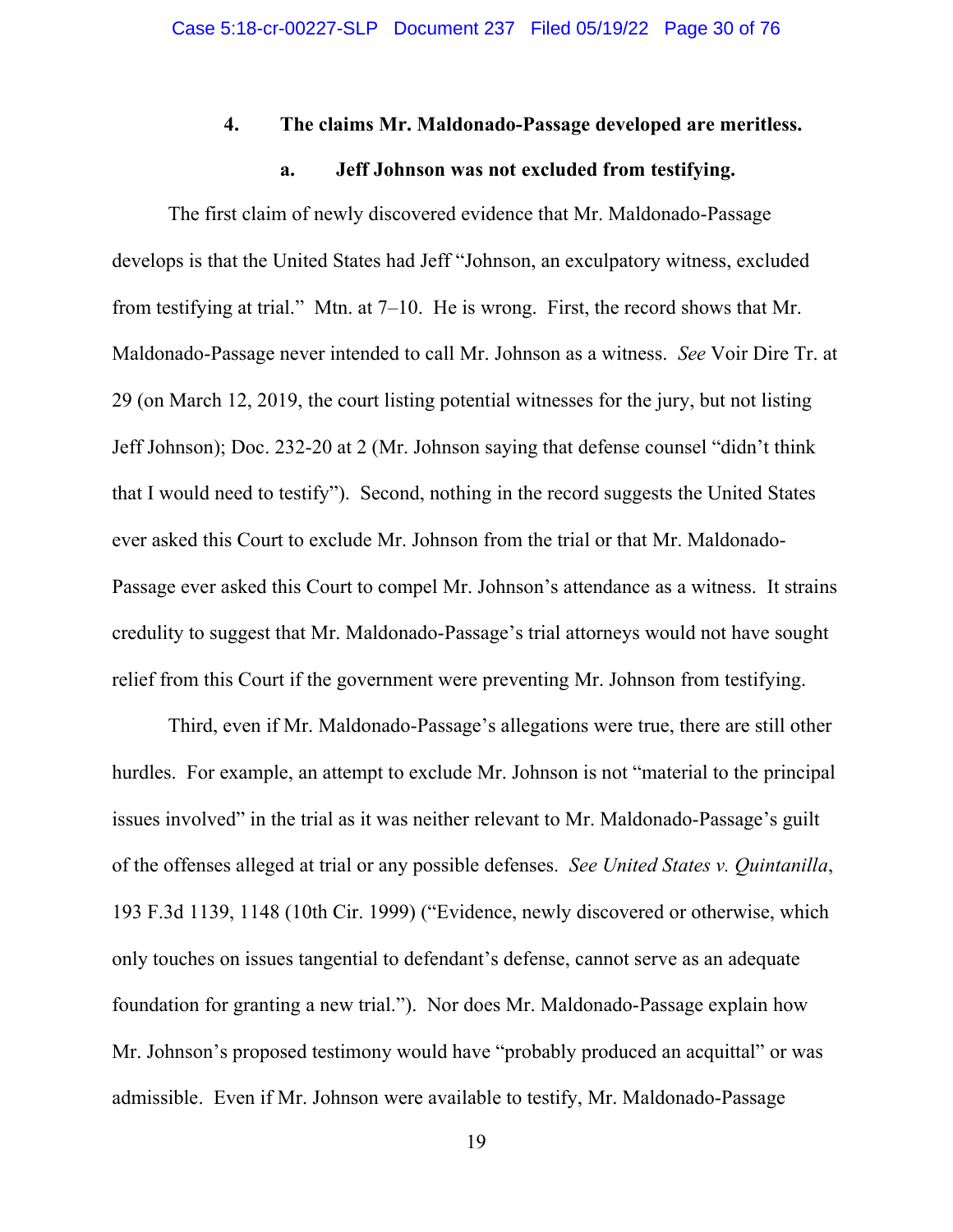#### <span id="page-30-3"></span>Case 5:18-cr-00227-SLP Document 237 Filed 05/19/22 Page 31 of 76

<span id="page-30-1"></span>would have to show that his testimony was based on Mr. Johnson's personal knowledge, *see* Fed. R. Evid. 602, not hearsay, Fed. R. Evid. 802. To the extent Mr. Maldonado-Passage suggests the calls involving Mr. Johnson challenge the credibility of Mr. Garretson or Special Agent Bryant, they would not be admissible for that purpose, *see*  Fed. R. Evid. 608(b), and any related testimony would be insufficient to warrant a new trial because it would be "merely impeaching." *See Jordan*, 806 F.3d at 1252.

### <span id="page-30-2"></span>**b. Mr. Garretson's alleged identity theft does not warrant a new trial.**

<span id="page-30-0"></span>Mr. Maldonado-Passage also points to information he claims shows that Mr. Garretson committed identity theft. Mtn. at 11. But he does not explain how this information would be admissible or represents something more than mere impeachment.

To the extent that Mr. Maldonado-Passage thinks this information could have been used to impeach Mr. Garretson, he is mistaken. Extrinsic evidence is inadmissible to attack a witness's character for truthfulness. Fed. R. Evid. 608(b). While it may be permissible to have asked Mr. Garretson about this on cross-examination, *id.*, evidence that is merely impeaching does not warrant a new trial. *See Jordan*, 806 F.3d at 1252.

Beyond impeachment, the information regarding Mr. Garretson's alleged identity theft also would not "probably produce an acquittal." Mr. Maldonado-Passage points to two specific aspects of Mr. Garretson's alleged identity theft: (1) his involvement with the rental of Mr. Lowe's Las Vegas address under the name "Justin Chao"; and (2) his involvement in Mr. Glover obtaining a fake ID. Mtn. at 11.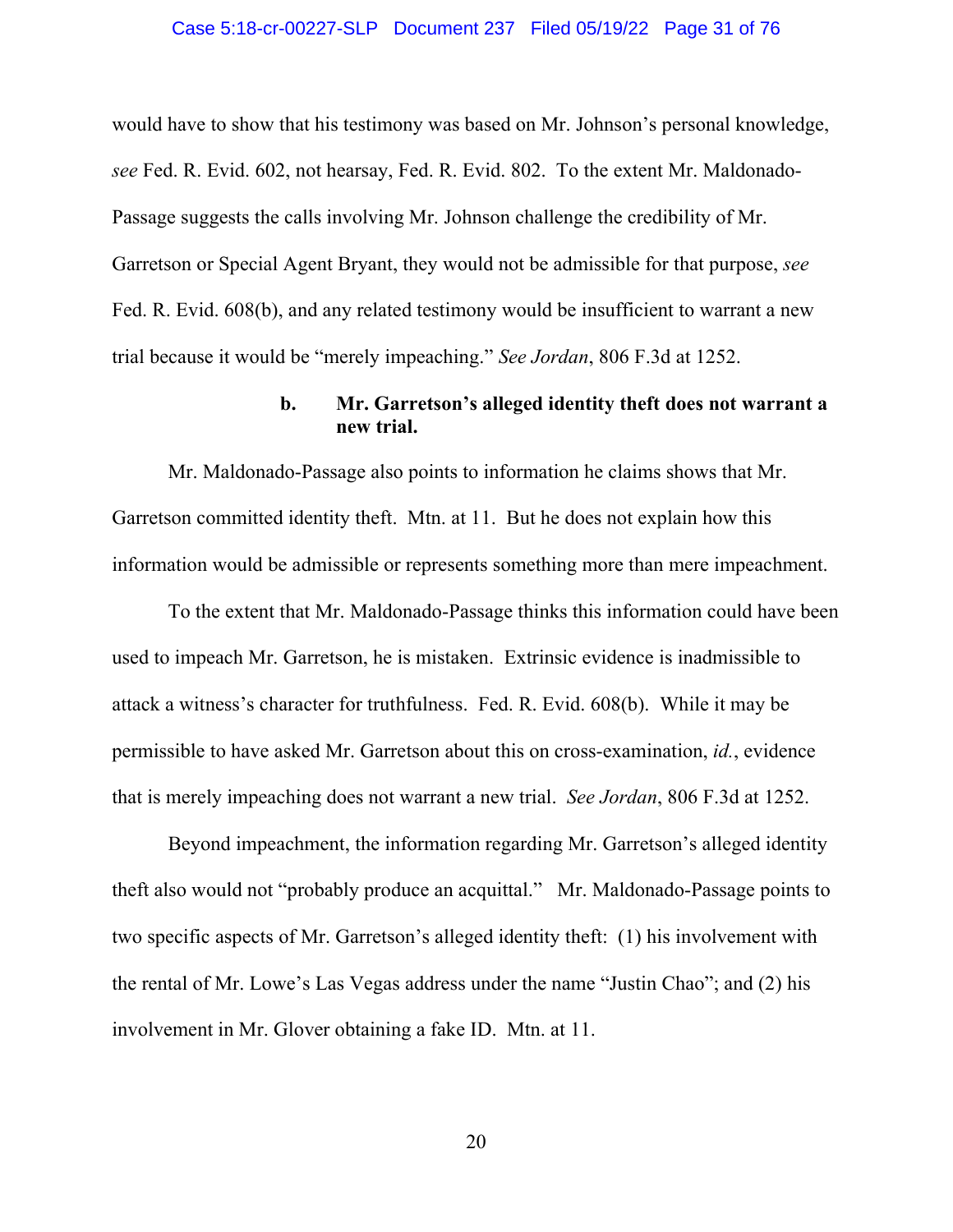#### Case 5:18-cr-00227-SLP Document 237 Filed 05/19/22 Page 32 of 76

On the first point, Mr. Garretson helping Mr. Lowe obtain a Las Vegas address under a different name—before his involvement with the government $\delta$ —supports the government's case. Evidence showed that Mr. Maldonado-Passage and Mr. Lowe were attempting to cover their tracks by: (1) planning to pay Mr. Glover with money from Florida; (2) having Mr. Glover obtain a fake ID; (3) having Mr. Glover obtain a different phone; (4) sending Mr. Glover's phone to Mr. Lowe in Las Vegas so that it would register in Las Vegas while Mr. Glover was supposed to be killing Mrs. Baskin; and (5) planning a story in case Mr. Glover was caught. Attachment 2 at 1–2. Sending the phone to an alias used by Mr. Lowe is just another level of their attempt to cover their tracks.

As for the fake ID, the jury was already aware that Mr. Garretson suggested the location for obtaining it. Tr. at 558, 560. While Mr. Garretson revealed that he knew about the place because he "worked in the bar business" and "that's where everybody went to get IDs when they couldn't work," Tr. at 559, learning that Mr. Garretson was allegedly involved in identity theft and, thus, may have another reason for knowing about the place, does not undercut his testimony. Even if it did, several other people testified about Mr. Glover going down to Dallas to get the fake ID from a sign shop. *Id.* at 628– 29 (Mr. Glover), 757–59 (Mr. Finlay), 999–1000 (Mr. Maldonado-Passage). Also, Special Agent Markley confirmed Mr. Glover recently obtained a fake ID at Smith Electric and Sign in Dallas three days later. Tr. at 112–15; Attachment 15.

<span id="page-31-0"></span><sup>8</sup> The rental application was submitted on either April 11, 2017, *see* Doc. 232-64 at 2, or May 11, 2017, *see id.* at 1. Mr. Garretson did not start working with the government until September 18, 2017. Doc. 232-7 at 3.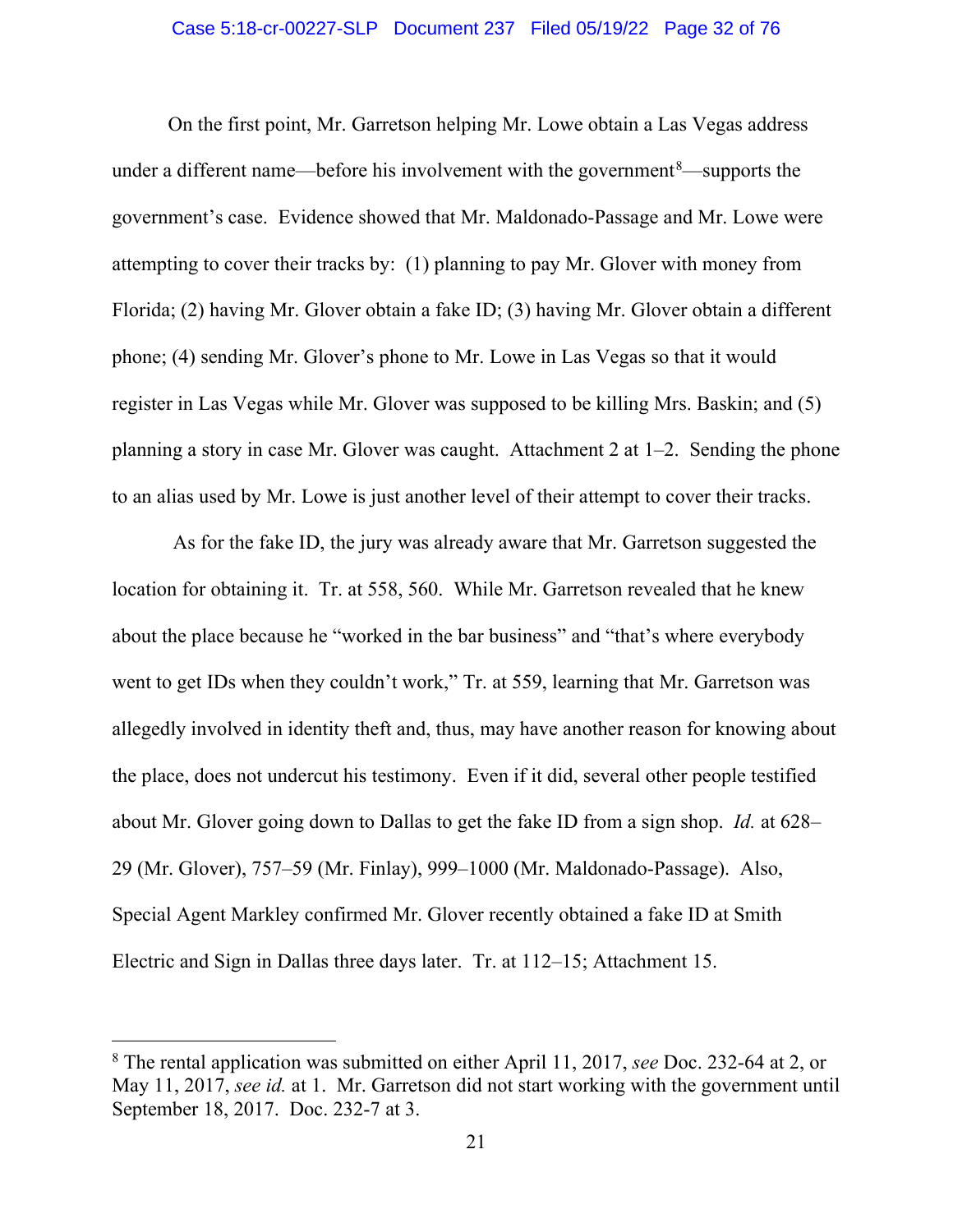## **B. Alleged Perjury by Mr. Garretson**[9](#page-32-2)

<span id="page-32-0"></span>Mr. Maldonado-Passage next alleges that Mr. Garretson committed perjury, Mtn. at 12–18, which are really *Napue* claims. As such, they will be addressed below in the section related to *Napue* claims. *See infra* at § IV.A.

### **C. Mr. Glover's Affidavit**

<span id="page-32-1"></span>Next, Mr. Maldonado-Passage points to an affidavit in which Mr. Glover allegedly admitted to working with Mr. Lowe "to fabricate text messages and script[] recorded calls with the intent of falsely implicating Maldonado in a murder-for-hire that was actually attributed to Lowe." Mtn. at 18. He also alleges that Mr. "Lowe[] 'created the entire murder-for-hire plot from start to finish[]' and that '[Lowe] worked with' Bryant, 'to create, direct and coerce the murder-for-hire plot.'" *Id.* (quoting Doc. 232-112 [at 2, 3]). Mr. Maldonado-Passage fails to carry his burden with this allegation because he provides no analysis of the required five-part test. *See Cordova*, 25 F.4th at 827–28.

Moreover, any argument would have failed even if he had made them. In the affidavit, Mr. Glover explains that the alleged fabrication occurred after he returned on July 6, 2018. Doc. 232-112 at 4. He also recounts a conversation that occurred on June 17, 2018, where Mr. Lowe allegedly told him to make sure Mr. Maldonado-Passage "took the fall for the murder for hire plot." *Id.* Mr. Maldonado-Passage still cannot show

<span id="page-32-2"></span><sup>&</sup>lt;sup>9</sup> Mr. Maldonado-Passage starts this section by quoting Mr. Garretson telling Tiger King producers: "You're not gonna show this to the defense attorney when I lay it out? [laughs] Don't . . . don't free that mother f\*cker." Mtn. at 12 (citing Doc. 232-13). Mr. Maldonado-Passage miscites where that quote came from and ignores its context. Mr. Garretson made that statement in response to the question: "So how involved was *Jeff Lowe* in plotting this whole plan to kill Carole?" Attachment 16 at 12 (emphasis added).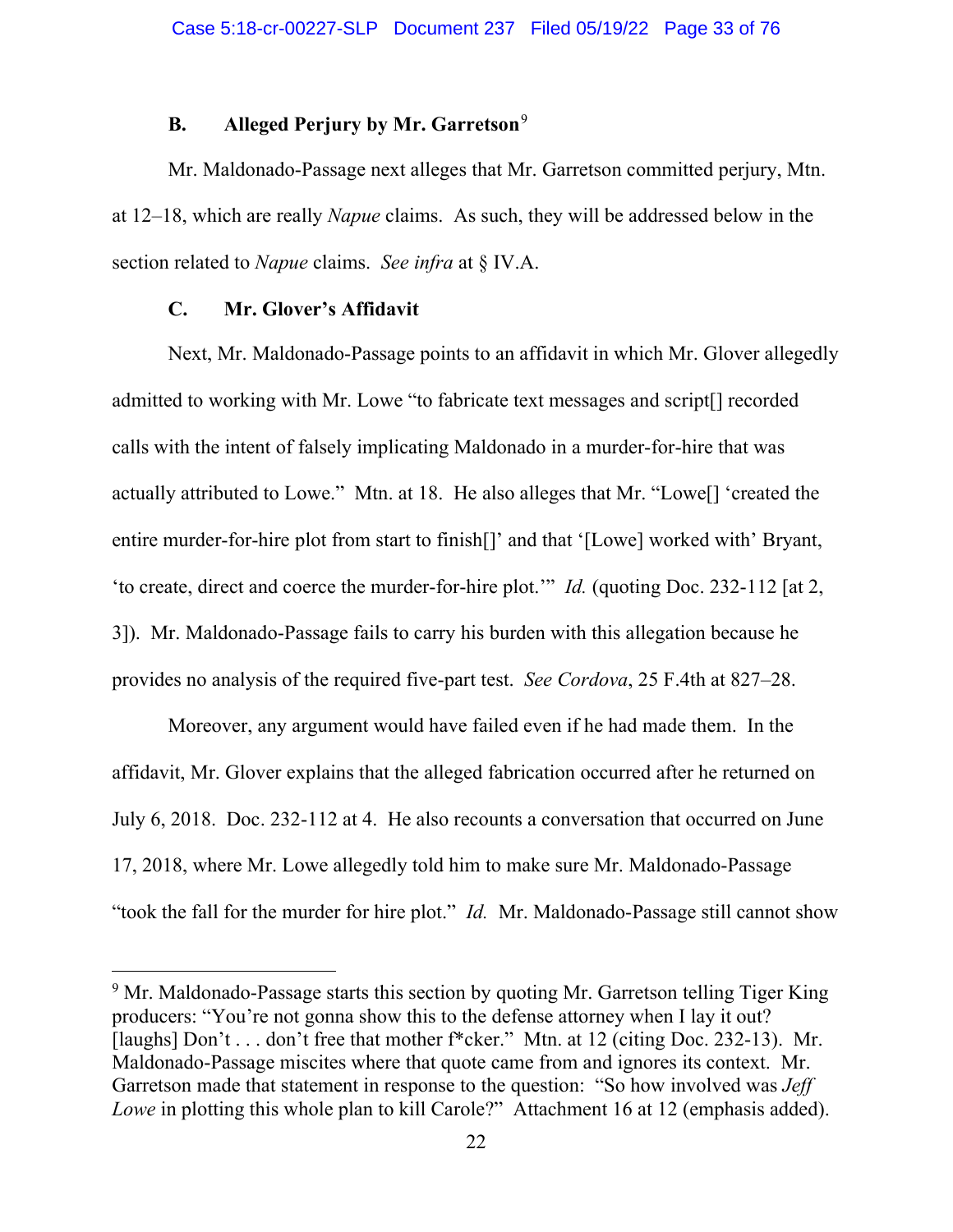#### Case 5:18-cr-00227-SLP Document 237 Filed 05/19/22 Page 34 of 76

that this information "would probably produce an acquittal" because by June 17, 2018, the proverbial die had already been cast by Mr. Maldonado-Passage's own words.

Setting aside Mr. Glover's testimony, Mr. Maldonado-Passage told Mr. Finlay on November 6, 2017, that Mr. Glover was going to Dallas "to get a fake ID so he could go take care of Carole [Baskin]." Tr. at 757–58. On November 7, 2017, he spoke freely with Mr. Garretson about the plan to have Mr. Glover kill Mrs. Baskin, Messrs. Glover and Finlay's trip to Dallas, and the contingency plan he had if Mr. Glover got caught "red-handed." Attachment 2. On December 8, 2017, Mr. Maldonado-Passage and Mark had an explicit negotiation about hiring Mark to kill Mrs. Baskin. Attachment 9 at 7–14, 19, 22, 26–27, 29, 36, 47–49. Then in a series of calls, Mr. Maldonado-Passage acknowledged that Mark was being hired to do what Mr. Glover had failed to do. *See* Attachment 11 at 1; Attachment 12; Attachment 13 at 1. Finally, on September 1, 2018, while Mr. Maldonado-Passage was in custody, Mr. Finlay told Mr. Maldonado-Passage that he had told the FBI about taking Mr. Glover to Texas to get an ID so he could go to Florida, and Mr. Maldonado-Passage said "Oh, so, so you hung me out to dry?" Attachment 14 at 2. Given Mr. Maldonado-Passage's own words, which were played for the jury, evidence that Mr. Glover and Mr. Lowe fabricated text messages or phone calls after everything transpired would ultimately have had no impact on Mr. Maldonado-Passage's conviction, especially where those communications were not admitted at trial.

As for Mr. Glover's assertion that Mr. Lowe created the first murder-for-hire plot, Mr. Lowe's involvement does not relieve Mr. Maldonado-Passage of culpability. The jury was aware of Mr. Lowe's alleged involvement in Count 1. *See* Tr. at 547–48 (Mr.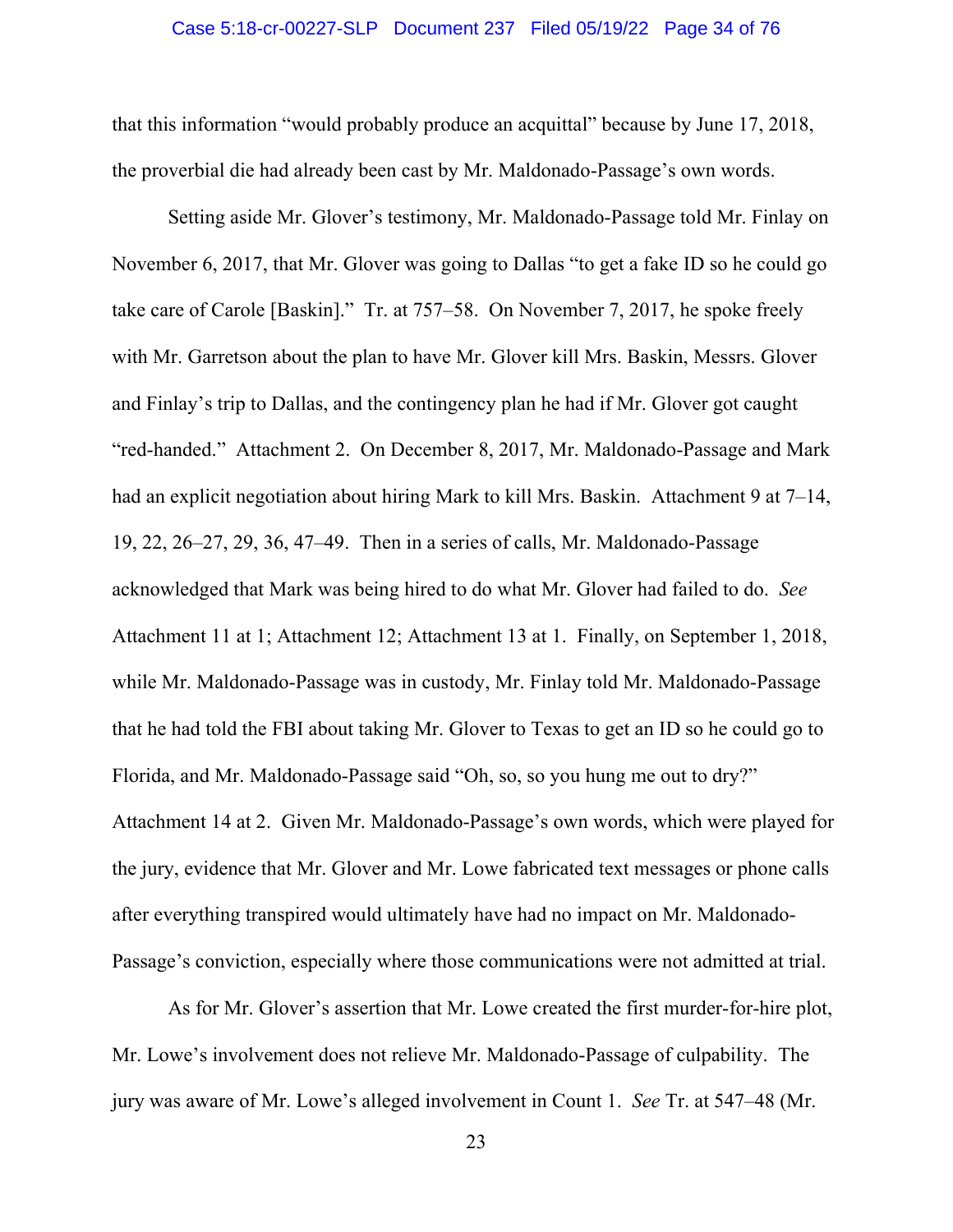#### Case 5:18-cr-00227-SLP Document 237 Filed 05/19/22 Page 35 of 76

Lowe was involved in the conversation about killing Mrs. Baskin and pulled up maps of her bike path, gift shop, and house); Attachment 2 at 1 (Mr. Maldonado-Passage stating that Mr. Lowe had "100% confidence in [Mr. Glover killing Mrs. Baskin] because he's done it before" and explaining that Mr. Lowe and Mr. Glover would purchase go-phones to communicate and he would send Mr. Glover's phone to Las Vegas so Mr. Lowe could take pictures and it would register in Las Vegas); *id.* at 2 (explaining that he and Mr. Lowe "got our story down" if Mr. Glover was "bust[ed] . . . red-handed"); Attachment 5 at 1 (when Mr. Garretson asked Mr. Maldonado-Passage if he trusted Mr. Glover, Mr. Maldonado-Passage responded, "Jeff does"). Even if Mr. Glover testified that Mr. Lowe planned the first murder-for-hire plot, it does not preclude Mr. Maldonado-Passage's involvement in the plan, as demonstrated by his own words. *See infra* at § VI.

#### <span id="page-34-3"></span><span id="page-34-1"></span>**D. Mr. Glover's Alleged Recantation**

<span id="page-34-2"></span><span id="page-34-0"></span>Mr. Maldonado-Passage next claims Mr. Glover recanted his testimony. Mtn. at 19–20. In addition to the caution applicable to newly discovered evidence, *Jordan*, 806 F.3d at 1252, "recanted testimony is properly viewed with suspicion." *United States v. Ramsey*, 726 F.2d 601, 605 (10th Cir. 1984); *see also In re Barrett*, 840 F.3d 1223, 1229 (10th Cir. 2016) ("Postconviction recantations are to be viewed with extreme suspicion and have long been disfavored as the basis for a claim of innocence." (citation and alteration marks omitted)). When "new evidence is a recantation of trial testimony, the trial court must first be satisfied that the challenged testimony was actually false." *United States v. Pearson*, 203 F.3d 1243, 1274 (10th Cir. 2000).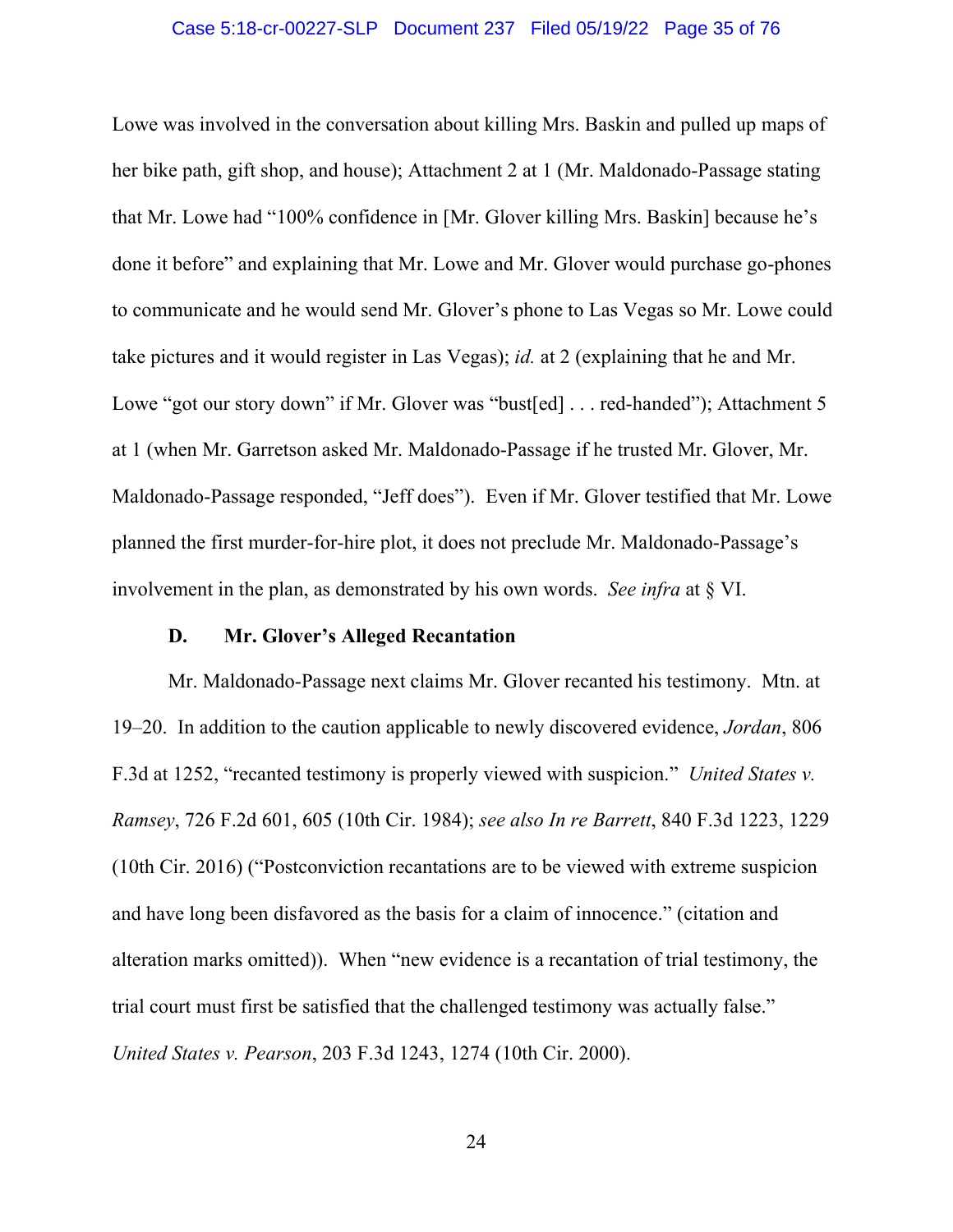#### Case 5:18-cr-00227-SLP Document 237 Filed 05/19/22 Page 36 of 76

The first alleged recantation Mr. Maldonado-Passage claims Mr. Glover made is that he "stole \$3,000 from Joseph Maldonado-Passage." Mtn. at 19 (quoting Doc. 232- 112 at 3). This was not a recantation; it is one way Mr. Glover characterized his actions during trial. *See* Tr. at 693–94 (discussing the \$3,000, Mr. Glover testified on crossexamination: "I didn't realize I made a mistake on stealing that money."). He explained that "he considered that he had stolen the money from Joe Maldonado, as he never intended on killing Carole Baskin[] when he received the money from Joe Maldonado." Doc. 232-123 at 1–2; *see also* Attachment 28 at 43–44. This is consistent with his testimony that his plan was to "[t]ake [Mr. Maldonado-Passage's] money and run . . . [b]ecause the way he treated me and the employees and the way he acted." Tr. at 626.

The next alleged recantation involves Mr. Glover's belief that he "testified at trial that this \$3,000 came from the cub sale on November 24, 2017." Mtn. at 19 (quoting Doc. 232-112 at 3). But he never testified on direct examination that the money he received was from a cub sale on November 24, 2017; he only testified that he received the money "the next day or so" after the cub sale, in a different envelope that was not as thick. Tr. at 640. On cross-examination, he came closer when he agreed that the money that he was waiting on was going to be from the purchase of a cat, but he clarified that he was waiting for Mr. Maldonado-Passage to get him the money and he did not know who Mr. Maldonado-Passage was getting the money from. *Id.* at 682–83. While Mr. Glover's testimony permits an inference that the money came from the cub sale—an inference supported by Mr. Maldonado-Passage's statement to Mr. Garretson that he was going to pay Mr. Glover with money from a cub sale that was coming from Florida, *see*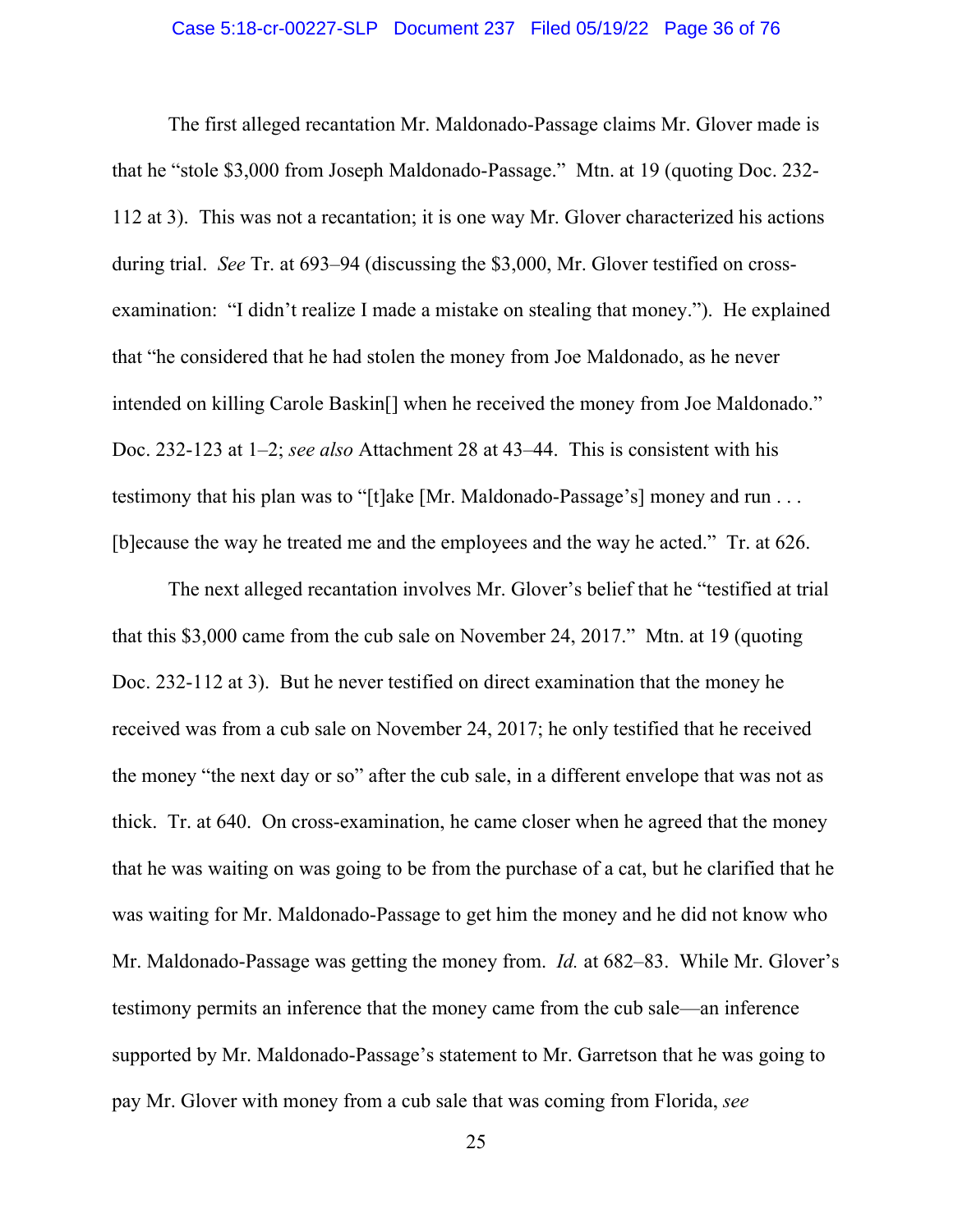Attachment 2 at 1—Mr. Glover never testified that the money came from a cub sale. Thus, his trial testimony and affidavit are not inconsistent.

Next, Mr. Maldonado-Passage claims that Mr. "Glover admitted his testimony that Maldonado took his personal cell phone (HTC phone) was untrue." Mtn. at 11. But the only inconsistency with Mr. Glover's testimony is who asked him to give his phone to Mr. Maldonado-Passage. At trial, he said Mr. Maldonado-Passage asked him for the phone, Tr. at 641–42; in his affidavit, Mr. Glover said Mr. Lowe instructed him to give Mr. Maldonado-Passage his phone, Doc. 232-112 at 4. Either way, Mr. Maldonado-Passage had Mr. Glover's phone sent to Las Vegas, *see* Mtn. at 11; Tr. at 1005, to further the murder-for-hire plot. *See* Attachment 2 at 1.

The final alleged recantation by Mr. Glover to which Mr. Maldonado-Passage points is Mr. Glover's statement: "Joseph Maldonado-Passage did not give me the phone assigned to the Pizzeria. I took the phone from a recently fired employee named AJ." Doc. 232-112 at 4; *see* Mtn. at 19. This is an actual recantation because Mr. Glover explicitly testified that Mr. Maldonado-Passage gave him the pizza phone. Tr. at 642. This Court should reject Mr. Glover's recantation because his trial testimony is more credible than his recantation in light of the corroborating evidence presented at trial.

Mr. Glover's sworn testimony that Mr. Maldonado-Passage gave him the pizza phone when Mr. Glover gave Mr. Maldonado-Passage his personal phone is corroborated by the timing of events recorded by the two phones. The last time Mr. Glover's personal phone recorded its location was at 8:59 a.m. CST on November 25, 2017, at the zoo. Attachment 4 at 3. Six minutes later, pictures of Mrs. Baskin were taken on the pizza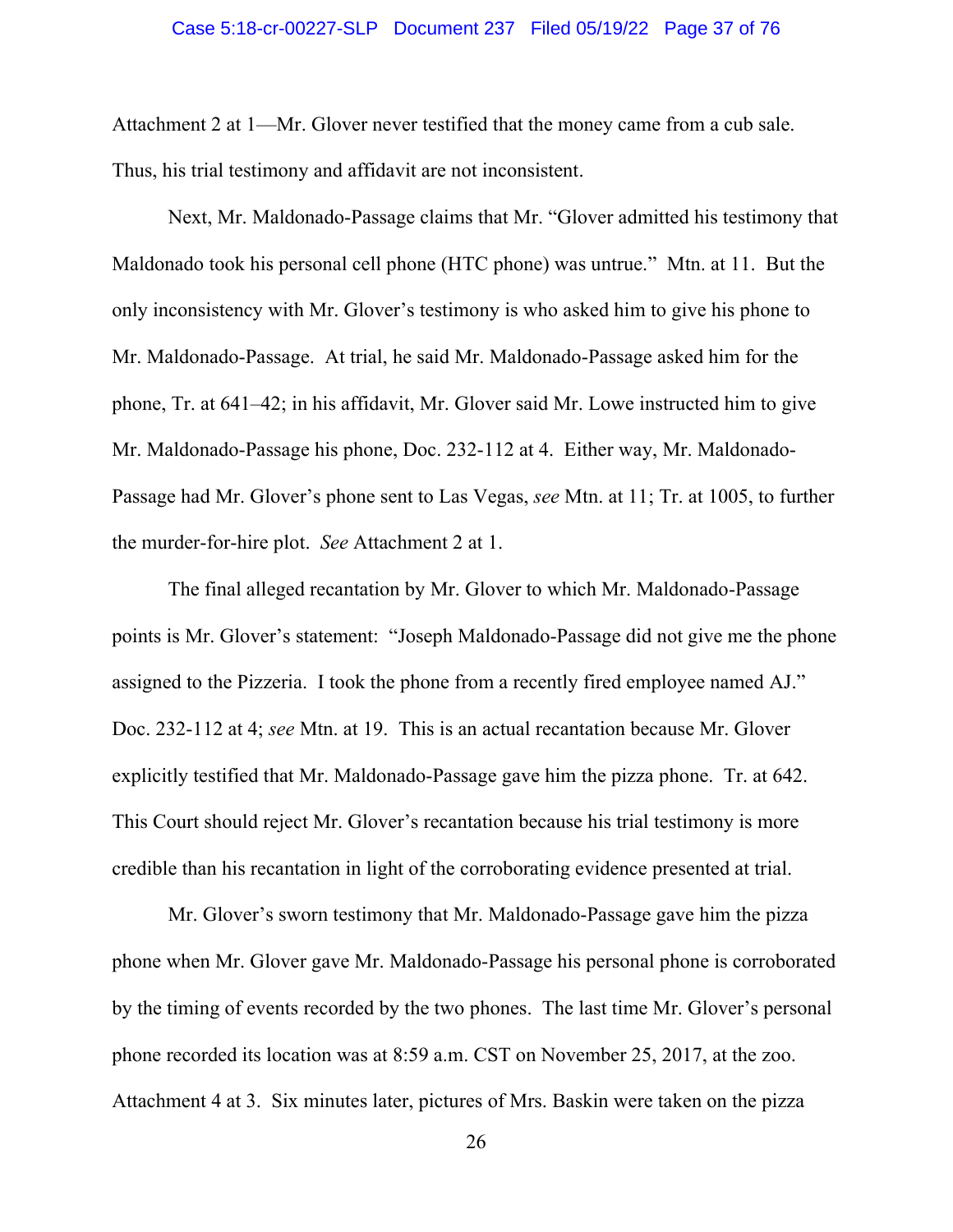#### Case 5:18-cr-00227-SLP Document 237 Filed 05/19/22 Page 38 of 76

phone. Attachment 6 at 3–6. This begs the question, who put the pictures of Mrs. Baskin on the pizza phone? Mr. Glover has always maintained that he never intended to kill Mrs. Baskin, *e.g.* Tr. at 626, 636; Doc. 232-112 at 4, so he had no reason to take pictures of her. Mr. Lowe was in Las Vegas, Tr. at 715, so he could not have taken the pictures. Mr. Maldonado-Passage was the one with the plan for the phones. Attachment 2 at 1. He also discussed using "throw away phones to just take pictures of the screen" when he was plotting Mrs. Baskin's murder with Mark. Attachment 9 at 49. Thus, Mr. Maldonado-Passage was the most likely person to put pictures of Mrs. Baskin on the pizza phone.

In support of Mr. Glover's recantation, Mr. Maldonado-Passage points to text exchanges between himself and Mr. Lowe, Doc. 232-114, Mr. Glover and Kelci Saffrey, Doc. 232-115, and Mr. Glover and Cheryl Ann Maldonado, Doc. 232-116.<sup>10</sup> The texts between Mr. Maldonado-Passage and Mr. Lowe simply further the plan Mr. Maldonado-Passage previously described, that if Mr. Glover was caught, he and Mr. Lowe "got our story down to where we fired the motherf\*cker and he just went off the deep end." Attachment 2 at 2. As for the text with Kelci Saffrey, Mr. Glover did not say that AJ gave him the pizza phone but only that "AJ said it was hers." Doc. 232-115. In her text to Mr. Glover, Ms. Maldonado stated her belief that the pizza phone was AJ's phone but noted that Mr. Maldonado-Passage had the phone after AJ and before Mr. Glover. *See*

<span id="page-37-0"></span> $10$  Exhibits 114, 115, and 116 are not newly discovered evidence. Exhibit 114 was from Mr. Maldonado-Passage's phone and, thus, could have been discovered by exercising due diligence. Exhibits 115 and 116 were provided early on in discovery as indicated by the Bates Number in the lower right corner. *See* Attachment 23 at 3 (discovery receipt).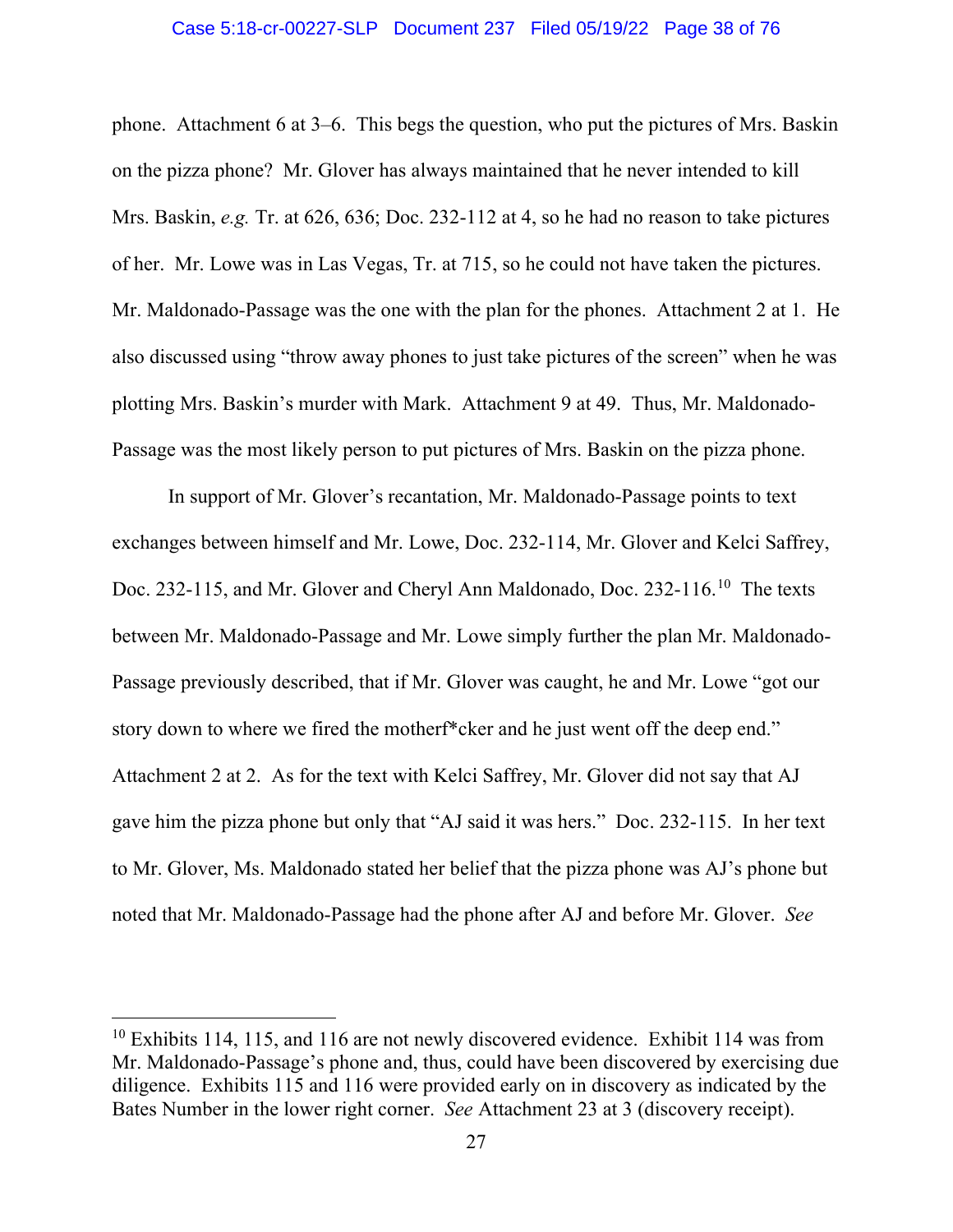Doc. 232-116 ("Joe told [AJ] someone who used to live [at the zoo] took [the phone]... Before [Mr. Glover] even left (like when [Mr. Maldonado-Passage] still had it) lol.").

In the end, even if Mr. Glover's recantation regarding the pizza phone were heard by the jury, it is not the type of evidence that would "probably produce an acquittal," especially given Mr. Maldonado-Passage's statements detailing the plot to have Mr. Glover kill Mrs. Baskin. *See infra* § VI.A. Thus, a new trial is not warranted.

## **E. Mr. Glover's Cell Phones**

Mr. Maldonado-Passage next argues that the government violated *Brady* by suppressing evidence from Mr. Glover's phones. Mtn. at 20–21. This will be addressed below in the section on alleged *Brady* violations. *See infra* at § II.H.

## **F. Mr. Glover's Alleged Relationship with Ashley Webster**

Mr. Maldonado-Passage next claims that Mr. Glover and Ashley Webster had a relationship. Mtn. at 21. He offers no explanation how this alleged relationship is material to whether he committed the crimes charged or, if the jury had known about the allegation, that it would have probably produced an acquittal. Thus, he has failed to carry his burden. *Cordova*, 25 F.4th at 827–28.

## **G. Mr. Lowe's Affidavit**

Next, Mr. Maldonado-Passage points to assertions in an affidavit signed by Mr. Lowe: (1) Mr. Lowe allegedly knew Mr. Garretson was working as an informant in September of 2017, Doc. 232-125 at 1; and (2) Mr. Lowe "staged" a conversation between himself and Mr. Glover on February 26, 2018, *id.* at 2. Mtn. at 22. Neither assertion warrants a new trial.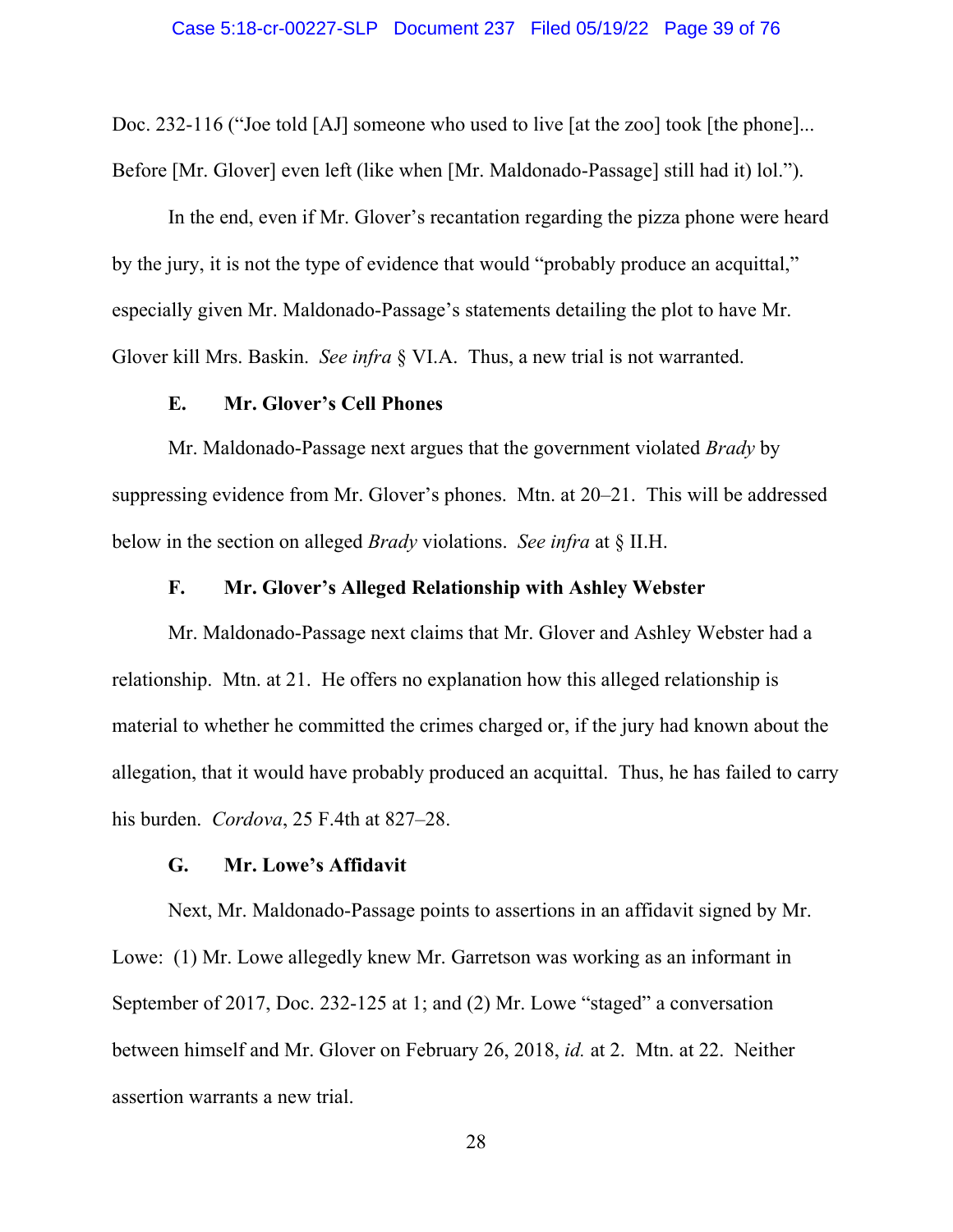## Case 5:18-cr-00227-SLP Document 237 Filed 05/19/22 Page 40 of 76

As to the first assertion, the United States doubts its accuracy; but more importantly, Mr. Maldonado-Passage does not explain how this claimed early knowledge that Mr. Garretson was an informant is material to whether Mr. Maldonado-Passage is guilty. Nor does he explain how it would have probably produced an acquittal. Thus, he fails to carry his burden. *Cordova*, 25 F.4th at 827–28.

As to the second assertion, Mr. Maldonado-Passage claims that the "manipulated recordings and text message exchanges were introduced as evidence at trial," Mtn. at 22, but he does not identify which exhibits. While none of the exhibits the United States admitted at trial included conversations between Mr. Lowe and Mr. Glover, it appears Mr. Maldonado-Passage attempted to admit such an exhibit, but this Court declined to admit the exhibit on hearsay grounds. Tr. at 696–700. Thus, not only does his claim that the evidence was admitted at trial appear to be mistaken, but Mr. Maldonado-Passage has provided no other explanation why Mr. Lowe's assertion that he staged a conversation with Mr. Glover on February 26, 2018, is material, how it would probably produce an acquittal, or how it would even be admissible. Thus, a new trial is not warranted on this basis. *Cordova*, 25 F.4th at 827–28.

## **H. Mr. Lowe's Recordings and Electronics**

Mr. Maldonado-Passage contends Mr. Lowe asserted witnesses were "coached and this thing was set up and the murder for hire shouldn't stick." Mtn. at 23 (citing Doc. 232-156). But that statement was made by Jeremy McBride, who worked on Tiger King, not Mr. Lowe. *See* Doc. 232-156 at 1. Mr. Maldonado-Passage does not explain how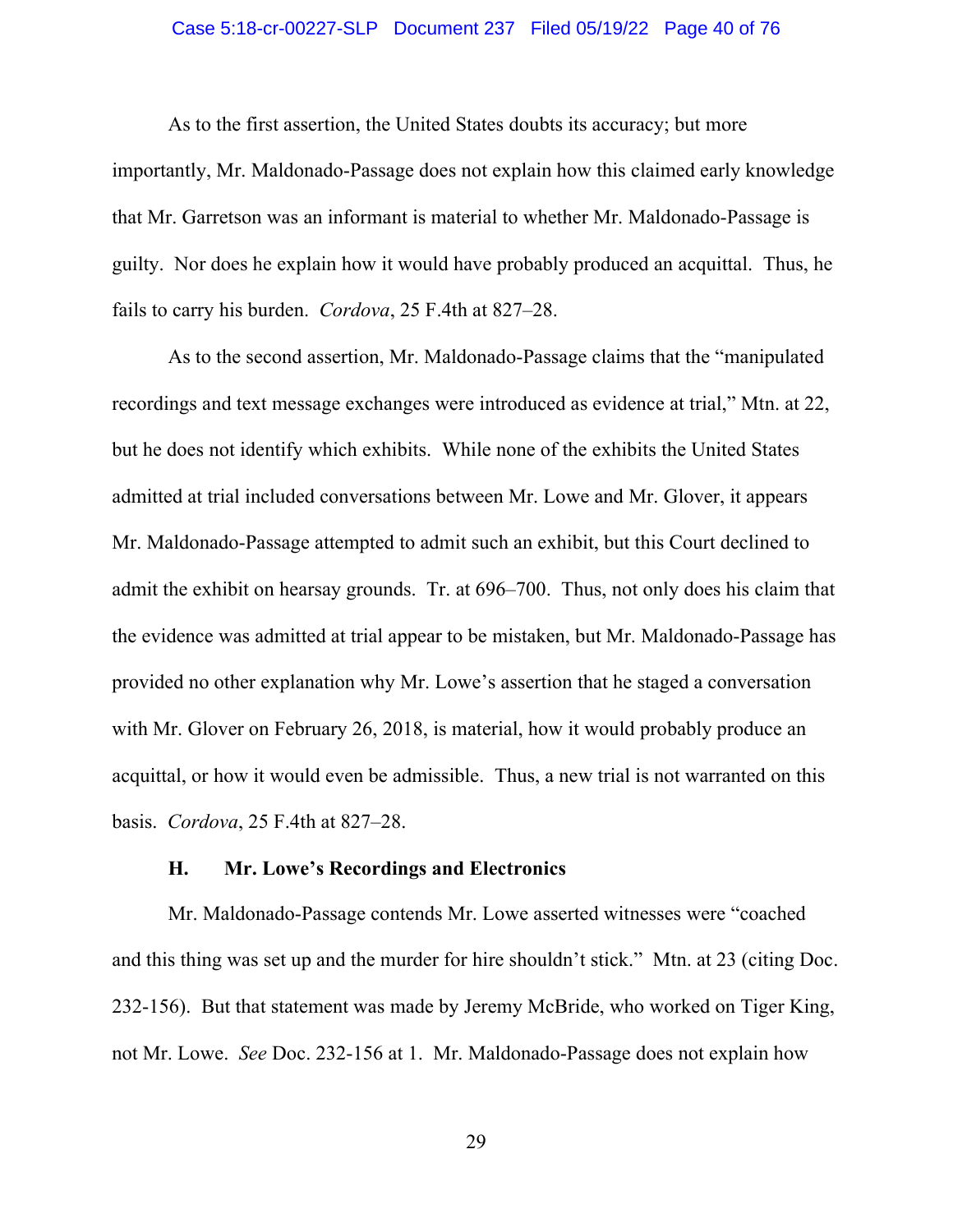#### Case 5:18-cr-00227-SLP Document 237 Filed 05/19/22 Page 41 of 76

Mr. McBride's statement would be admissible at trial or how it meets any portion of the five-part test. Thus, a new trial is unwarranted. *Cordova*, 25 F.4th at 827–28.

Mr. Maldonado-Passage next points to a February 13, 2019 conversation between the Lowes and Special Agent Bryant. Mtn. at 23; *see* Doc. 232-128. But none of Mr. Maldonado-Passage's assertions about this conversation are borne out by the record.

First, he claims Special Agent Bryant "interfered and obstructed" a USDA investigation. Mtn. at 23. While Special Agent Bryant opined the investigation was "a fishing trip," he did not interfere, advising the Lowes "to be very nice and . . . cooperative through the process" but "not . . . to roll over and play dead." Doc. 232-128 at 5.

Second, he claims Special Agent Bryant presented false or misleading testimony about Robert Engesser. Mtn. at 23. At trial, Special Agent Bryant testified that the government originally believed that Mr. Engesser purchased a cub from Mr. Maldonado-Passage in late-November of 2017, but explained that after further investigation, "We do not know . . . [because] we have conflicting statements . . . [and] cannot verify the total truth of either." Tr. at 907–11. In private, Special Agent Bryant said that he did not believe Mr. Engesser purchased the liger cub in late November of 2017. Doc. 232-128 at 14–15. While there may be tension between those two statements, the tension is based on environment and circumstance. While a person may be willing to share a belief outside of court based on instinct, belief, or surmise, they may only testify to their personal knowledge in court, *see* Fed. R. Evid. 602.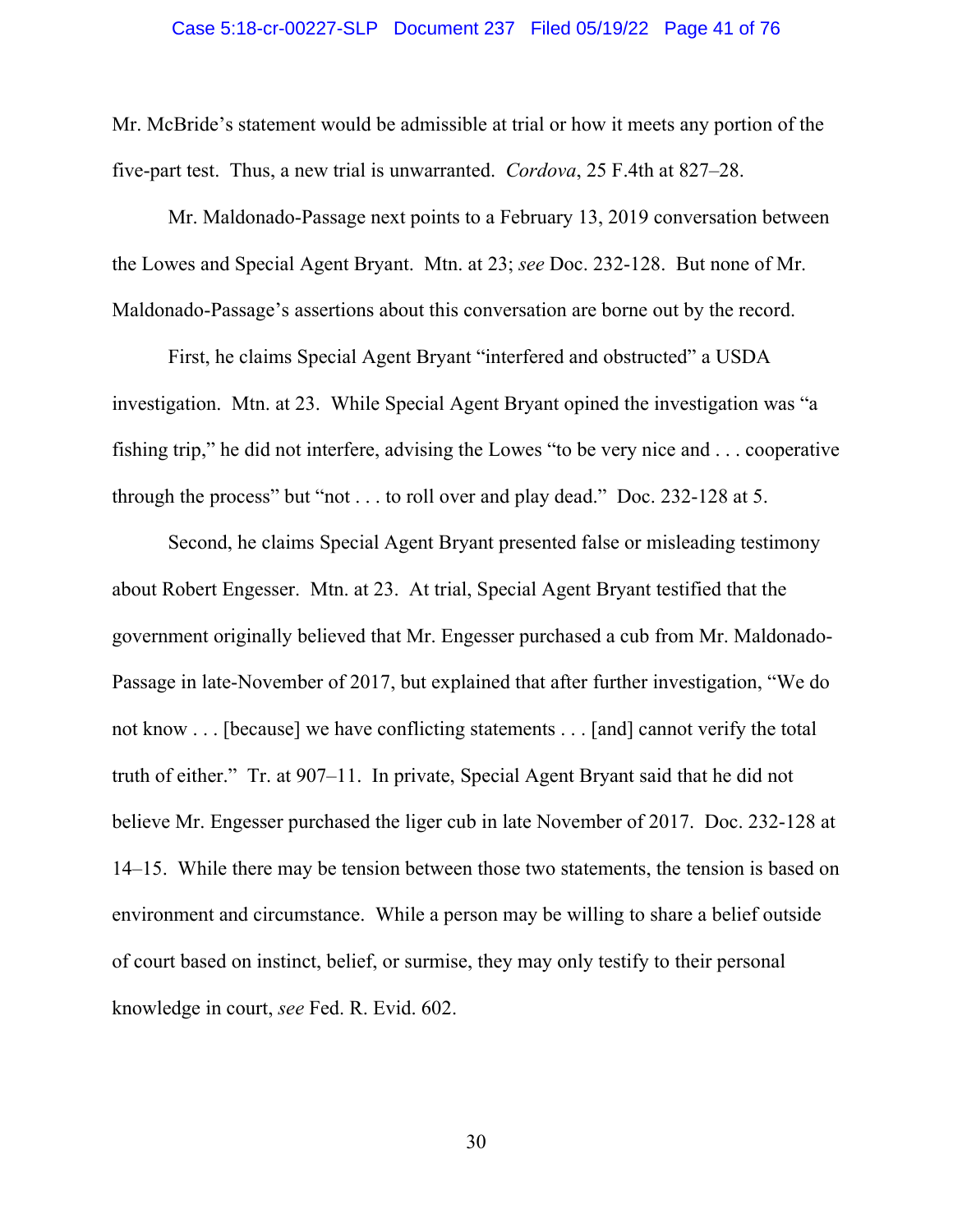# **I. Allegations of Extortion**<sup>[11](#page-41-0)</sup>

Mr. Maldonado-Passage contends a new trial is warranted based on Special Agent Bryant's alleged attempt to extort Mr. Finlay based on an alleged compromising video of Mr. Finlay. Mtn. at 24–25. Mr. Maldonado-Passage cannot carry his burden on this claim because he knew its factual underpinnings before trial. *See* Doc. 232-160; Attachment 17; *see also* Mtn. at 24 (conceding it was provided in pretrial discovery). Because Mr. Maldonado-Passage knew the information before trial, the evidence is not "newly discovered." *See Jordan*, 806 F.3d at 1252.

Mr. Maldonado-Passage also asserts that the government ignored that Mr. Lowe had tried infiltrating Mrs. Baskin's organization. But Mr. Maldonado-Passage was aware of the attempted (and apparently successful) infiltration of Mrs. Baskin's organization before trial. *See* Attachment 9 at 20–21 (Mr. Maldonado-Passage explaining that he had someone inside Big Cat Rescue). Thus, again, Mr. Maldonado-Passage fails to carry his burden on the first of the five-part test. *See Jordan*, 806 F.3d at 1252.

# **J. Mrs. Lowe's Affidavit**

Next, Mr. Maldonado-Passage claims that Mrs. Lowe recanted her testimony that she received Mr. Glover's telephone on November 27, 2018. Mtn. at 26. But she did not

<span id="page-41-0"></span> $11$  Mr. Maldonado-Passage prefaced this section with broad allegations of extortion. Mtn. at 24. For support, he cites to a video with no identifying information (Exhibit 157) and two letters that defense counsel wrote to the United States Attorney, *see* Doc. 232-158 (dated Mar. 23, 2022); Doc. 232-159 (dated Apr. 4, 2022, three days after he filed the motion). As for the video, the United States cannot respond where no argument or information about the video is provided. The two letters should be stricken because they are an attempt to avoid the page limit established by this Court, which was the reason this Court struck Mr. Maldonado-Passage's first motion for new trial. Doc. 221.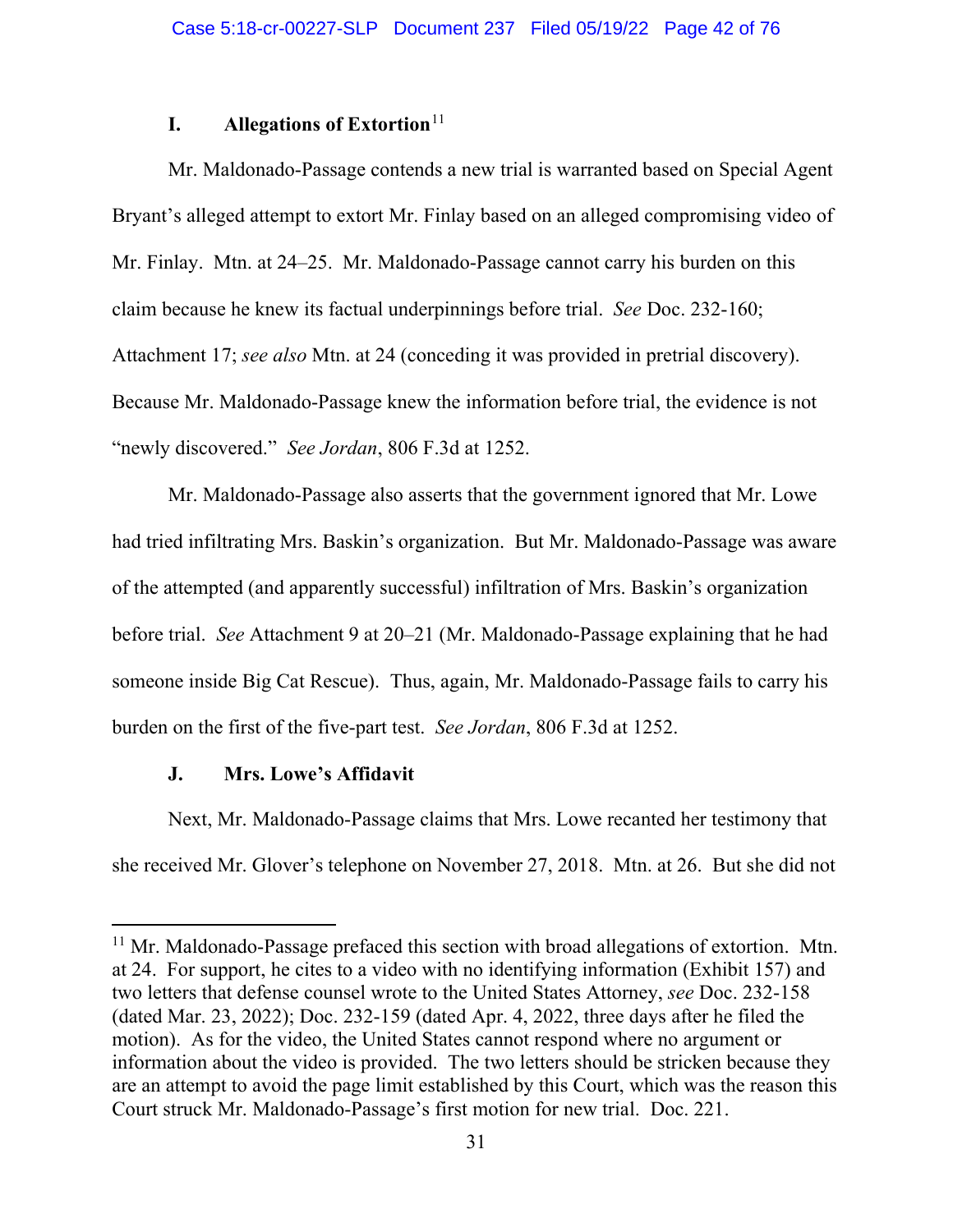#### Case 5:18-cr-00227-SLP Document 237 Filed 05/19/22 Page 43 of 76

recant. In the affidavit, Mrs. Lowe claimed the package contained a summons in a certified envelope from PETA regarding Tim Stark and that she could "not say for certain that the package I opened on November 27, 2018[,] contained Frank Allen [sic] Glover's phone." Doc. 232-132 at 2–3. While Mrs. Lowe now claims a lack of certainty about the phone being in the package, claiming a diminished memory is not a recantation. To the contrary, in such a situation Mrs. Lowe's trial testimony would be admissible to prove the truth of the matter asserted.<sup>[12](#page-42-0)</sup> *See* Fed. R. Evid. 804(a)(3); *id.* 804(b)(1)(A). As to other things also being in the package, that is not newly discovered evidence; evidence at trial showed the package weighed almost five pounds. Attachment 7. Thus, even if Mrs. Lowe made that statement at trial, it would not probably produce an acquittal. Thus, relief is not warranted. *See Jordan*, 806 F.3d at 1252.

# **K. Mrs. Lowe's Text Messages**

Mr. Maldonado-Passage next points to text messages between Mrs. Lowe and Special Agent Bryant, claiming they contain "materially relevant information concerning Ashley Webster that was never provided to trial defense counsel." Mtn. at 26. But much of the information, largely consisting of what appears to be Ms. Webster's personnel file was personally handed over to defense counsel the following morning. *See* Attachment 18 (showing *Bates* numbers). The rest of the messages were either: (1) information Mr. Maldonado-Passage possessed before trial (i.e. the newsletter Mr. Maldonado-Passage

<span id="page-42-0"></span><sup>&</sup>lt;sup>12</sup> Whether Mr. Maldonado-Passage sent Mr. Glover's phone was not an issue that was disputed at trial. Mr. Maldonado-Passage testified at trial that he had Brenda (presumably, Vargas) mail Mr. Glover's phone to the Lowes. Tr. at 1005.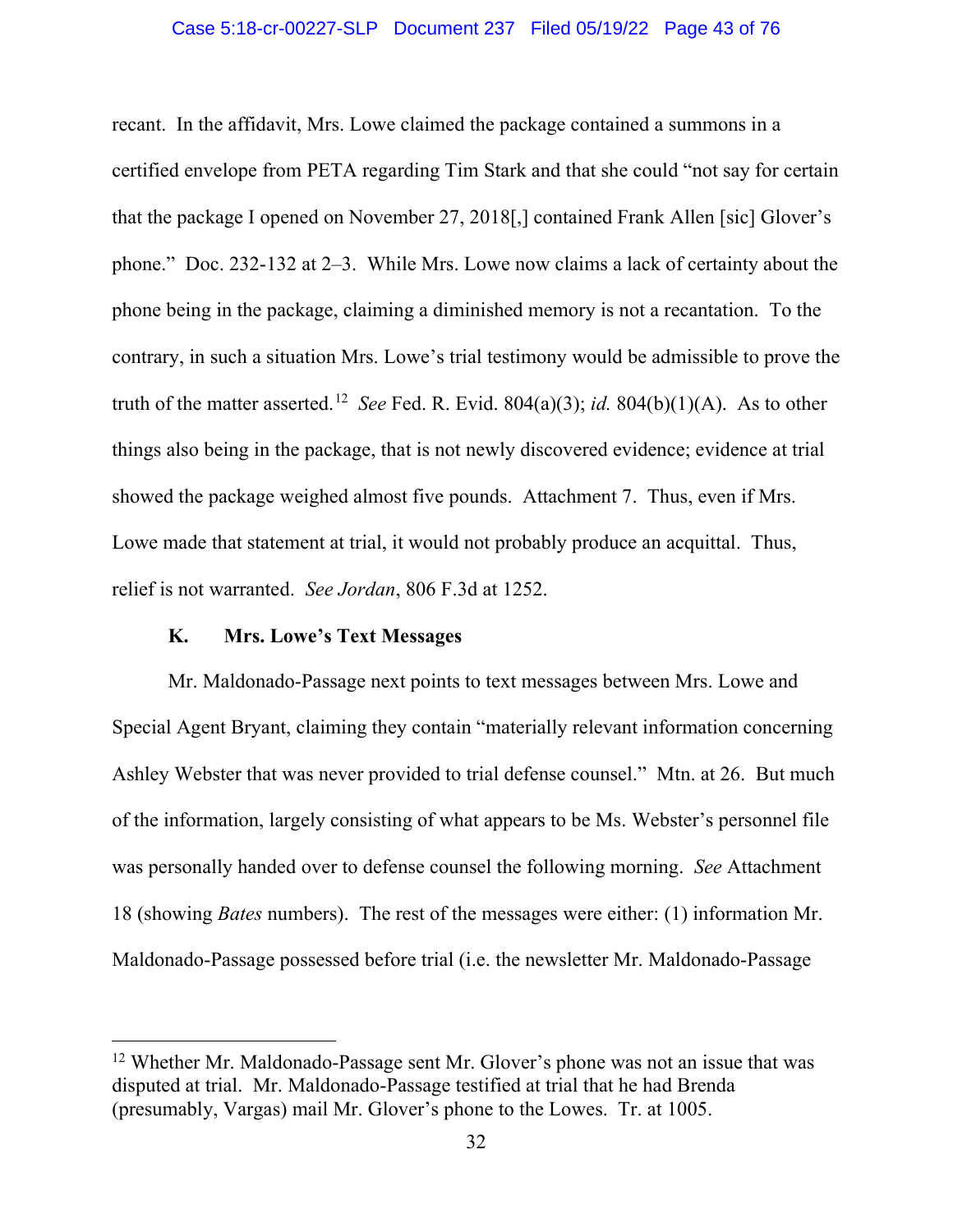#### Case 5:18-cr-00227-SLP Document 237 Filed 05/19/22 Page 44 of 76

sent out); (2) information available through the exercise of due diligence (i.e. the Instagram posting to which Mr. Maldonado-Passage's account responded); or (3) pleasantries and scheduling information that are immaterial to the principal issue. Thus, Mr. Maldonado-Passage has failed to carry his burden. *See Jordan*, 806 F.3d at 1252.

The only other allegation is that Mrs. Webster had sex with Mr. Glover and lived in his trailer for a time that she was at the zoo. Doc. 232-137 at 6. This claim will be addressed below in the discussion on alleged *Brady* violations. *See infra* § II.D.

Mr. Maldonado-Passage also mentions that evidence exists that Chealsi Putman was trying to get Mr. Maldonado-Passage in trouble for years and that Ms. Putman was in contact with Special Agent Bryant. Mtn. at 26–27. Mr. Maldonado-Passage offers no explanation how this satisfies any of the five-part test for newly discovered evidence. Thus, relief is not warranted on this basis. *Cordova*, 25 F.4th at 827–28.

Finally, Mr. Maldonado-Passage raises the claim regarding Mr. Johnson again, this time pointing to his being referenced in a conversation between Ms. Putnam and Mrs. Lowe. Mtn. at 27. But again, defense counsel interviewed Mr. Johnson and declined to call him as a witness. Doc. 232-20 at 2. This is likely because Mr. "Johnson only ha[d] he said she said information," Doc. 232-133, which would be inadmissible hearsay. *See* Fed. R. Evid. 802. This is not sufficient to warrant a new trial. *Hill*, 737 F.3d at 687.

## **L. Alleged Perjury by Mrs. Lowe**

At trial, Mrs. Lowe testified that she never met Beth Corley. Tr. at 711. Mr. Maldonado-Passage now claims she committed perjury based on a February 4, 2019 phone call. Mtn. at 27. He misrepresents what Mrs. Lowe said. During that call, she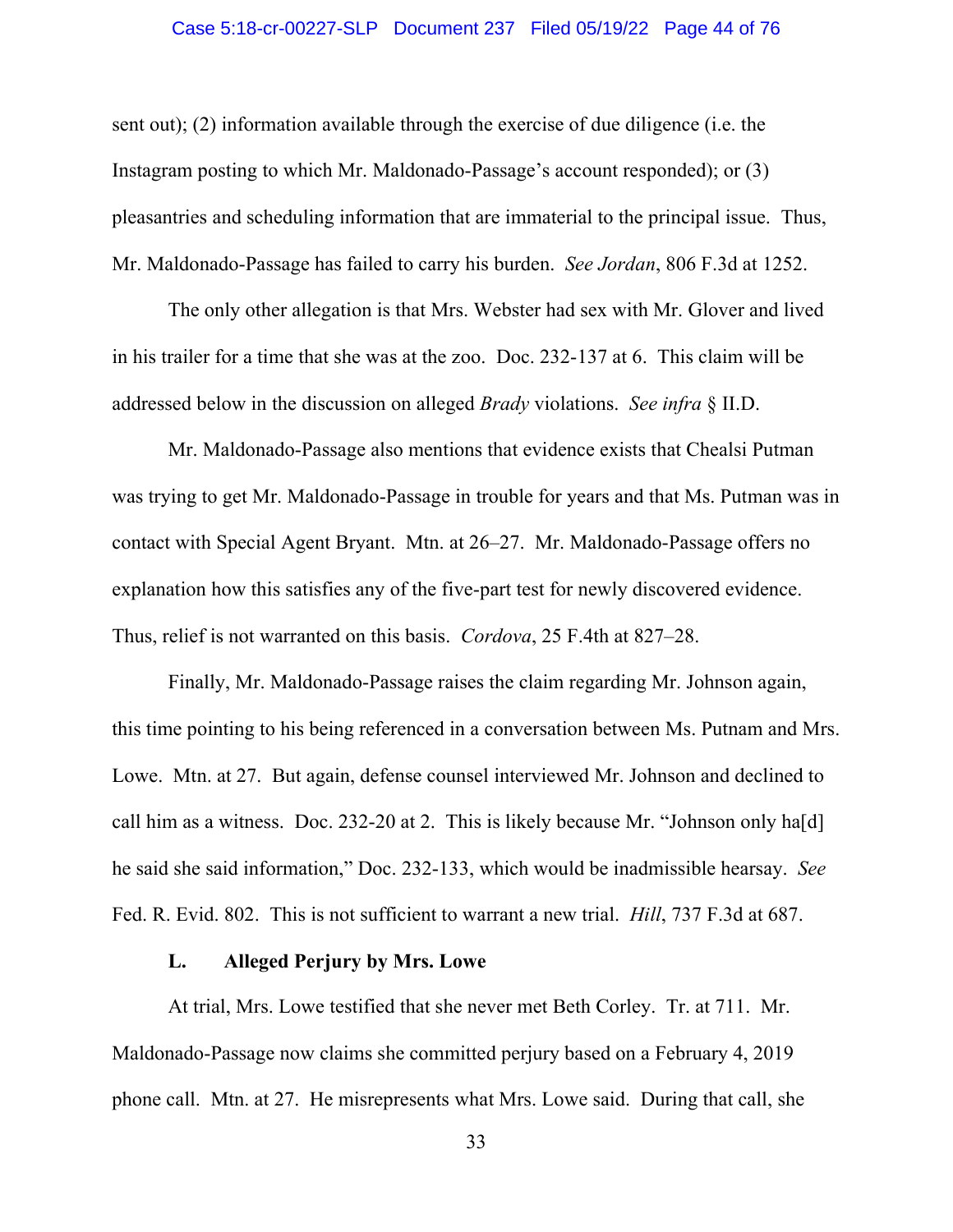#### Case 5:18-cr-00227-SLP Document 237 Filed 05/19/22 Page 45 of 76

initially states, "I actually gave Beth Corley her . . . Well I gave it to one of her staff members to give to her, as to what her inventory was, and she's like . . . ." Doc. 232-126 at 6 (first ellipses in original). While Mrs. Lowe's affidavit may be ambiguous as to whose reaction she was describing, two things clarify that she was speaking about Ms. Corley's staff member: (1) Mrs. Lowe corrected herself when recalling what transpired, saying she gave the information to the staff member rather than Ms. Corley; and (2) earlier in the conversation, Mrs. Lowe stated, consistent with her trial testimony, "I've never met her," referring to Ms. Corley. Doc. 232-126 at 2. Thus, Mrs. Lowe's statement on February 3, 2019, is consistent with her testimony at trial.

## **M. Yarri Schreibvogel's Interview**

The next "newly discovered evidence" Mr. Maldonado-Passage references is defense counsel's interview of Yarri Schreibvogel; specifically, Mr. Schreibvogel's assertion that Mr. Baskin and Ms. Putnam set Mr. Maldonado-Passage up for the murderfor-hire. Mtn. at 27–28. But Mr. Maldonado-Passage does not explain how Mr. Schreibvogel's conjecture based on statements from others would be admissible at a new trial. It would likely be excluded as beyond Mr. Schreibvogel's personal knowledge, *see* Fed. R. Evid. 602, improper lay opinion, *see* Fed. R. Evid. 701, and hearsay, *see* Fed. R. Evid. 802. Because the testimony would not be admissible, it would not "probably produce an acquittal" and, thus, is not a basis for a new trial. *Hill*, 737 F.3d at 687.

Mr. Maldonado-Passage also claims that the United States did not disclose its interview with Mr. Schreibvogel. Mtn. at 28. He is mistaken, a draft report of that interview was provided in discovery. *See* Attachment 19.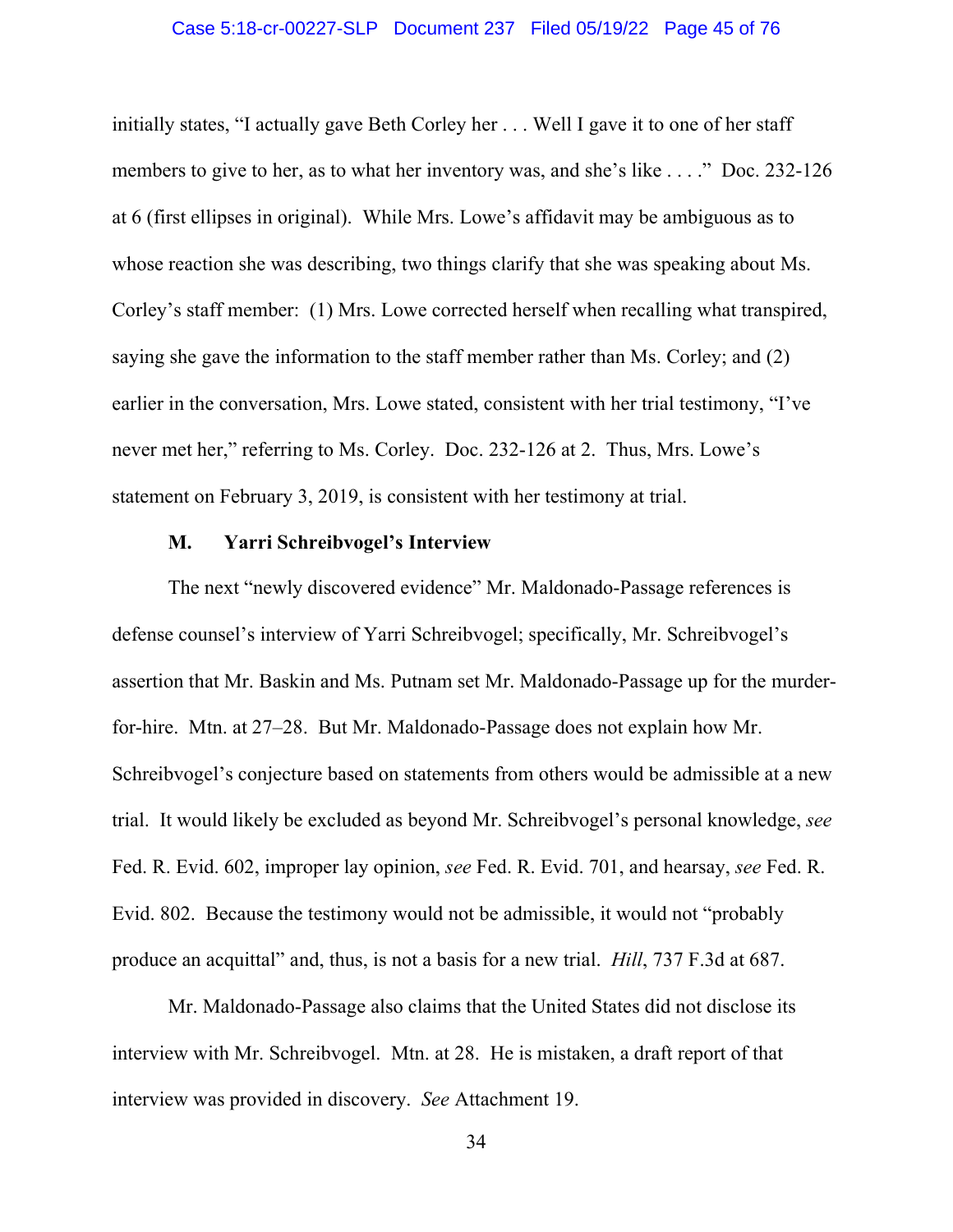### **N. John Reinke**

Next, Mr. Maldonado-Passage points to an affidavit signed by John Reinke. Mtn. at 28–29. But Mr. Reinke was interviewed by defense counsel before trial. Doc. 232- 113 at 1. Thus, Mr. Maldonado-Passage either had Mr. Reinke's proposed testimony or could have obtained it with due diligence, and it does not support Mr. Maldonado-Passage's bid for a new trial. *Jordan*, 806 F.3d at 1252.

### **O. The Tigers**

Mr. Maldonado-Passage also claims—without providing any evidence to support that claim—that two of the tigers about which testimony was offered at trial are still alive. Mtn. at 29. This argument fails for at least three reasons. First, Mr. Maldonado-Passage cannot carry his burden of showing a new trial is warranted based on "newly discovered evidence" when he offers no actual evidence. Second, Mr. Maldonado-Passage fixates on the names "Samson and Delilah," while ignoring the description Mr. Cowie gave of those tigers at trial, "two white Bengals," Tr. at 45; the tiger at the hyperlink in the motion is an orange tiger. *See* Attachment 20. Third, Mr. Maldonado-Passage testified he euthanized five tigers in violation of the veterinary protocol he developed. Tr. at 991–93. This is not a basis for a new trial.

### **P. National Geographic**

Mr. Maldonado-Passage next points to an article in National Geographic in December of 2019 and photographs posted in March of 2020. Mtn. at 29–31. Since this evidence did not exist at the time of trial, it cannot support a motion for new trial. *See United States v. Abello-Silva*, No. 96-5034, 1997 WL 72979, at \*2 (10th Cir. Feb. 20,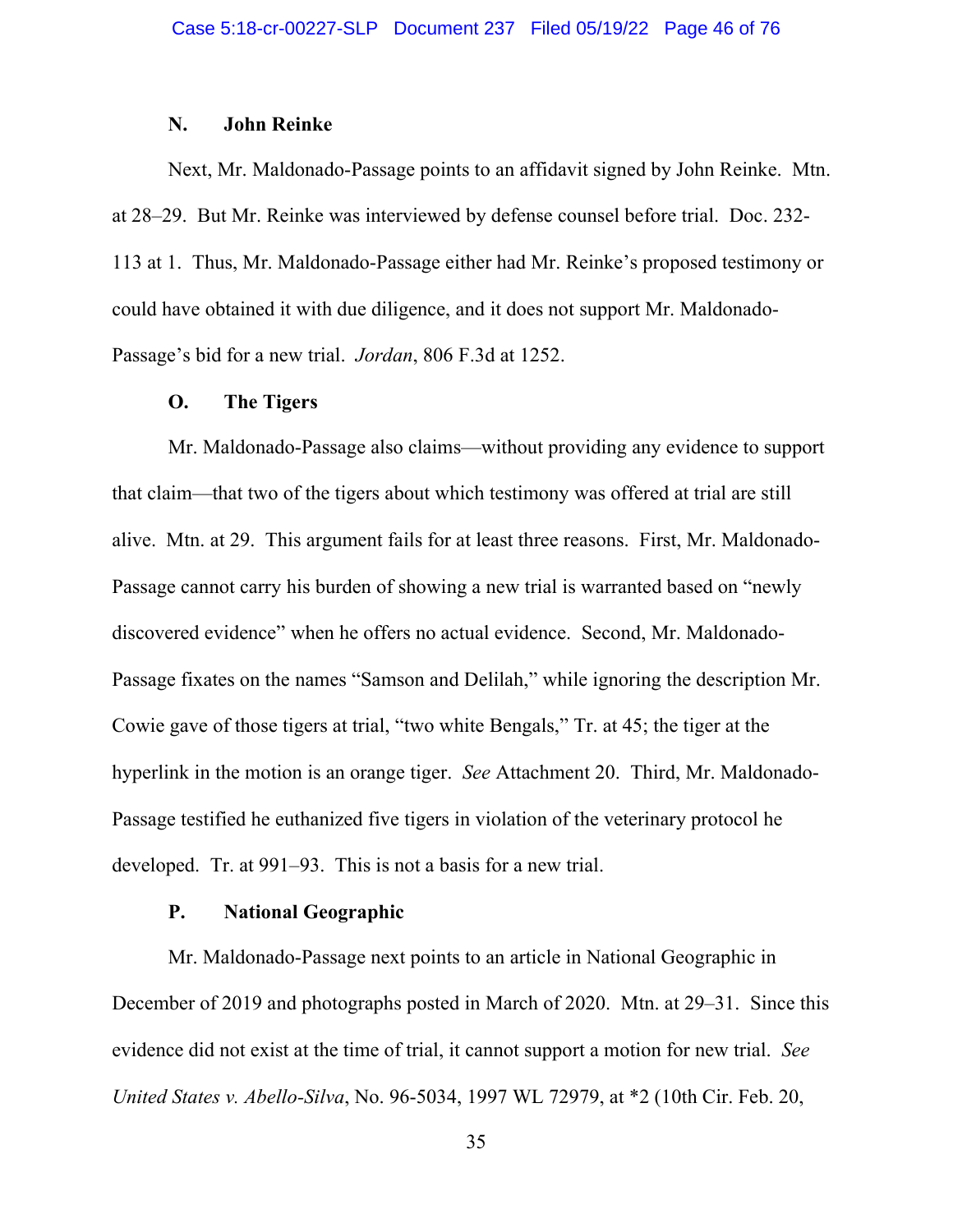1997) ("As a general rule, 'newly discovered evidence' must have been in existence at the time of trial." (citing *United States v. Lafayette*, 983 F.2d 1102, 1105 (D.C. Cir. 1993)); *United States v. Kaspereit*, No. CR-18-297-R, 2022 WL 49194, at \*2 (W.D. Okla. Jan. 5, 2022).

The only fact in existence before trial were the emails between Special Agent Bryant and Sharon Guynup, the author of the article. Those emails were disclosed to defense counsel. *See* Attachment 21. Thus, they are not "newly discovered evidence" and do not warrant a new trial. *Jordan*, 806 F.3d at 1252.

## **Q. Tiger King**

Finally, Mr. Maldonado-Passage laments his inability to get information from third parties. Mtn. at 31–32. The only basis for this claim is a contract he made with Royal Goodes LLC, Doc. 232-1, and an email written on May 28, 2021, Doc. 232-147. But Mr. Maldonado-Passage had the contract the day it was signed; thus, it is not newly discovered evidence. *Jordan*, 806 F.3d at 1252. And the email only existed after trial; thus, it is not newly discovered evidence. *Abello-Silva*, 1997 WL 72979, at \*2.

## **II. Mr. Maldonado-Passage has not shown any** *Brady***/***Giglio* **violations.**

In his motion, Mr. Maldonado-Passage alleges seven categories of *Brady* violations occurred in this case. Mtn. at 32–41. Relatedly, he alleges five categories of *Giglio* violations occurred, *id.* at 49–53, which are governed by the same standard, *see Cordova*, 25 F.4th at 826. To succeed on these claims, Mr. Maldonado-Passage must show by a preponderance of the evidence, "'[1] [t]he evidence at issue must be favorable to the accused, either because it is exculpatory, or because it is impeaching; [2] that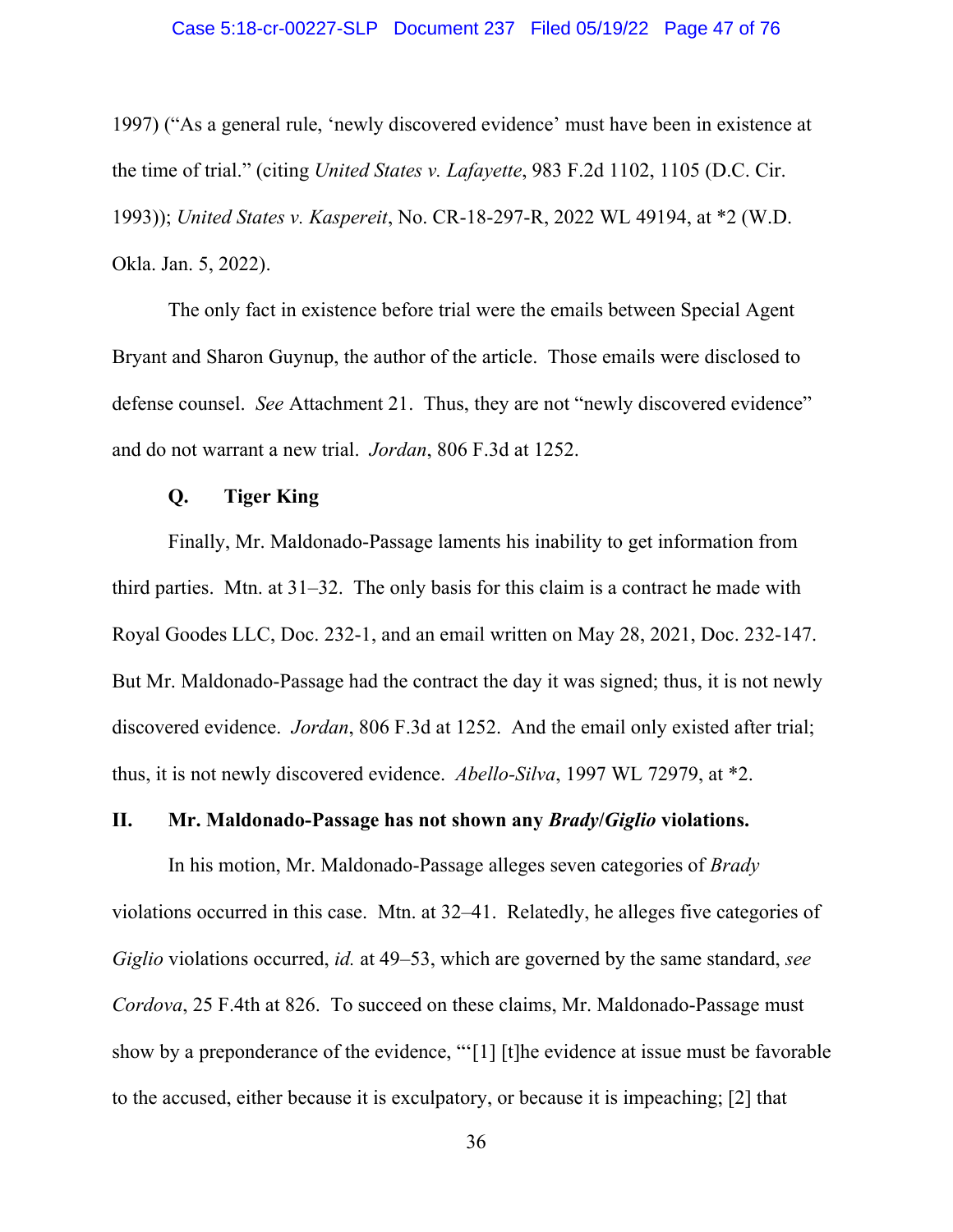#### Case 5:18-cr-00227-SLP Document 237 Filed 05/19/22 Page 48 of 76

evidence must have been suppressed by the State, either willfully or inadvertently; and [3] prejudice must have ensued.'" *United States v. Durham*, 902 F.3d 1180, 1221 (10th Cir. 2018) (quoting *Strickler v. Greene*, 527 U.S. 263, 281–82 (1999)).

## **A. Mr. Garretson's Recorded Calls**

The first *Brady* violation Mr. Maldonado-Passage alleges is the suppression of all the recordings Mr. Garretson made of his phone calls. Mtn. at 34. With one possible exception discussed below, the government was not aware of the phone calls that Mr. Maldonado-Passage attaches as exhibits to his motion since Mr. Garretson told Special Agent Bryant that he no longer had the recording app on his phone on February 18, 2019. Doc. 232-23 at 1. Moreover, the prosecutors are not required to make *Brady* inquiries of informants as they must make of other state actors closely related to the prosecution. *See United States v. Geames*, 427 F.3d 1333, 1337 (10th Cir. 2005) (an informant's knowledge is not imputed to the government for purposes of *Brady*).

The one possible exception is the call between Mr. Garretson and Mr. Johnson on February 20, 2019, when Mr. Johnson told Mr. Garretson that he was going to kill Mr. Lowe. *See* Doc. 232-14. But information regarding the call was provided in discovery. *See* Attachment 22. Thus, it was not suppressed, and there is no *Brady* violation.

## **B. The Government Issued Recorder**

Mr. Maldonado-Passage claims that a *Brady* violation exists based on "[t]he possibility of recordings on the [recording] device [issued to Mr. Garretson by the government] that would exonerate Maldonado or helped his defense [and] would have affected the outcome of trial." Mtn. at 35. This is not enough for Mr. Maldonado-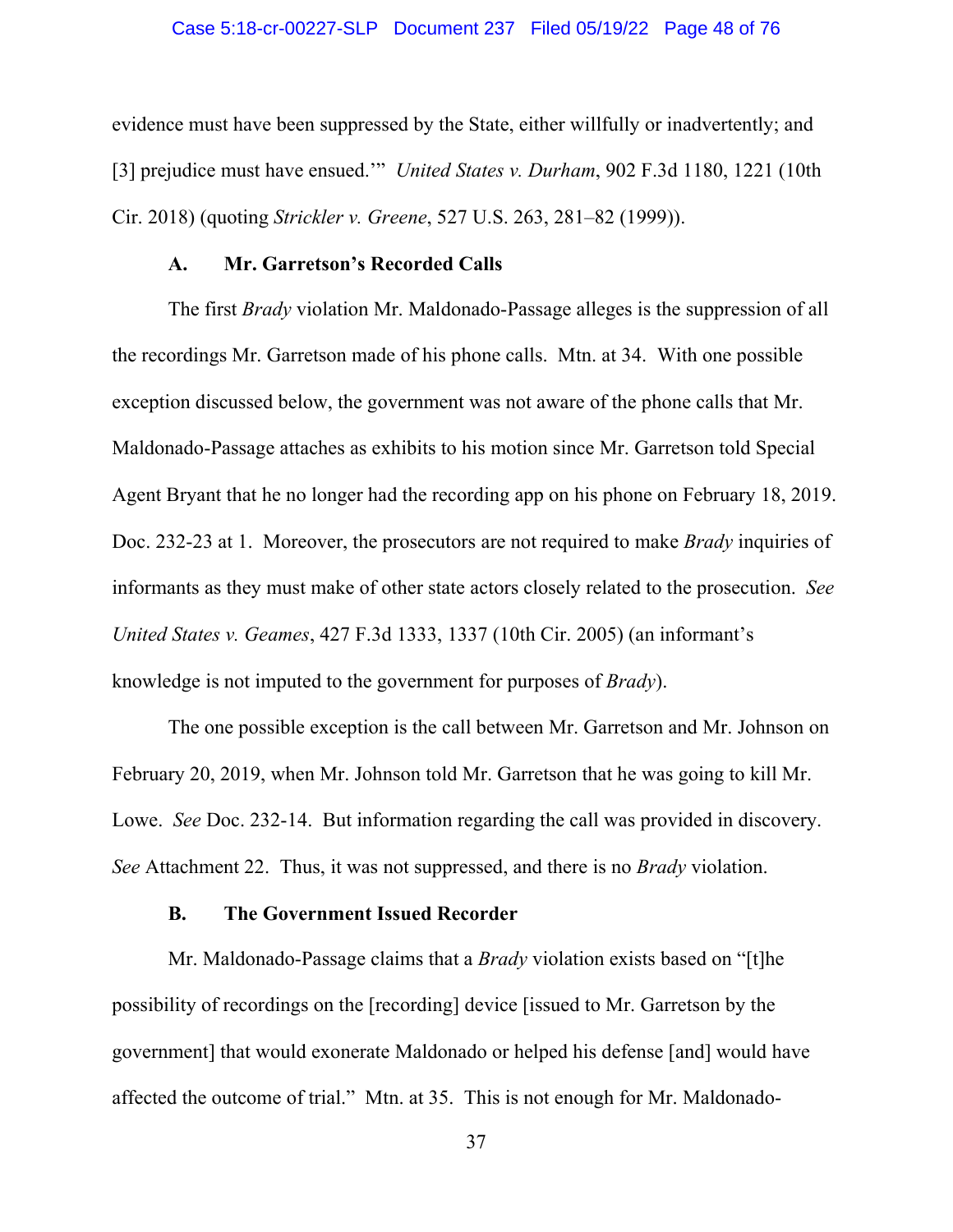# Case 5:18-cr-00227-SLP Document 237 Filed 05/19/22 Page 49 of 76

Passage to meet his burden. *United States v. Holloway*, 939 F.3d 1088, 1105 (10th Cir. 2019) ("A Brady claim fails if the existence of favorable evidence is merely suspected.").

## **C. Brittany Medina**

 The next alleged *Brady* violation Mr. Maldonado-Passage asserts is the failure to disclose Brittany Medina's presence at the meeting between Special Agent Bryant and Mr. Garretson on September 14, 2017. Mtn. at 35–36. Assuming that information was suppressed, suppression is only one requirement of a *Brady* claim. Mr. Maldonado-Passage claims Ms. Medina would have "refute[d] the AUSA[']s theory that Mr. Maldonado was involved in the first murder for hire plot." Mtn. at 36. But Ms. Medina's account of the conversation where Mr. Lowe was showing Mr. Garretson images of Mrs. Baskin's house and bike path was almost identical to the account Mr. Garretson gave to the jury. *Compare* Doc. 232-104 at 10–11 *with* Tr. at 548–49. To the extent Ms. Medina did not discuss Mr. Maldonado-Passage bringing over information regarding Mrs. Baskin that he received from insiders, it would not have had an impact on the outcome of the case because the jury was aware that he had this information when he revealed it to Mark. Attachment 9 at 19; Tr. at 790. Thus, Mr. Maldonado-Passage fails to show Ms. Medina's testimony would be either favorable or material as required by *Brady*.

## **D. Ashley Webster**

 Mr. Maldonado-Passage claims that the government violated *Brady* by failing to disclose that (1) Ms. Webster worked for the government and (2) she was involved in a sexual relationship with Mr. Glover. Mtn. at 36–37; *see also* Mtn. at 26. He is wrong.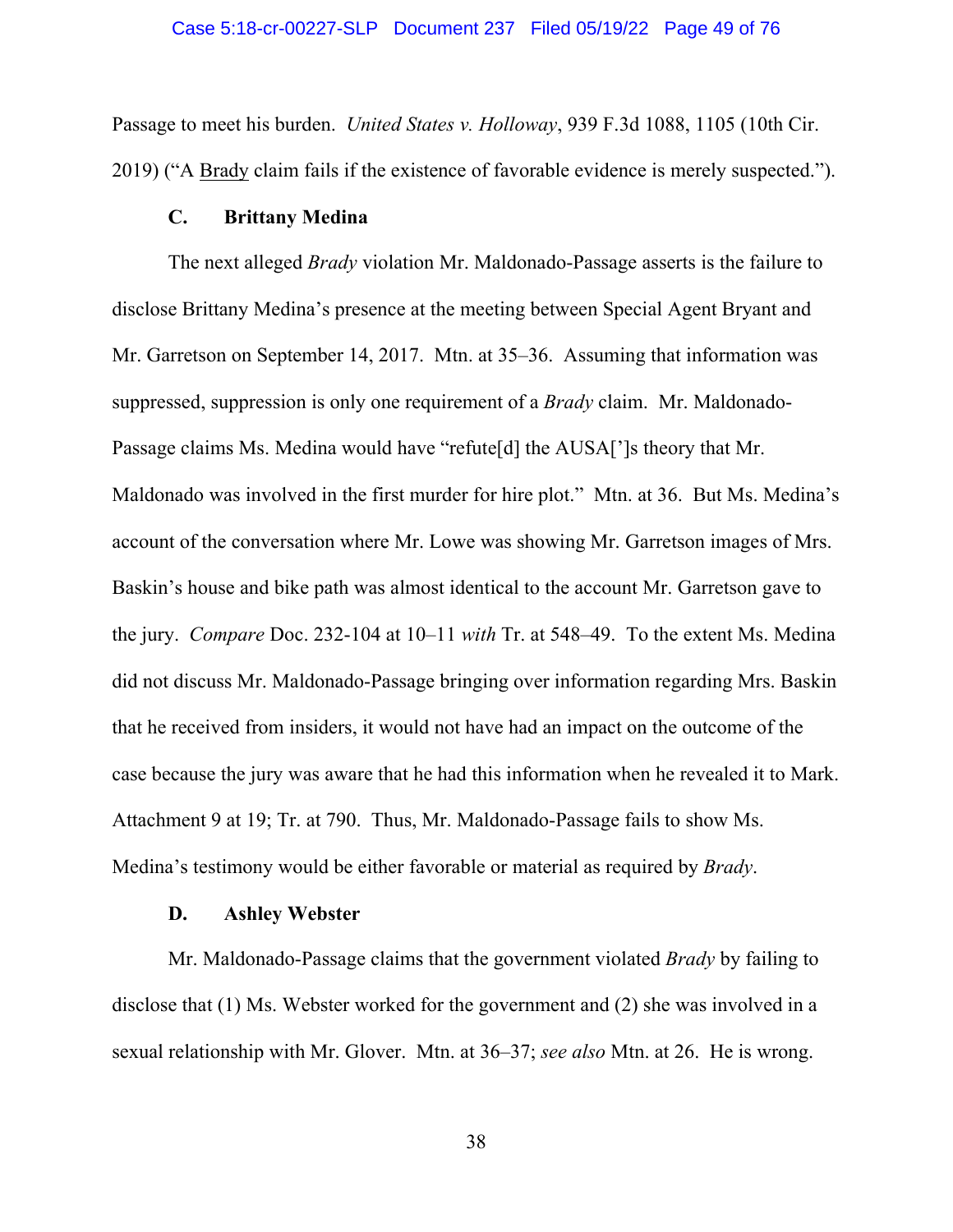#### Case 5:18-cr-00227-SLP Document 237 Filed 05/19/22 Page 50 of 76

The first assertion is untrue, Ms. Webster never worked for the government. The only support for this allegation is what appears to be a bootleg video with no context in which a woman (presumably Ms. Webster) says she "went back down [to the zoo] again, and I went to gather more information, [and] send it to the FBI, right." Mtn., Ex. 141. While she may have wanted to help the FBI, she did not claim the government sent her.

Assuming evidence of a relationship between Mr. Glover and Ms. Webster was suppressed, that is insufficient, and Mr. Maldonado-Passage offers no explanation how it meets the other requirements, especially since Ms. Webster did not testify and neither her voicemail nor her deposition were admitted into evidence. Thus, his *Brady* claim must fail. *See United States v. Moya*, 5 F.4th 1168, 1193 (10th Cir. 2021).

## **E. Chealsi Putman**

Mr. Maldonado-Passage claims the government failed to disclose Ms. Putman's involvement with the government. Mtn. at 37. He is wrong. Her communications with the government were disclosed in discovery. *See* Attachment 23; Attachment 24. Moreover, Mr. Maldonado-Passage fails to show a *Brady* violation because he does not explain how that information would be helpful or material. *Moya*, 5 F.4th at 1193.

## **F. Special Agent Bryant's Communications**

Next, Mr. Maldonado-Passage alleges the government violated *Brady* by failing to disclose a variety of categories of communications. Mtn. at 37–38. Even assuming that all the messages were suppressed, Mr. Maldonado-Passage again offers virtually nothing to satisfy his burden under the other two requirements of *Brady*. As a result, his *Brady* claim fails. *See Moya*, 5 F.4th at 1193.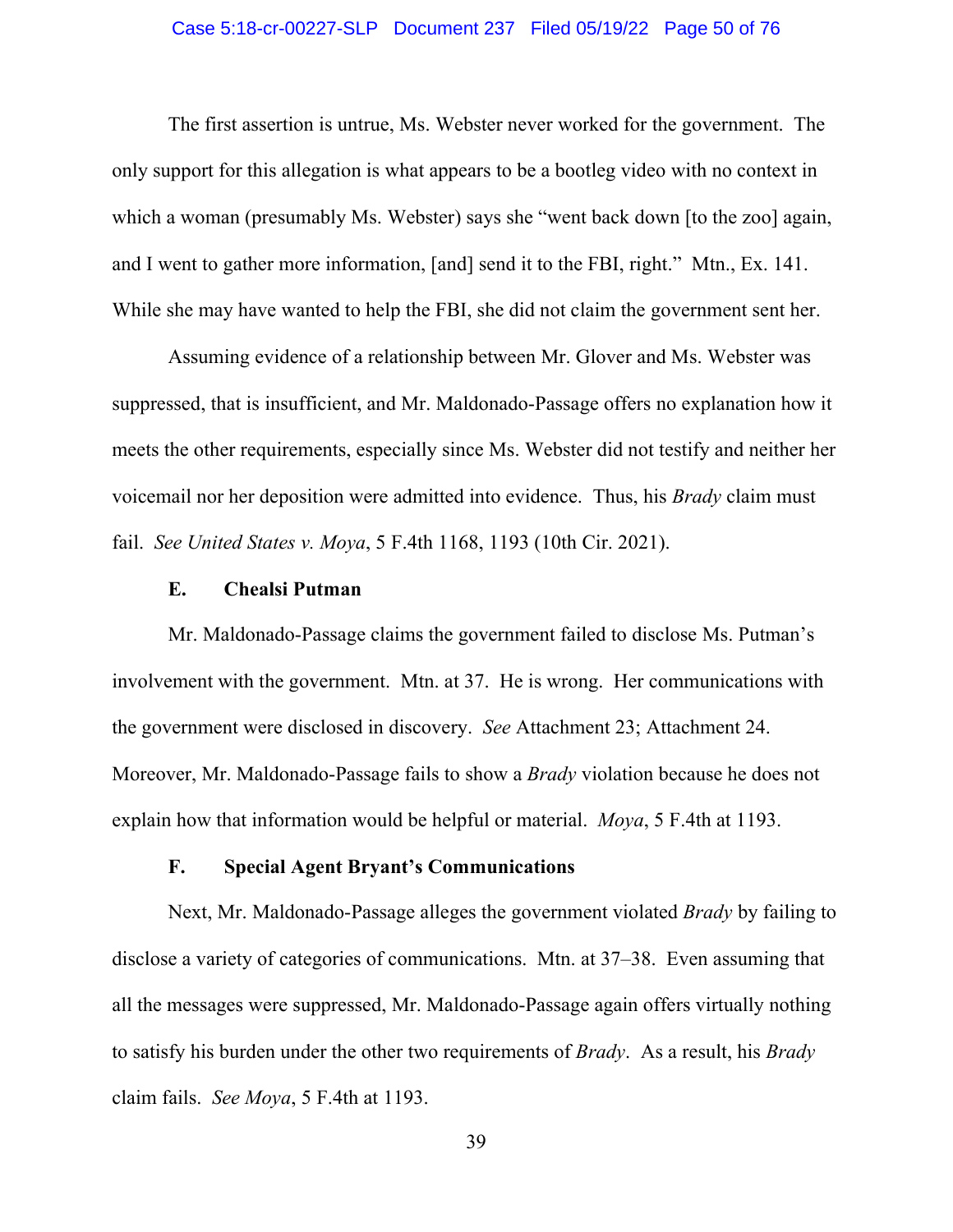#### Case 5:18-cr-00227-SLP Document 237 Filed 05/19/22 Page 51 of 76

Mr. Maldonado-Passage also claims that some of the text messages that Special Agent Bryant sent were altered or obstructed. Mtn. at 38. Assuming this constitutes suppression, Mr. Maldonado-Passage has failed to show how the *suppressed evidence* was either favorable or material. While he argues that the obstruction of the messages shows Special Agent Bryant's "unethical behavior throughout the entire investigation in concealing, manipulating[,] and fabricating evidence in an effort to secure a conviction against Maldonado," Mtn. at 38, the fact that the messages were obstructed was disclosed before trial. *See* Attachment 25. Mr. Maldonado-Passage's failure to explain how the contents of the obstructed messages themselves were either favorable or material puts an end to his *Brady* claim. *Moya*, 5 F.4th at 1193.

## **G. The Tiger Excavation**

Mr. Maldonado-Passage alleges the government violated *Brady* by failing to disclose the presence of a sixth skull in photographs taken during an excavation. Mtn. at 39. It is questionable whether the sixth skull was suppressed at all; since it can be seen in a photograph turned over in discovery and admitted at trial. *See* Doc. 232-163. Even if it was suppressed, Mr. Maldonado-Passage fails to explain how the sixth skull was either material or favorable, especially since it did not give rise to any charges.<sup>[13](#page-50-0)</sup> Doc. 232-149.

<span id="page-50-0"></span><sup>13</sup> The skull that was not included in the reports was the first skull recovered. *See* Attachment 29 at 2. It was buried alone. *Id.* Upon discovering no other tigers nearby, investigators realized they were digging in the wrong spot. *Id.* After being redirected, they discovered five tigers laid out one-by-one in a row, which lined up with the information they had received. *Id.* Because there was no information as to how the first tiger died and the area had been used as a burial ground for multiple animals, the first tiger skull was not recorded as evidence and was returned to where it was originally discovered. *Id.* at 2–3.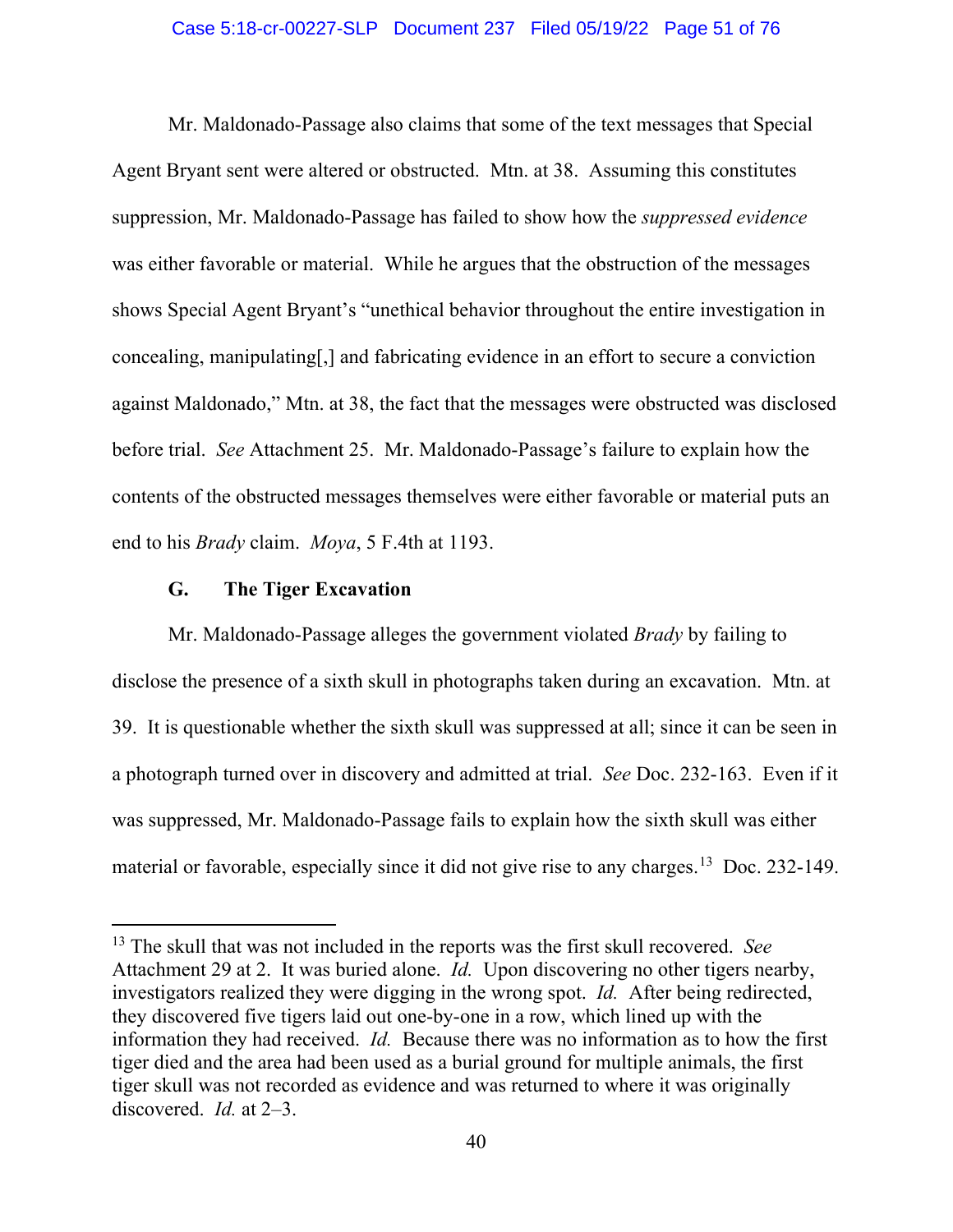#### Case 5:18-cr-00227-SLP Document 237 Filed 05/19/22 Page 52 of 76

His failure to explain how the presence of the sixth skull is either favorable or material defeats his *Brady* claim. *Moya*, 5 F.4th at 1193.

Mr. Maldonado-Passage also contends the government violated *Brady* by failing to exhume the entire body of the five tigers rather than just the skulls. Mtn. at 39–40. His argument is based on speculation that a forensic examination would have produced favorable information if the bodies of the tigers had been exhumed. But such speculation is insufficient to support a *Brady* claim.[14](#page-51-0) *Holloway*, 939 F.3d at 1105.

Even if Mr. Maldonado-Passage could show the exhumation would have produced favorable results, he cannot show the evidence would have been material. At trial, Mr. Maldonado-Passage testified he killed five tigers because, one day, he thought "what the hell am I doing because I have all these crippled animals that I am making suffer to be on display to suck donations out of people" and decided not to call the veterinarian because

The full quote is: "And I don't know. I think what *they* were thinking is that *we* get some jurors' heartstrings bleeding on shooting those cats and showing pictures of the tiger dig and all that. And they might be prejudicial where we're weak on the murder for hire." Doc. 232-128 at 9. Right before this quote, he mentioned the motion to sever was denied and responded to Mr. Lowe asking what severance meant. *Id.* at 8–9. Given Mr. Maldonado-Passage sought severance based on "[t]he prejudicial effect of evidence relating to [the] alleged slaughter of beloved animals in a trial for a murder for hire plot is clear and substantial," Doc. 38 at 6, Special Agent Bryant was clearly referring to Mr. Maldonado-Passage and his defense counsel as "they" and the government as "we."

<span id="page-51-0"></span><sup>14</sup> While discussing alleged *Brady* violations, Mr. Maldonado-Passage takes a detour to discuss his motion to sever Counts 1 and 2 from the other counts. Mtn. at 40 (citing Docs. 38, 44). In doing so, he claims Special Agent Bryant "admitted the government joined Counts 1 and 2 with 3–7, because they wanted to 'get some jurors' heartstrings bleeding on shooting those cats and showing pictures of the tiger dig and all that. And they might be prejudicial where we're weak on the murder for hire.'" *Id.* (quoting Doc. 232-128 at 9). Mr. Maldonado-Passage omits context from his quotation.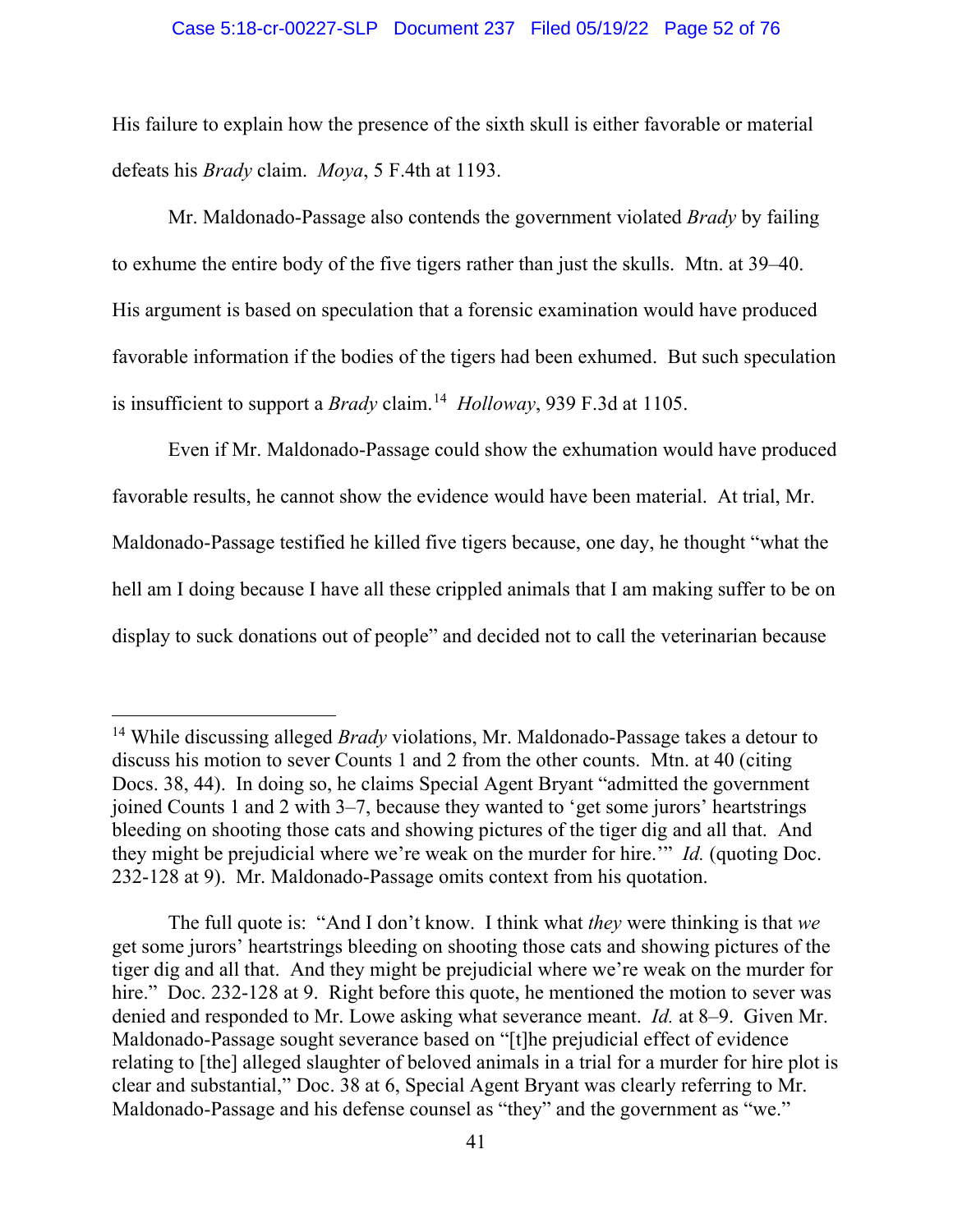#### Case 5:18-cr-00227-SLP Document 237 Filed 05/19/22 Page 53 of 76

he "owed the vet so many thousand dollars already." Tr. at 991–92. He also admitted that he violated the veterinary care protocol that he had established with Dr. Green. *Id.* at 993; *see also id.* at 182, 186–87. Given his admission that his decision to euthanize the five tigers fell outside the provision of health care that he agreed with Dr. Green, he cannot show a reasonable probability of how exhumation of the bodies of those tigers would have resulted in a different outcome at trial, even if the results of the examination were that the tigers "were of old age, arthritic, and declawed."<sup>[15](#page-52-0)</sup>

## **H. Allen Glover's Cell Phones**

Mr. Maldonado-Passage also alleged that the government withheld text messages between Mr. Glover and Special Agent Bryant, which "tend to prove that Glover did not travel to Florida to kill Carole Baskin." Mtn. at 20–21. There is no *Brady* violation here because Mr. Glover testified that he never intended to kill Mrs. Baskin. Tr. at 626, 636.

Mr. Maldonado-Passage also argues that the government violated *Brady* because the extraction report it provided was incomplete. Mtn. at 21. While the report provided in discovery was not a full report, complete (logical) copies of all three phones were available for defense counsel to inspect before trial. *See* Attachment 26. Moreover, Mr. Maldonado-Passage offers no explanation how the full report would have been favorable or material. *See Moya*, 5 F.4th at 1193.

<span id="page-52-0"></span><sup>&</sup>lt;sup>15</sup> The Endangered Species Act prohibits "tak[ing]" tigers within the United States. 16 U.S.C.  $\S$  1538(a)(1)(B). Generally, taking includes "shoot[ing]" and "kill[ing]." 16 U.S.C. § 1532(19). Taking is permissible if it is "to enhance the propagation or survival of the species," subject to certain regulations. 16 U.S.C. § 1539(a)(1)(A). Euthanasia of wildlife in captivity "[e]nhance[s] the propagation or survival" of the species if it is part of a "[p]rovision of health care." 50 C.F.R. § 17.3.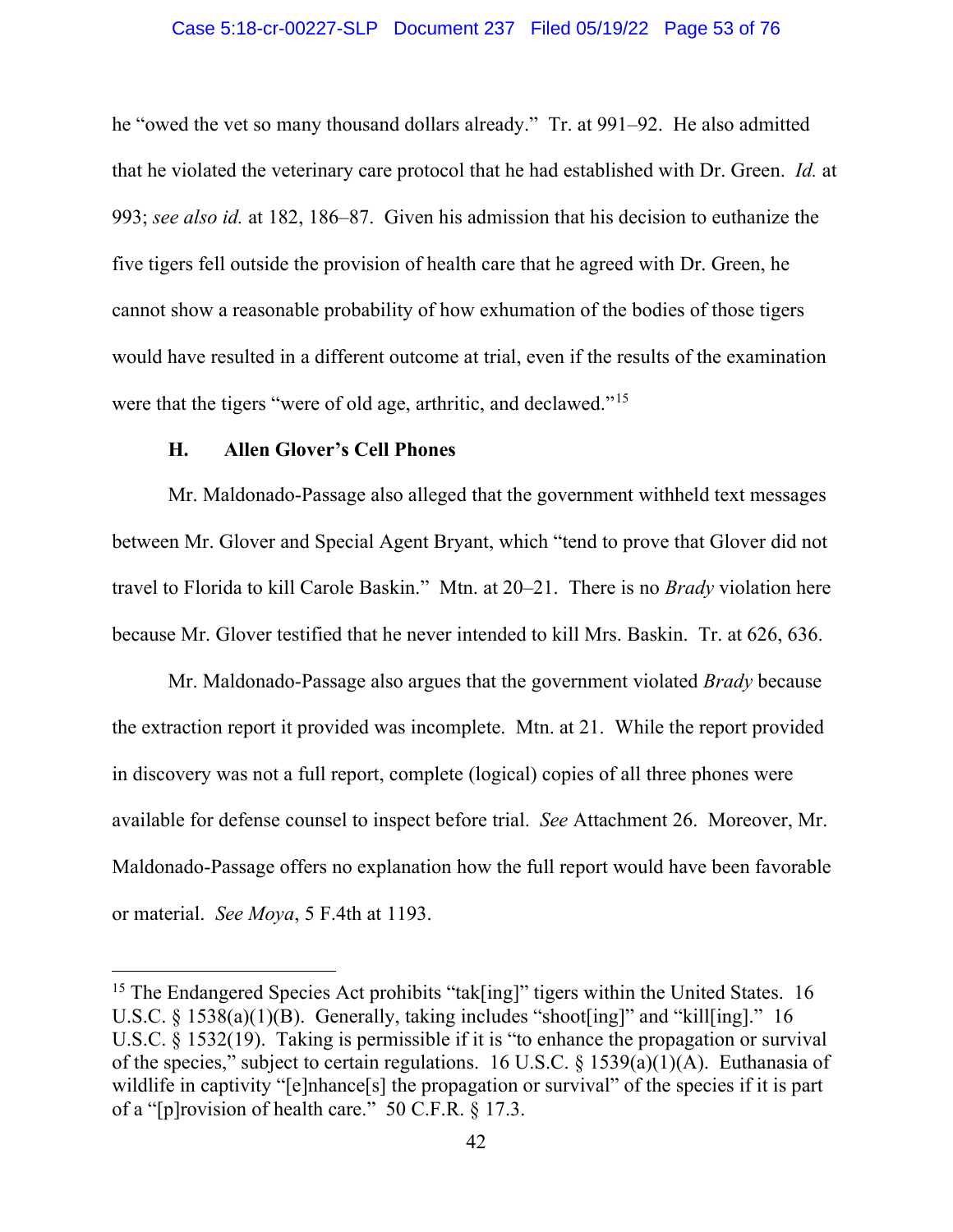## **I. Alan Glover**

Mr. Maldonado-Passage contends the government violated *Giglio* by failing to disclose that Special Agent Bryant allegedly "'made some calls' to get Glover's DUI[]s handled because 'a conviction could impugn the credibility' of Glover's statement." Mtn. at 51. But Special Agent Bryant made no such call. *See* Attachment 29 at 1. Contrary to the claim in Mr. Lowe's affidavit, *see* Doc. 232-125 at 6, no deal was made to keep the DUI off Mr. Glover's record; instead, he was convicted in the DUI cases on February 20, 2019, approximately one month before trial. *See* Attachment 27. Moreover, the claim makes no sense, misdemeanor DUI convictions cannot be used for impeachment purposes. *See United States v. Winman*, 77 F.3d 981, 986 (7th Cir. 1996) (finding no plain error in the conclusion that a DUI conviction is not admissible under Fed. R. Evid. 609(a)(2)). Thus, there was no *Giglio* violation.

Mr. Maldonado-Passage also claims that the government allegedly withheld that "three government representatives . . . informed [Mr. Glover] during his trial preparation that '[i]f [he] did what they asked then no charges would be brought against [him] now or in the future." Mtn. at 51. No such promise was ever made, *see* Tr. at 650; Attachment 29 at 1, and the affidavit signed by Mr. Glover is insufficient to overcome Mr. Glover's presumptively valid testimony to the contrary.[16](#page-53-0) *See United States v. Weeks*, 653 F.3d

<span id="page-53-0"></span><sup>&</sup>lt;sup>16</sup> The United States' decision not to prosecute Mr. Glover resulted from the limited scope of federal law and the evidence that it possessed, not a promise of immunity. Mr. Glover has always said that he did not intend to kill Mrs. Baskin; thus, if his consistent testimony is believed, he did not use any facilities of interstate commerce to facilitate a murder for hire. At most, he might be guilty of some type of fraud, but without a link to interstate commerce to perpetuate that fraud, the United States lacks jurisdiction to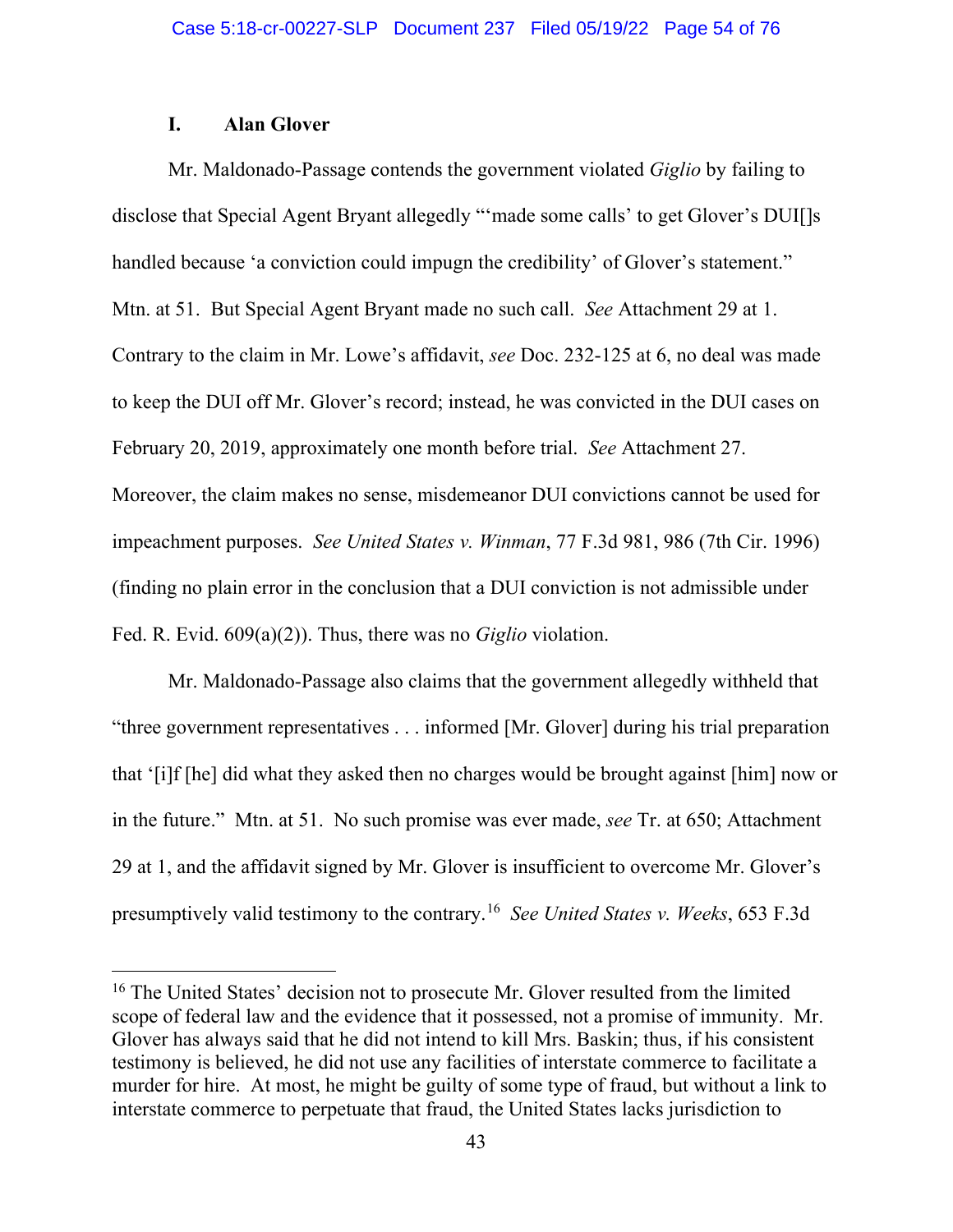1188, 1205 (10th Cir. 2011) ("'Solemn declarations in open court carry a strong presumption of verity.'" (quoting *Blackledge v. Allison*, 431 U.S. 63, 74 (1997)). Three things suggest that Mr. Glover's affidavit is not credible. First, when questioned on this issue by Rebecca Chaiklin on April 20, 2021,  $17$  Mr. Glover repeatedly denied that he was threatened with imprisonment if he did not cooperate. *See* Attachment 28 at 59. Second, Mr. Glover only signed the affidavit containing the allegation after three days of interviews with defense counsel, Mtn. at 18, recordings of which Mr. Maldonado-Passage has chosen not to provide, despite providing recordings of interviews of at least one other witness, *see* Doc. 232-9.<sup>[18](#page-54-1)</sup> Third, when Mr. Lowe suggested that Special Agent Bryant should scare Mr. Glover two weeks after trial, he said "I couldn't do that to him," noting "it would scare [Mr. Glover] to death if I was to go down there and go, well, I tried, buddy. I tried to keep you out of trouble," *see* Doc. 232-119 at 6; this corroborates Mr. Glover's testimony that testifying without immunity scared him. Tr. at 650.

Even if immunity had been given, it would not have affected the outcome of the case. *See United States v. Bagley*, 473 U.S. 667, 676–78 (1985) (rejecting that the failure to disclose an alleged promise of leniency in exchange for testimony requires automatic

prosecute. Unlike Mr. Glover, Mr. Maldonado-Passage provided ample evidence of his intent to have Mrs. Baskin killed and used facilities of interstate commerce (interstate roads, phones, and the mail) to further his plots to kill Mrs. Baskin.

<span id="page-54-0"></span><sup>&</sup>lt;sup>17</sup> Ms. Chaiklin—one of the Executive Producers of the Tiger King series on Netflix worked with defense counsel in interviewing witnesses. *See, e.g.*, Doc. 232-108.

<span id="page-54-1"></span> $18$  If this Court orders an evidentiary hearing, the United States requests any written or recorded statement made by Mr. Glover or any other witness who is called to testify by Mr. Maldonado-Passage. *See* Fed. R. Crim. P. 26.2.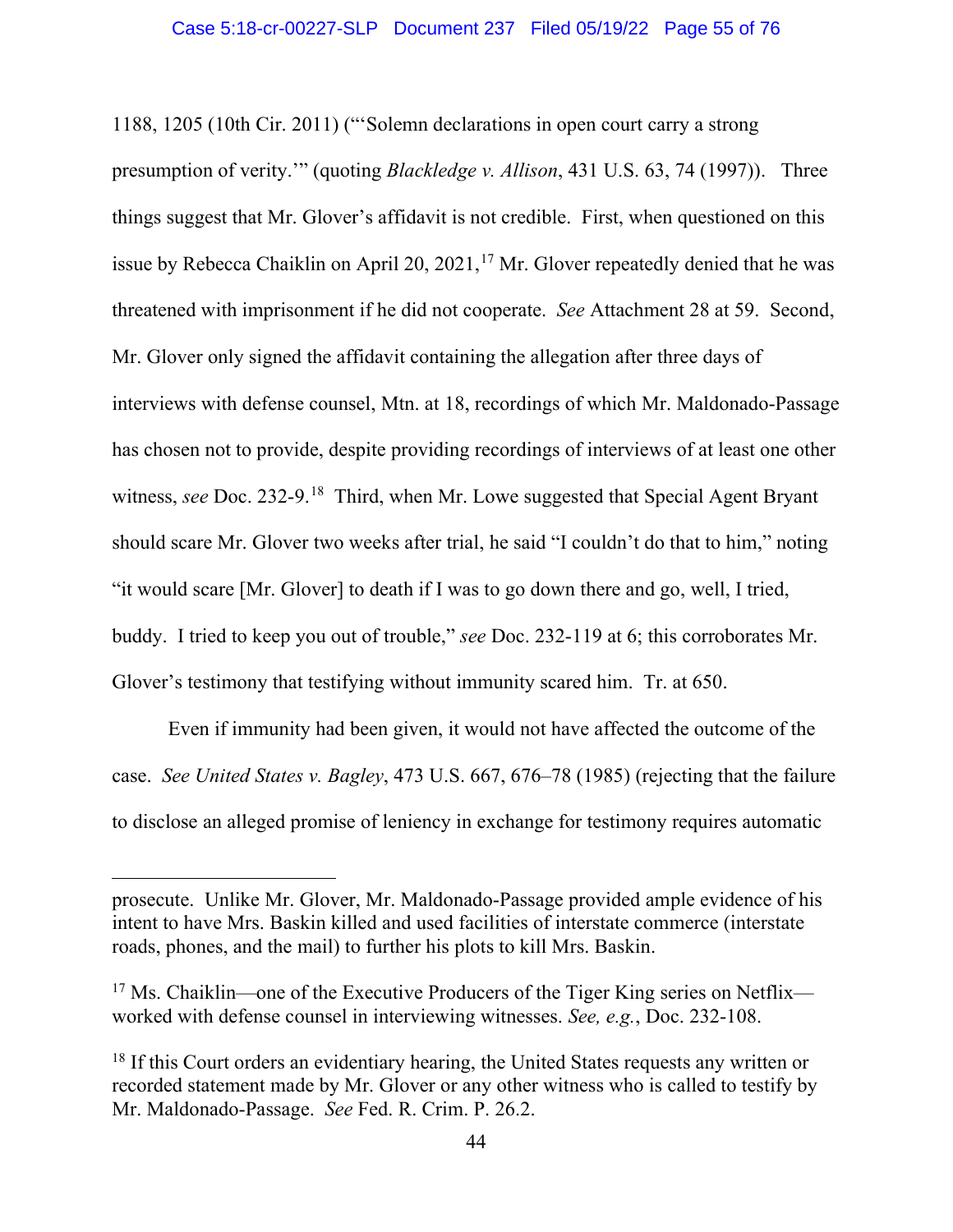### Case 5:18-cr-00227-SLP Document 237 Filed 05/19/22 Page 56 of 76

reversal). Mr. Maldonado-Passage claims Count 1 "depended almost entirely on Glover's testimony" and "without it there could have been no indictment and no evidence to carry the case to the jury." Mtn. at 51–52. But he forgets the statements he made, which were played or otherwise recounted for the jury. Mr. Maldonado-Passage told Mr. Finlay to take Mr. Glover to Dallas "to get a fake ID so [Mr. Glover] could go take care of Carole [Baskin]," Tr. at 758, and when he learned that Mr. Finlay told the FBI about taking Mr. Glover to get the fake ID, he lamented that Mr. Finlay had "hung [him] out to dry," Attachment 14 at 2. He explained that if Mr. Glover was caught, he was going to claim Mr. Glover "just went off the deep end." Attachment 2 at 2. He recalled that Mr. Glover "run off with my money and [we] never heard from him again" when contemplating trusting Mark. Attachment 12; *see also* Attachment 13 at 1 (recounting that Mr. Glover "took four thousand bucks and never came back"). In the end, Mr. Maldonado-Passage's own words provided overwhelming corroboration of Mr. Glover's testimony and any alleged deal not to prosecute Mr. Glover would have made no difference to the jury. Thus, even if such an agreement existed and was suppressed, relief is not required because such an agreement would not have been material.

## **J. Dr. JoAnne Green**

Mr. Maldonado-Passage also claims that the government violated *Giglio* by suppressing an alleged threat to Dr. Green that she would be arrested if she did not go to court. Mtn. at 52. This argument fails for two reasons. First, Mr. Maldonado-Passage has offered no explanation as to why such a statement would be favorable or material; thus, he has failed to carry his burden. *See Moya*, 5 F.4th at 1193. Second, Dr. Green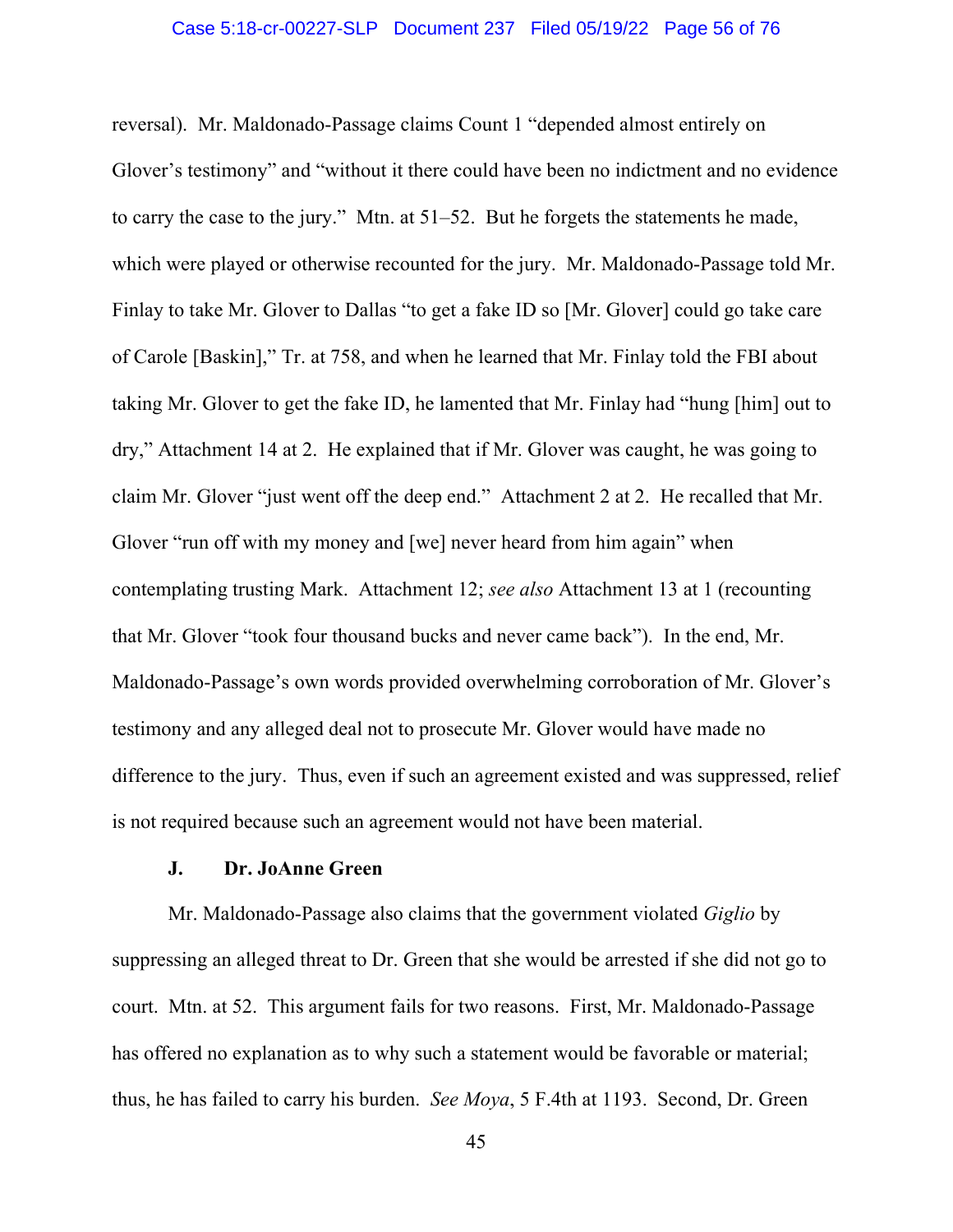#### Case 5:18-cr-00227-SLP Document 237 Filed 05/19/22 Page 57 of 76

was subpoenaed to testify, the fact that she could be arrested if she failed to honor that subpoena and appear was either known or should have been known to defense counsel.

## **K. James Garretson**

Mr. Maldonado-Passage contends that the government failed to disclose immunity allegedly offered to Mr. Garretson, violating *Giglio*. Mtn. at 52. But Mr. Garretson was not offered immunity for his testimony. *See* Doc. 232-8 at 46 (Mr. Garretson telling defense counsel "I never had an immunity agreement or nothing. I have no immunity."); Doc. 232-9 at 2, 43 (same); Doc. 232-30 at 1; Doc. 232-91 at 5; Doc. 232-105 at 4; Doc. 232-150 at 6; Attachment 29 at 1. While the government did not prosecute him for his involvement with obtaining a lemur, there was a good reason—the only information about Mr. Garretson's involvement in the lemur transaction came from Mr. Garretson. Doc. 232-16 at 2. "A criminal conviction cannot be sustained when the offense is proven solely by an uncorroborated extrajudicial confession." *United States v. Chimal*, 976 F.2d 608, 610 (10th Cir. 1992) (citing *Smith v. United States*, 348 U.S. 147, 152 (1954)). Even if an immunity agreement existed, Mr. Maldonado-Passage has not explained how it would have affected the outcome of the case, especially since he made sure the jury was aware the government had not prosecuted Mr. Garretson for the lemur. Tr. at 580. Thus, he has failed to satisfy his burden. *See Moya*, 5 F.4th at 1193.

## **L. John Finlay**

Mr. Maldonado-Passage alleges in conclusory fashion that Mr. Finlay "was coerced into testifying." Mtn. at 52. This is insufficient for relief. *Moya*, 5 F.4th at 1193.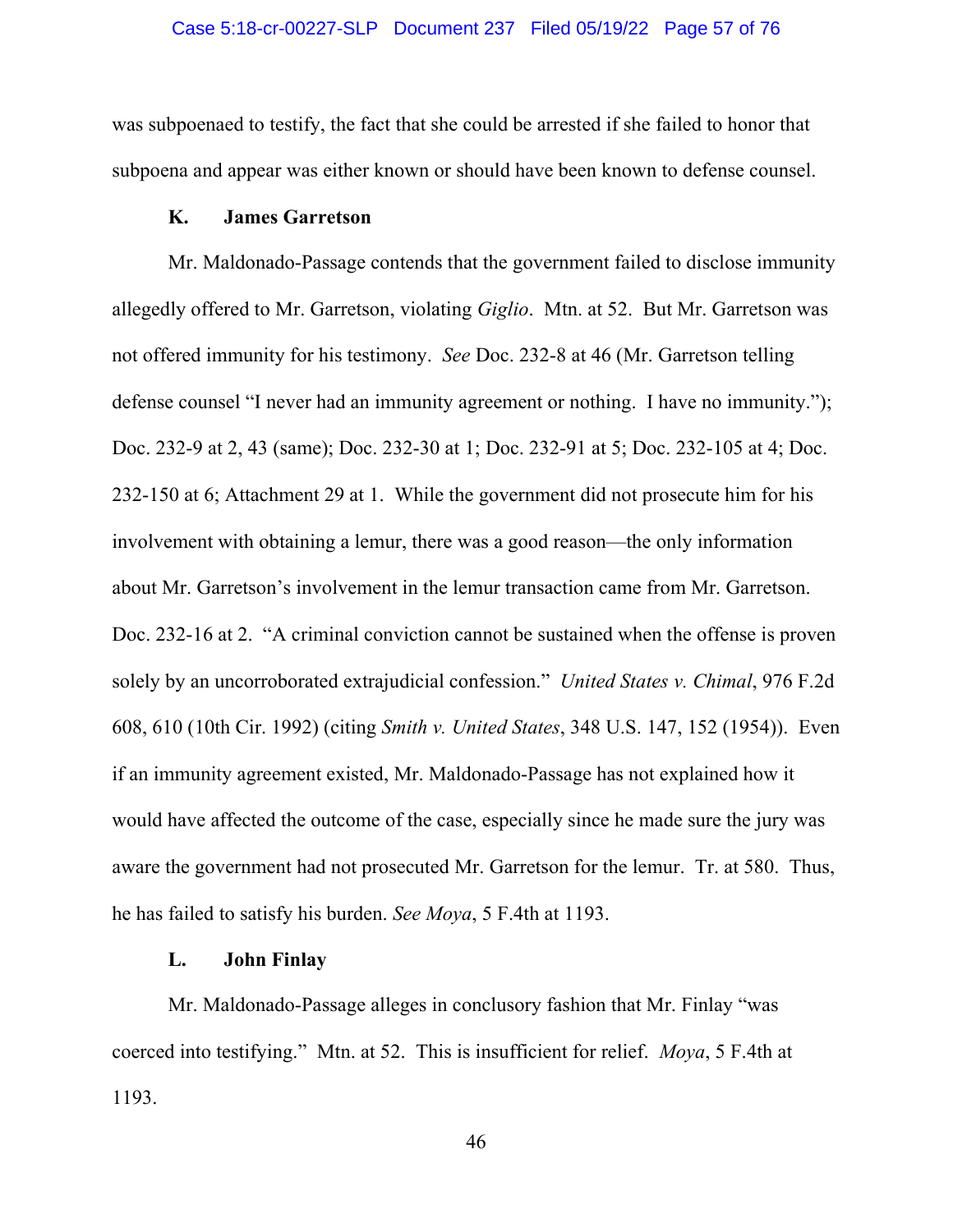## **M. Jeff Lowe**

Mr. Maldonado-Passage asserts a *Brady* violation occurred because Mr. and Mrs. Lowe received immunity and the United States did not disclose it. Mtn. at 53. The conversation he relies upon to support this claim begins in the middle and seems to focus on an issue dealing with Mark and the potential that Mr. Lowe might be subpoenaed. Doc. 232-103 at 1. That conversation does not show that either of the Lowes received immunity, which is unsurprising because they did not receive immunity. *See* Attachment 29 at 1. Even if they had received immunity, Mr. Maldonado-Passage has not explained how it would have been material, especially since Mr. Lowe did not testify. Thus, he has failed to satisfy his burden. *See Moya*, 5 F.4th at 1193.

# **III. A motion for new trial is not the proper vehicle to raise a claim of outrageous government conduct.**

Next, Mr. Maldonado-Passage asks this Court to "absolutely bar the government from invoking the judicial process of this Court to obtain a conviction." Mtn. at 48; *see generally id.* at 41–49. But seeking an "absolute[] bar" is fundamentally irreconcilable with seeking a new trial. Because he seeks relief other than a new trial, a separate motion is required. LCrR12.1(e); *see* LCvR7.1(c) ("Each motion filed shall be a separate document, except where otherwise allowed by law, these rules, or court order.").<sup>[19](#page-57-0)</sup>

Even if Mr. Maldonado-Passage's claim of outrageous government conduct were properly presented, this Court should reject it. First, a plurality of the Supreme Court

<span id="page-57-0"></span><sup>&</sup>lt;sup>19</sup> To the extent Mr. Maldonado-Passage is seeking to reverse his conviction, he would need to raise this claim in a motion pursuant to 28 U.S.C. § 2255.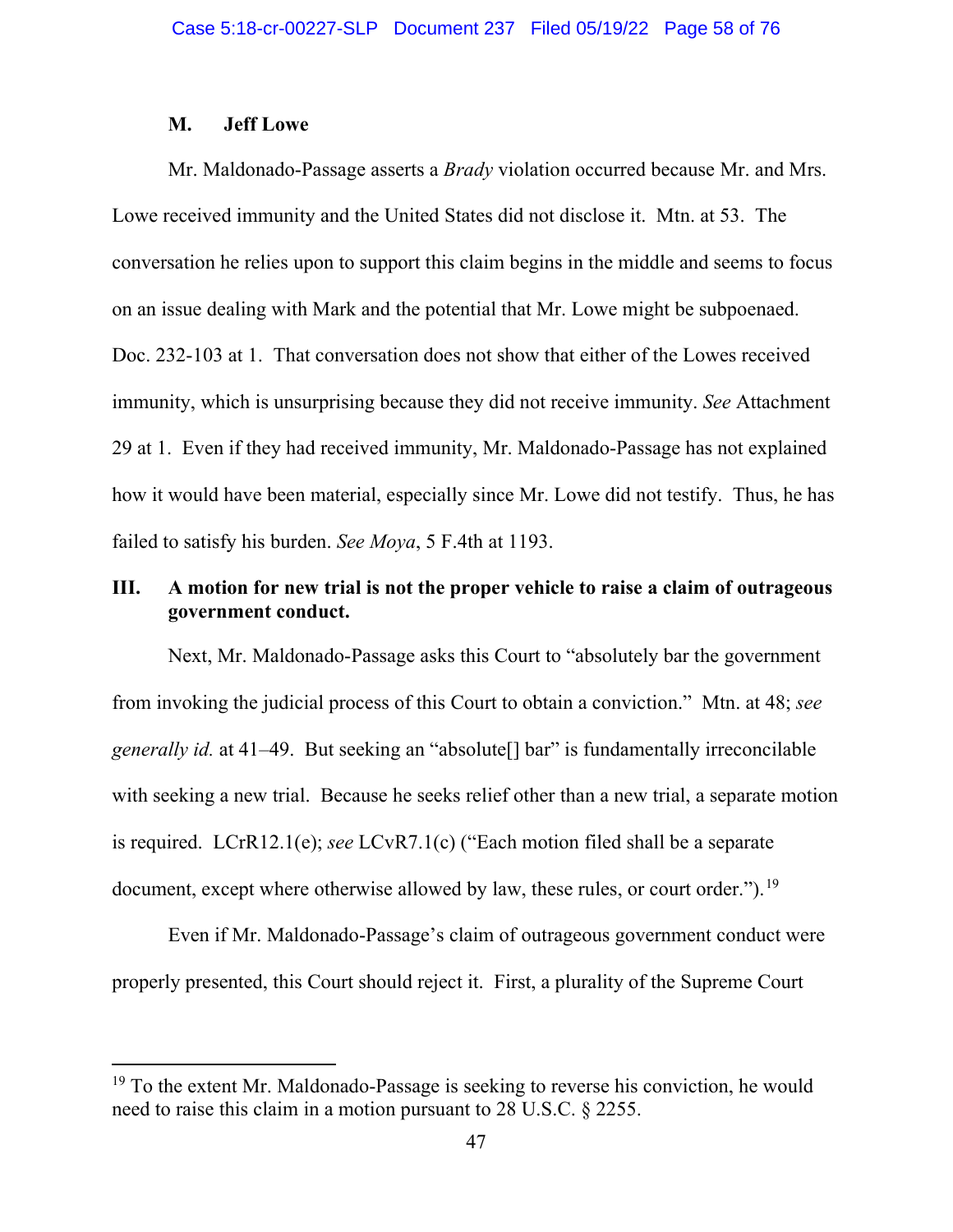#### Case 5:18-cr-00227-SLP Document 237 Filed 05/19/22 Page 59 of 76

rejected the viability of such a claim three years after it had suggested the possibility of such a claim in dicta. *See United States v. Dyke*, 718 F.3d 1282, 1285 (10th Cir. 2013) (Gorsuch, J.) (citing *United States v. Payner*, 447 U.S. 727, 737 n.9 (1980); *Hampton v. United States*, 425 U.S. 484, 490 (1976) (plurality opinion)). While the Tenth Circuit has not formally buried the claim, "it has never been applied by [the Tenth Circuit] to strike down a conviction." *United States v. Varnell*, No. 20-6040, 2021 WL 5875718, at \*3 (10th Cir. Dec. 13, 2021) (unpublished).

Second, Mr. Maldonado-Passage's claims fail on the merits. Mr. Maldonado-Passage claims his case is unique because, "[w]hile Maldonado's threats to Carole Baskin may be unsettling to some, they must be interpreted with the commands of the First Amendment in mind." Mtn. at 43. But the Tenth Circuit recently rejected a very similar argument, holding that even if statements are not criminal and "are akin to puffery," they still allow the government to conduct an undercover operation. *See Varnell*, 2021 WL 5875718, at \*4; *see also United States v. Cromitie*, 727 F.3d 194, 219–20 (2d Cir. 2013) ("[T]he FBI agents would have been derelict in their duties if they did not test how far [Defendant] would go to carry out his desires," who had said "he wanted 'to die like a shahid, a martyr' and . . . 'do something to America."). The government's conduct here was even less troublesome than its conduct in *Varnell* or *Cromitie*. [20](#page-58-0) As a result, this Court should reject the claim of outrageous government conduct.

<span id="page-58-0"></span><sup>20</sup> Mr. Maldonado-Passage relies on *United States v. Twigg*, 588 F.2d 373 (3d Cir. 1978), but even the Third Circuit "has repeatedly distinguished, and even questioned, [*Twigg*'s] holding." *United States v. Fattah*, 858 F.3d 801, 813 (3d Cir. 2017).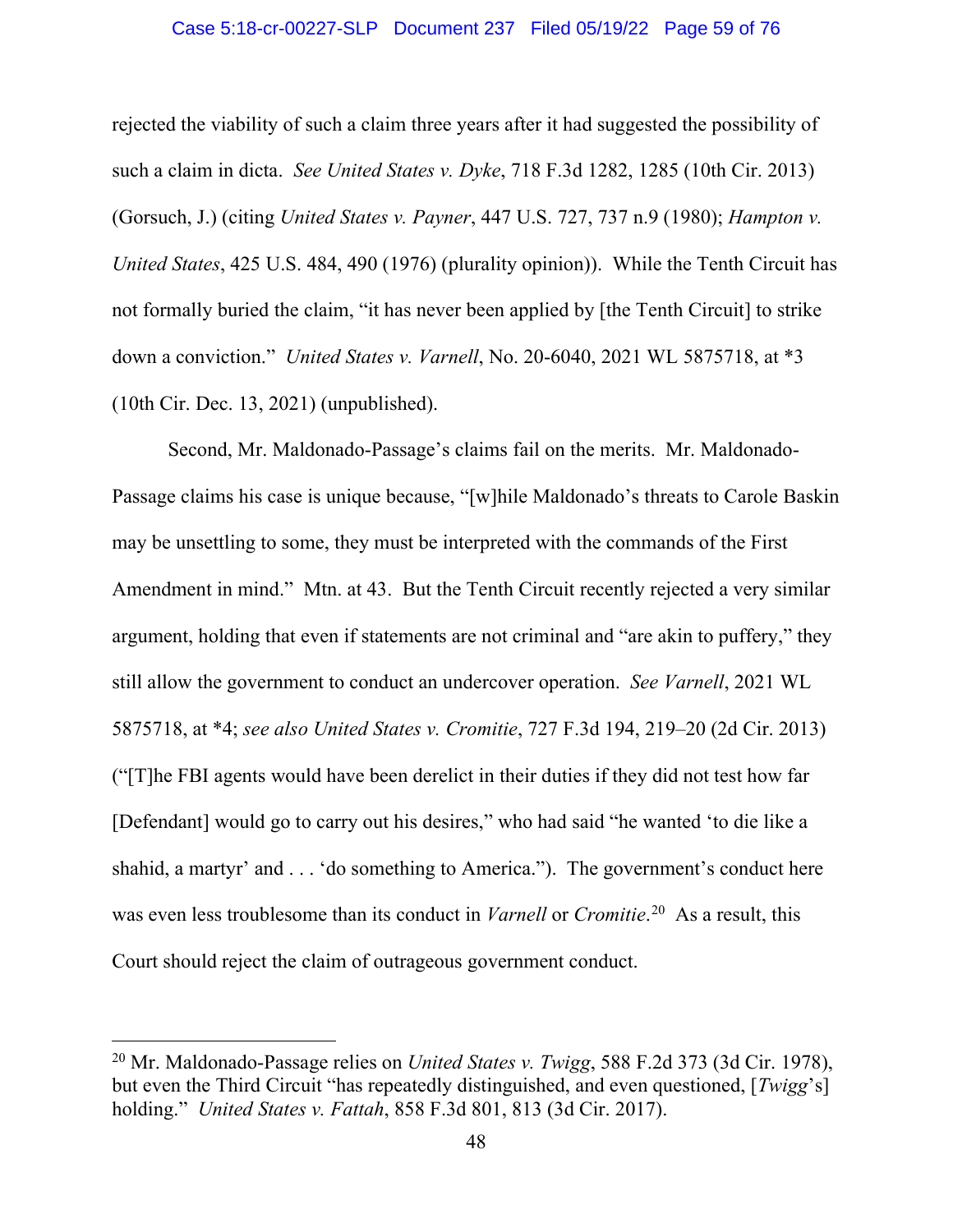## **IV. Mr. Maldonado-Passage has not shown a** *Napue* **violation.**

Mr. Maldonado-Passage asserts two categories of *Napue* violations. Mtn. at 53– 55. "A *Napue* violation occurs when (1) a government witness committed perjury, (2) the prosecution knew the testimony to be false, and (3) the testimony was material." *United States v. Garcia*, 793 F.3d 1194, 1207 (10th Cir. 2015). The defendant bears the burden of establishing a *Napue* violation. *United States v. Caballero*, 277 F.3d 1235, 1243 (10th Cir. 2002). "Perjury occurs when '[a] witness testifying under oath or affirmation . . . gives false testimony concerning a material matter with the willful intent to provide false testimony, rather than as a result of confusion, mistake, or faulty memory.'" *United States v. Flonnory,* 630 F.3d 1280, 1287 (10th Cir. 2011) (quoting *United States v. Dunnigan*, 507 U.S. 87, 94 (1993)). "[T]he movant does not sustain his burden of demonstrating perjury merely by proving that a government witness has testified falsely or has given testimony that conflicts with other statements." *United States v. Crockett*, 435 F.3d 1305, 1317 (10th Cir. 2006). "Conclusory allegations to this effect are not sufficient." *McBride v. United States*, 446 F.2d 229, 232 (10th Cir. 1971).

## **A. James Garretson**

Mr. Maldonado-Passage alleges Mr. Garretson committed perjury on several occasions and the government failed to correct it. Mtn. at 4–5, 12–18, 54–55. For the following reasons, these arguments do not warrant relief.

## **1. Turning Over All Recordings**

Mr. Maldonado-Passage's first *Napue* claim is that Mr. Garretson committed perjury when he agreed that "all the conversations that [he was] able to record, . . . [he]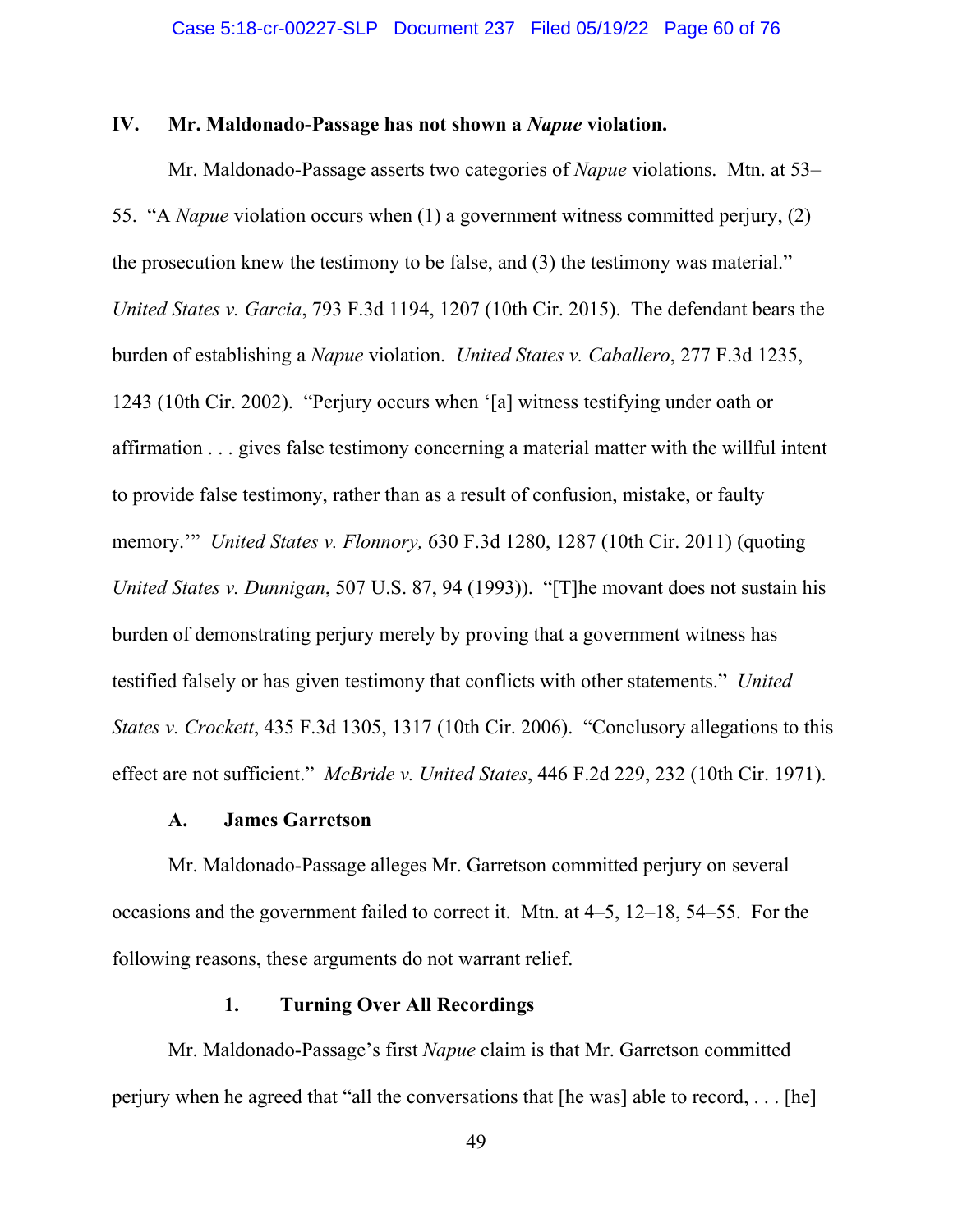### Case 5:18-cr-00227-SLP Document 237 Filed 05/19/22 Page 61 of 76

hand[ed] them all over to Special Agent Bryant." Mtn. at 4–5; *see id.* at 12; *see also* Tr. at 553. This claim fails for at least two reasons.

First, Mr. Maldonado-Passage fails to account for the context in which Mr. Garretson answered the question. He had just been asked about his agreement to record calls as part of his cooperation. *See* Tr. at 552–53. He later testified that introducing Mr. Lowe to Special Agent Bryant was "pretty much the last thing [he] did to assist the investigative phase of this matter." *Id.* at 579. Mr. Garretson may have understood the question as only referring to the timeframe when he was assisting the government with its investigation in this case, which would not include the calls Mr. Maldonado-Passage has attached to his motion. That Mr. Garretson may have understood the question differently than Mr. Maldonado-Passage interprets the question now does not suggest that Mr. Garretson committed perjury. *See Flonnory,* 630 F.3d at 1287. Such a high bar to finding perjury is consistent with the approach this Court has already taken in this case. *See* Doc. 144 at 28 (finding no perjury when Mr. Maldonado-Passage "relied on a variety of word games in his testimony, deflected blame, and attempted to create plausible deniability for his criminal conduct").

Second, even if Mr. Garretson's testimony was perjurious, Mr. Maldonado-Passage presents no evidence that the prosecution—i.e. the Assistant United States Attorneys (AUSAs)—were aware of the alleged perjury. He alleges that *Special Agent Bryant* was aware, Mtn. at 5, 54–55, and claims that is enough. *See id.* at 54 (citing *United States v. Buchanan*, 891 F.2d 1436, 1437 (10th Cir. 1989); Justice Manual § 9- 5.001(B)(2)). But unlike a *Brady* violation, *Napue* requires the defendant to prove "the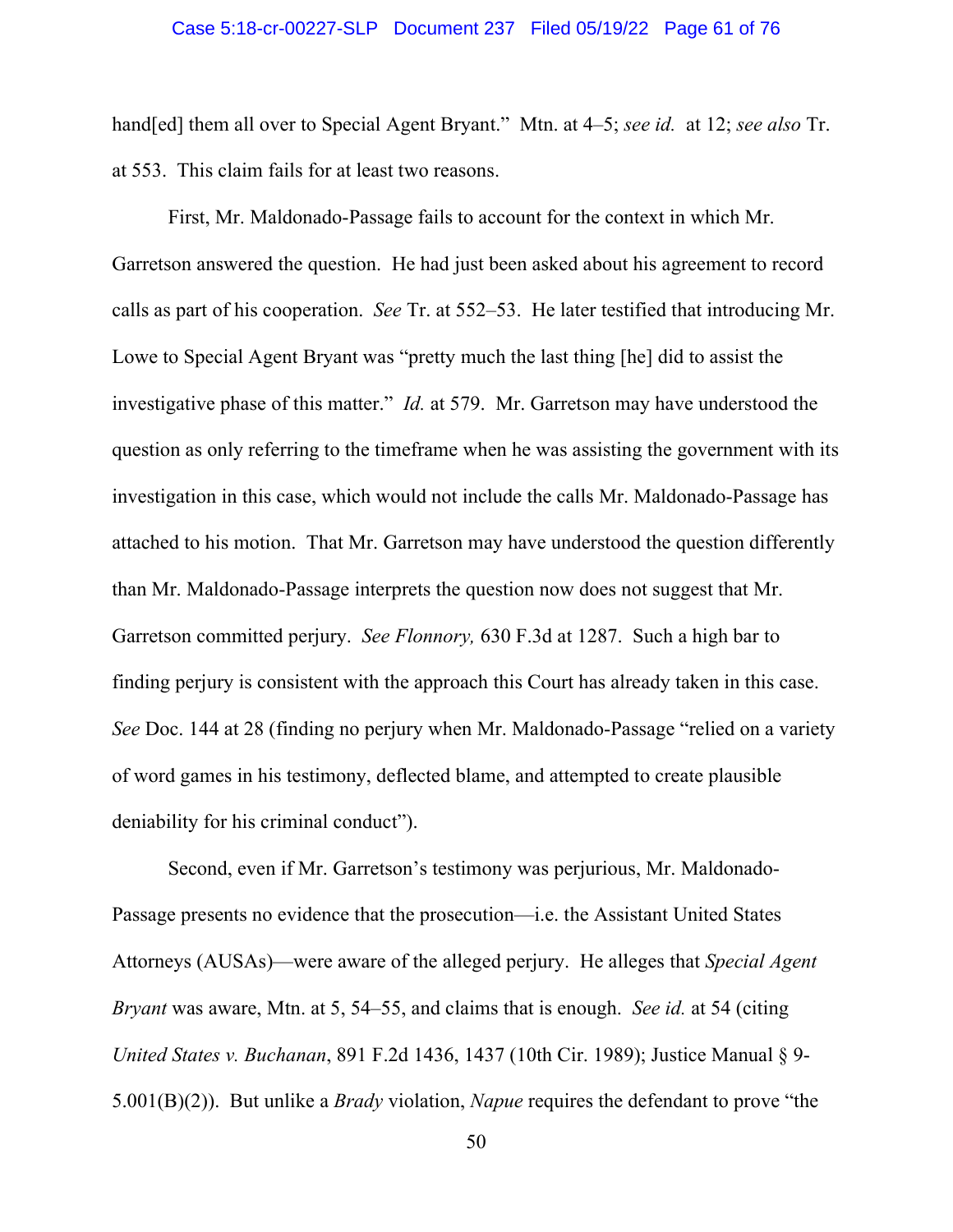*prosecutor's knowledge* of the falsity." *Garcia*, 793 F.3d at 1207–08 (emphasis added). This requires the prosecutor's personal knowledge, not knowledge by law enforcement agents that could be imputed to the prosecutors under *Brady. See Smith v. Sec. of N.M. Dept. of Corrs.*, 50 F.3d 801, 831 (10th Cir. 1995) (holding that a detective's knowledge could not be imputed to the prosecution under *Napue* but could be imputed under *Brady*). Because Mr. Maldonado-Passage has not presented any evidence the prosecutors knew of the alleged perjury, his *Napue* claim fails.

### **2. Mr. Garretson's Reason for Cooperating with the Government**

Mr. Maldonado-Passage also claims that Mr. Garretson lied when he testified that he cooperated with the government because it was "[j]ust the right thing to do at the time." Tr. at 552; *see* Mtn. at 12. In a single sentence, Mr. Maldonado-Passage asserts calls show there were several other reasons. This conclusory allegation is not enough to show a *Napue* violation. *McBride*, 446 F.2d at 232.

## **3. Mr. Garretson's Prior Dealings with Mrs. Baskin**

Mr. Maldonado-Passage contends Mr. Garretson lied about meeting Mrs. Baskin. Mtn. at 13; *see* Tr. at 530. Specifically, Mr. Garretson testified that he did not know if Mrs. Baskin ever made a complaint about his facility because "a lot of people make complaints" and that he had not met Mrs. Baskin in person. Tr. at 530. Mr. Maldonado-Passage claims these statements were false, pointing to an order by a Department of Agriculture Administrative Law Judge and what appears to be an unidentified screenshot. Mtn. at 13 (citing Doc. 232-6; Doc. 232-161). He also claims, in a conclusory fashion,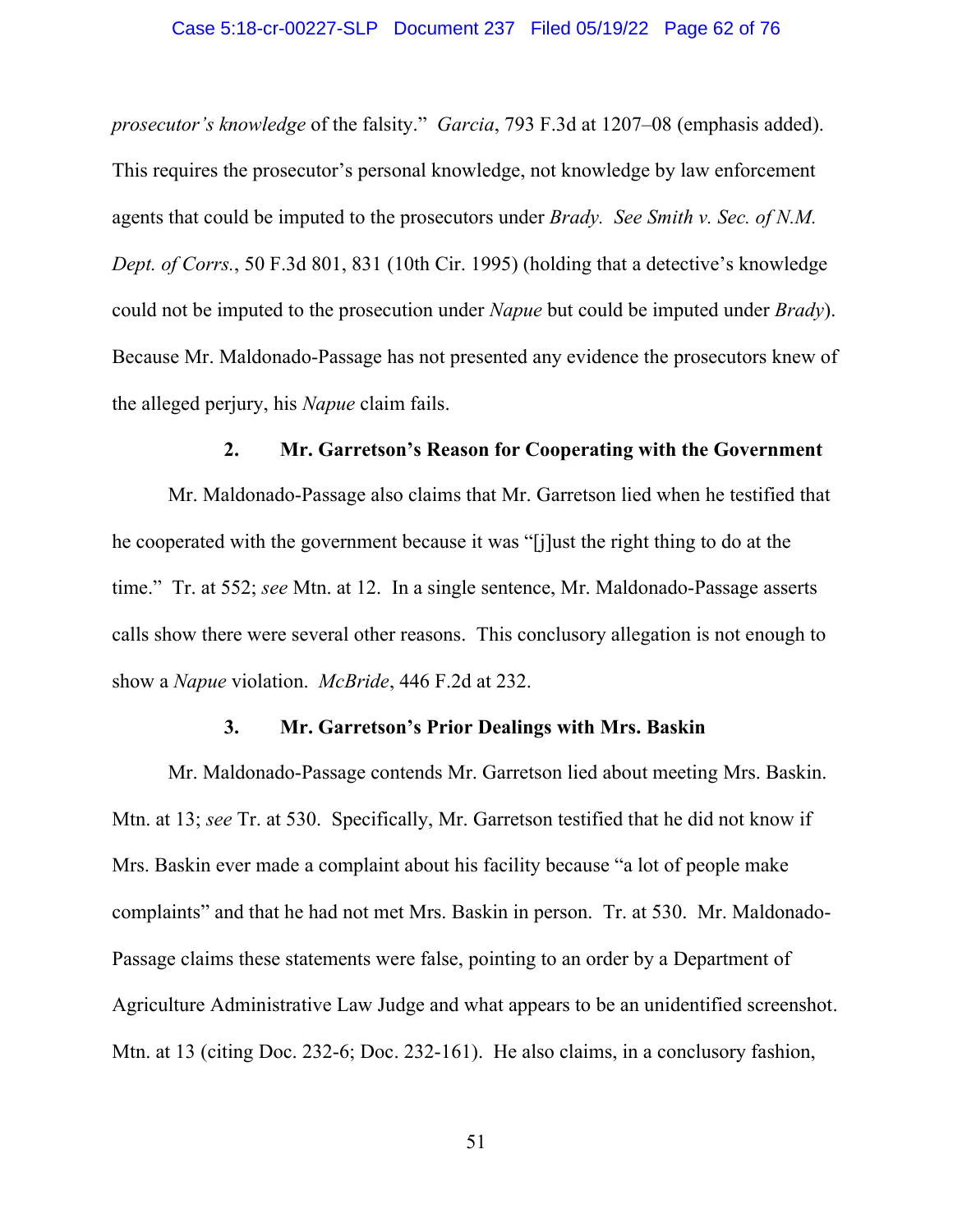#### Case 5:18-cr-00227-SLP Document 237 Filed 05/19/22 Page 63 of 76

that Mr. Garretson had "a relationship with Howard and Carole Baskin that existed before, during and after the criminal investigation and trial." *Id.* His claim is meritless.

First, Mr. Garretson did not commit perjury. As to Mrs. Baskin's complaint, Mr. Garretson testified to a lack of memory. Tr. at 530. The inability to remember is not perjurious. *See Flonnory,* 630 F.3d at 1287. As to never having met Mrs. Baskin in person, it is consistent with the very evidence Mr. Maldonado-Passage uses to claim Mr. Garretson lied. *See* Doc. 232-27 at 7–8 (clarifying that when he said that he "met Carole at a meeting," they were in the same room, but they did not personally meet).

Second, even if Mr. Garretson's testimony were false, Mr. Maldonado-Passage has failed to show that the prosecutors knew about the alleged falsity. Thus, his *Napue* claim could be rejected on this basis alone. *See Smith*, 50 F.3d at 831.

## **5. Mr. Garretson's Omission of Brittany Medina**

Mr. Maldonado-Passage contends the government violated *Napue* when Mr. Garretson omitted the fact that Ms. Medina was present when Mr. Lowe showed him different maps of places Mrs. Baskin frequented and Mr. Maldonado-Passage brought out files on Mrs. Baskin that he had been able to collect. Mtn. at 13 (citing Tr. at 547–48). This argument suffers from several problems.

First, Mr. Maldonado-Passage fails to show that this statement was perjurious. Testimony that is literally true but allegedly misleading by negative implication is not perjurious. *See United States v. Larranaga*, 787 F.2d 489, 497 (10th Cir. 1986) (quoting *Bronston v. United States*, 409 U.S. 352, 361–62 (1973)). Because Mr. Garretson was never asked if anyone else was present during that conversation, there was no perjury.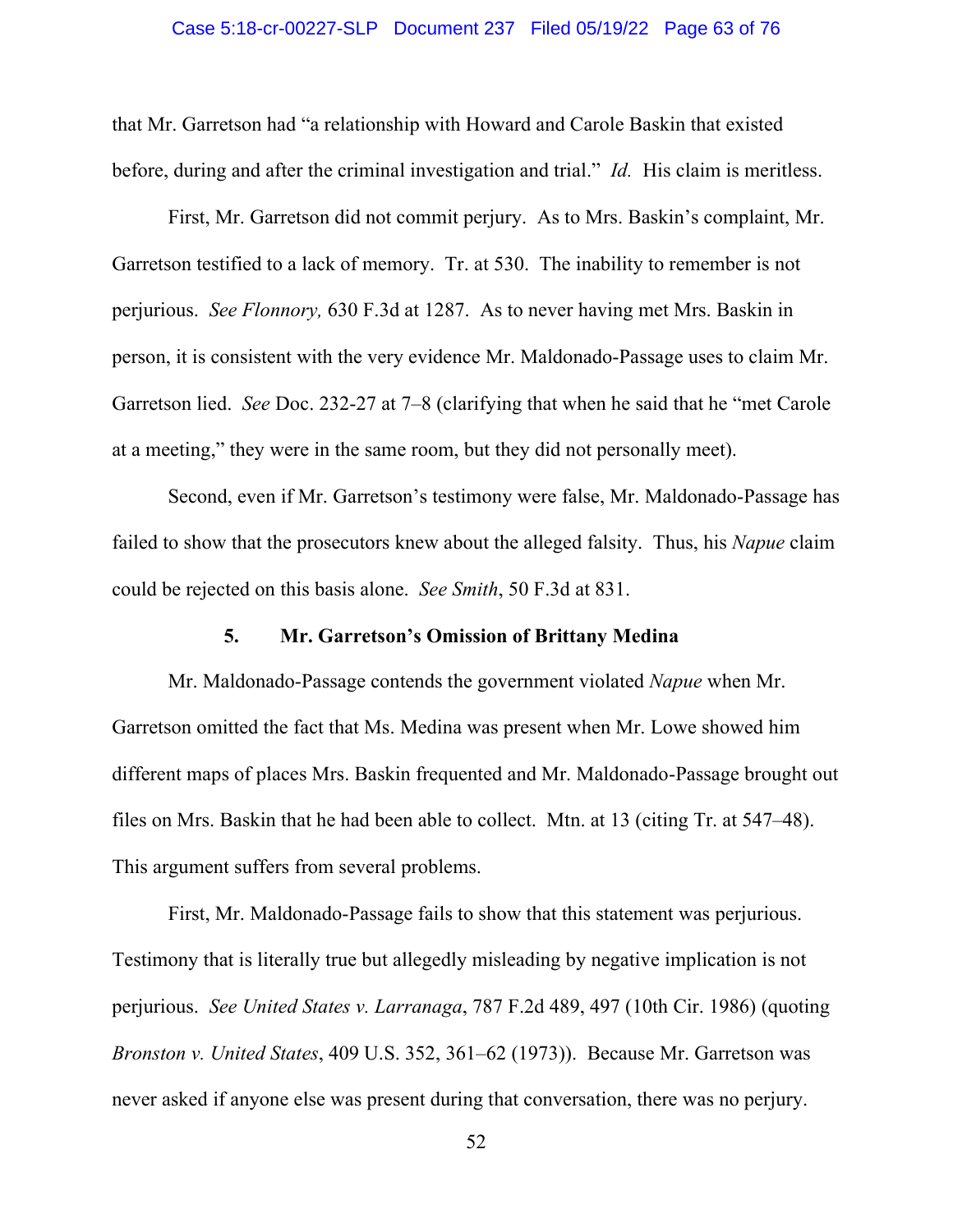#### Case 5:18-cr-00227-SLP Document 237 Filed 05/19/22 Page 64 of 76

Second, Mr. Maldonado-Passage has not shown that the prosecutors knew about the alleged perjury. At most, Mr. Maldonado-Passage alleges that Special Agent Bryant knew that Ms. Medina had been present during the conversation. Mtn. at 14. But, as discussed earlier, it is insufficient to prove a *Napue* violation based on Special Agent Bryant's knowledge; Mr. Maldonado-Passage must also show that the prosecutors knew about the alleged perjury as well. *See Smith*, 50 F.3d at 831. His failure to make that showing ends his *Napue* claim.

#### **6. How Mr. Garretson Knew Where to Get a Fake ID**

Initially, Mr. Garretson claimed not to know why Mr. Maldonado-Passage thought he would know where to get a fake ID. Tr. at 599. He subsequently agreed that Mr. Maldonado-Passage may have thought that he knew where to get fake IDs because he owned bars and strip clubs in Dallas. Tr. at 608. Mr. Maldonado-Passage now claims that testimony was false because he claims that Mr. Garretson's knowledge of where to get a fake ID resulted from his commission of identity theft. Mtn. at 15. But Mr. Maldonado-Passage confuses (a) why Mr. Garretson allegedly knew where to get fake IDs (the point he argues in the motion) with (b) whether Mr. Garretson knew *why Mr. Maldonado-Passage thought* he would know (the question asked at trial). The answer to question (b) is that he did not know, *see* Tr. at 599, the answer to question (a) is irrelevant to whether Mr. Garretson committed perjury in his answer to question (b). But even if he committed perjury, Mr. Maldonado-Passage has failed to show that the prosecutors knew of the alleged falsity, which is also fatal to his claim. *See Smith*, 50 F.3d at 831.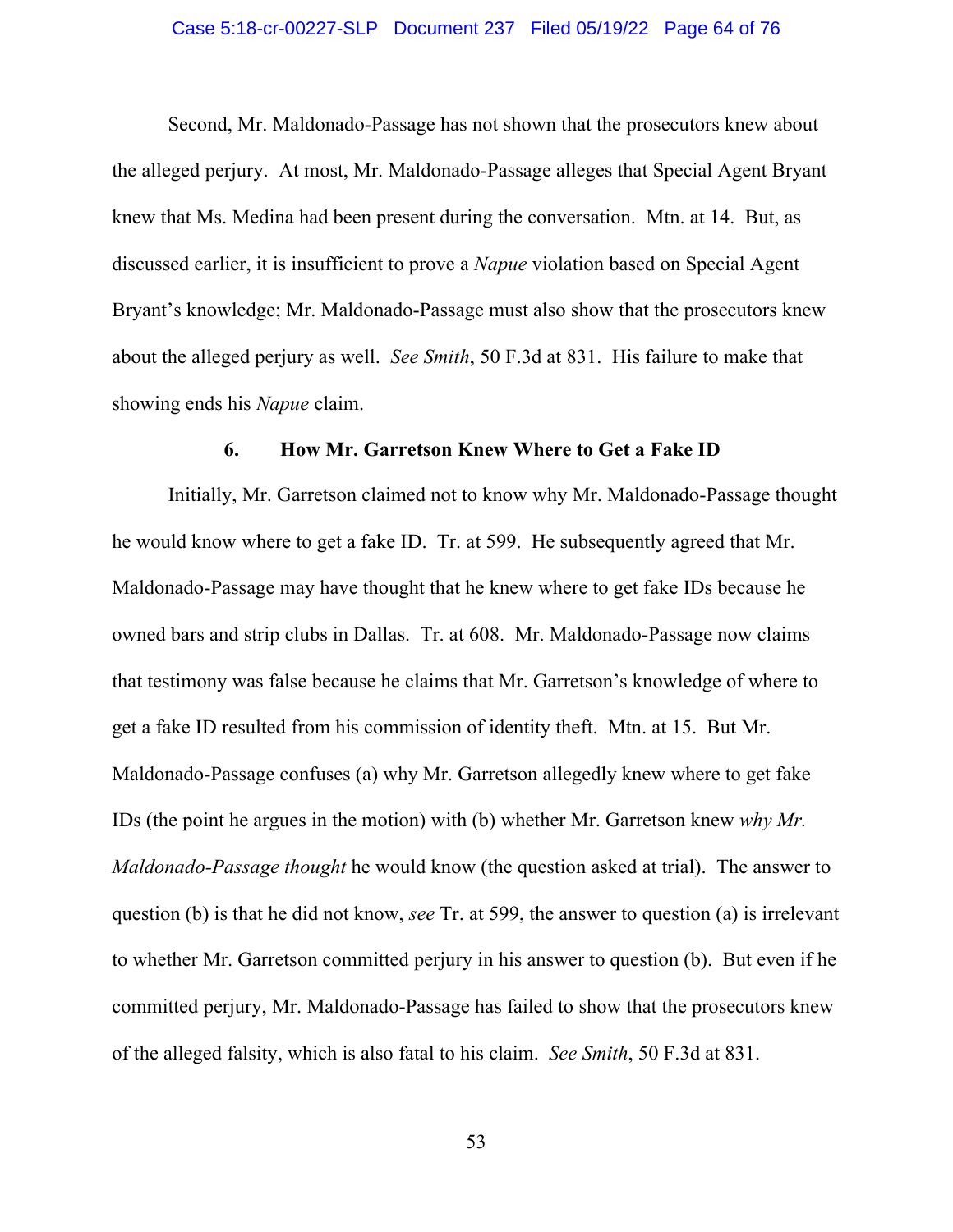## **7. Legality of Credit for Dental Work**

On cross-examination, Mr. Garretson testified that it was legal for him to provide credit to assist someone with their dental work. Tr. at 599. Mr. Maldonado-Passage asserts the testimony was false. Mtn. at 15–16. But his conclusory assertion is insufficient to support a *Napue* claim. *McBride*, 446 F.2d at 232.

## **8. Deletion of Calls with Mr. Lowe**

On cross-examination, Mr. Garretson testified that that calls he had with Mr. Lowe between November of 2017 and January of 2018 were not recorded "due to problems [he] was having with the phone." Tr. at 587. Mr. Maldonado-Passage claims that Mr. Garretson committed perjury, because he later "admitted he 'deleted a lot of Jeff's [Jeff Lowe] and Bryant calls.'" Mtn. at 16 (citing Doc. 232-9).<sup>[21](#page-64-0)</sup> This argument does not support a *Napue* claim for a few reasons.

First, Mr. Maldonado-Passage has not shown perjury. Mr. Garretson's statements can comfortably co-exist—his phone may have malfunctioned between November, 2017, and January, 2018, (consistent with his trial testimony) and he could have "deleted a lot of" calls with Mr. Lowe that occurred after that date (consistent with what he told defense counsel). In fact, the earliest files reported by Mr. Maldonado-Passage occurred in November of *2018*, *see* Doc. 232-11, several months after the subject of Mr. Garretson's testimony.

<span id="page-64-0"></span> $21$  Mr. Maldonado-Passage misquotes Mr. Garretson, who actually said: "I deleted a lot of Jeff's calls and stuff where we're talking about liquidation loads." Doc. 232-9 at 51.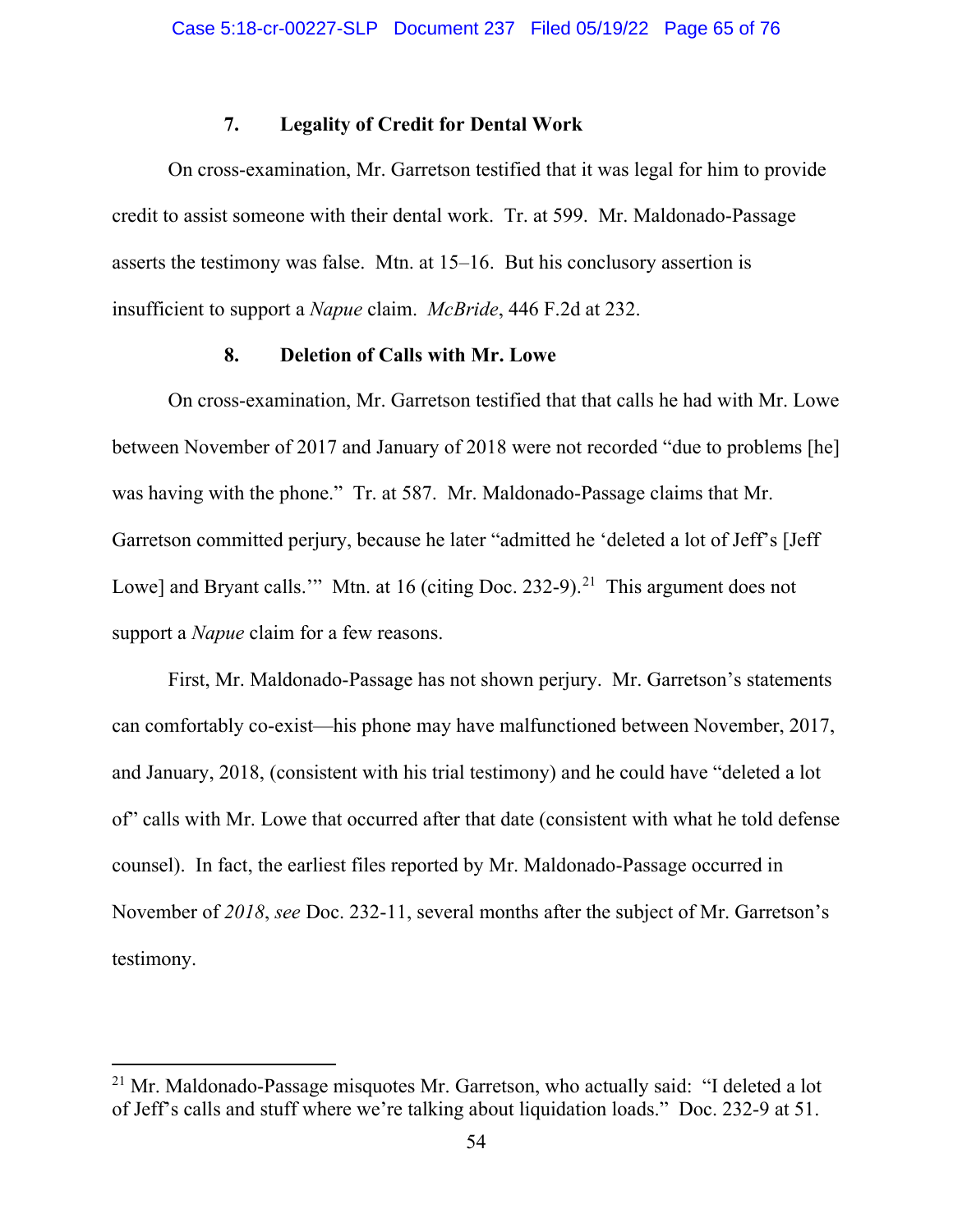#### Case 5:18-cr-00227-SLP Document 237 Filed 05/19/22 Page 66 of 76

Second, Mr. Maldonado-Passage has not shown that the prosecutors were aware of any alleged perjury. Because he has provided no evidence that the prosecutors knew about the alleged perjury, he has not shown a *Napue* violation. *See Smith*, 50 F.3d at 831.

## **9. Legality of Tiger Purchases**

Mr. Maldonado-Passage asserts Mr. Garretson committed perjury by testifying that he lawfully purchased tigers. Mtn. at 16; *see* Tr. at 536. Even assuming Mr. Garretson was incorrect about the lawfulness of his actions, Mr. Maldonado-Passage has not shown that he committed perjury. To the contrary, Mr. Garretson explained why he thought his actions were lawful. Tr. at 536. It is not enough that Mr. Garretson was wrong; to show perjury, Mr. Maldonado-Passage must show that Mr. Garretson testified with the willful intent to provide false testimony. *Flonnory,* 630 F.3d at 1287. Additionally, Mr. Maldonado-Passage also makes no attempt to show that the prosecutors had knowledge of the alleged false testimony. *See Smith*, 50 F.3d at 831.

### **10. Others With Knowledge About Mr. Garretson's Cooperation**

When asked on direct examination, "in the fall of 2017, did anybody outside law enforcement know that you were cooperating with the Government," Mr. Garretson responded, "no." Tr. at 556. Even assuming Mr. Garretson testified falsely in this regard, Mr. Maldonado-Passage has not shown that the testimony was on a material matter. So long as Mr. Maldonado-Passage did not know that Mr. Garretson was cooperating with the government, it ultimately did not matter who else knew, and Mr. Maldonado-Passage clearly did not know until he was indicted. *See* Attachment 14 at 3.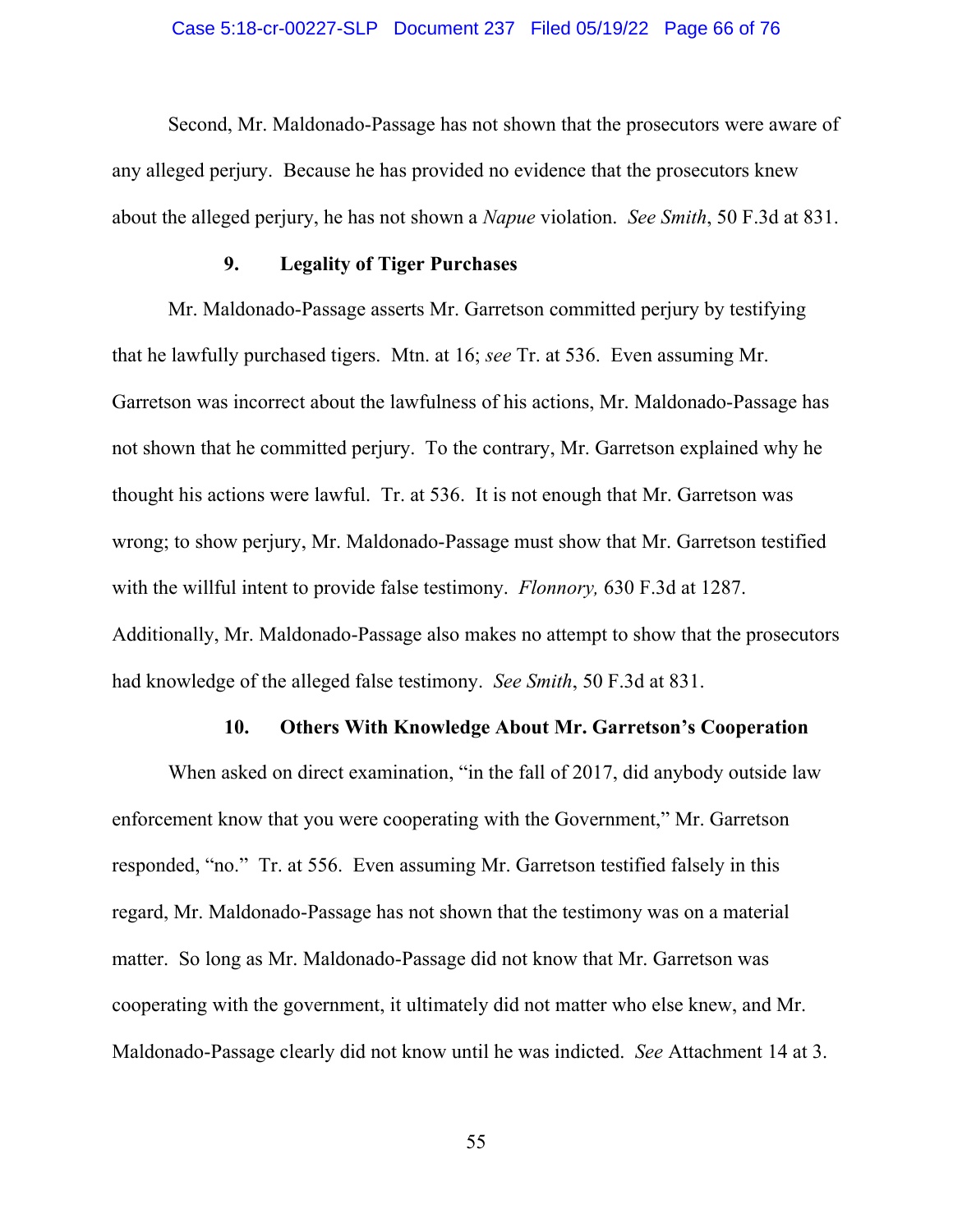Moreover, Mr. Maldonado-Passage has not shown the prosecutors had knowledge of the allegedly false testimony, which is fatal to a *Napue* claim. *See Smith*, 50 F.3d at 831.

## **11. Mr. Garretson's Alleged Financial Interest**

On cross-examination, defense counsel asked Mr. Garretson about Mr. Lowe's attempt to sell the zoo and Mr. Lowe's offer of \$100,000 to Mr. Garretson if he arranged for Mrs. Baskin to buy it for \$500,000. Tr. at 582. Ignoring the context of the testimony, Mr. Maldonado-Passage alleges Mr. Garretson committed perjury because he had "plans to corner the cub petting market once Mr. Maldonado was safely behind bars." Mtn. at 17. But Mr. Garretson was explaining that he would not financially benefit from "getting rid of Mr. Maldonado-Passage" because Mr. Lowe already owned the park. Tr. at 582. This is consistent with everyone who testified at trial, *see id.* at 189, 485, 550, 616, 839, even Mr. Maldonado-Passage, *id.* at 950–51. Thus, Mr. Maldonado-Passage has not shown that Mr. Garretson committed perjury or the existence of a *Napue* violation.

### **B. Alan Glover**

Mr. Maldonado-Passage broadly asserts Mr. Glover committed perjury. Mtn. at 55. Such an assertion is conclusory and insufficient to show a *Napue* violation. *McBride*, 446 F.2d at 232. He asserts that the government was aware that "it was not Engesser who conducted the cub sale in order to have money exchanging hands." Mtn. at 55. But Mr. Maldonado-Passage does not point to where Mr. Glover testified at trial that Mr. Engesser was the person who purchased the cubs shortly before Mr. Maldonado-Passage paid him. Absent trial testimony, Mr. Maldonado-Passage cannot show perjury giving rise to a *Napue* violation.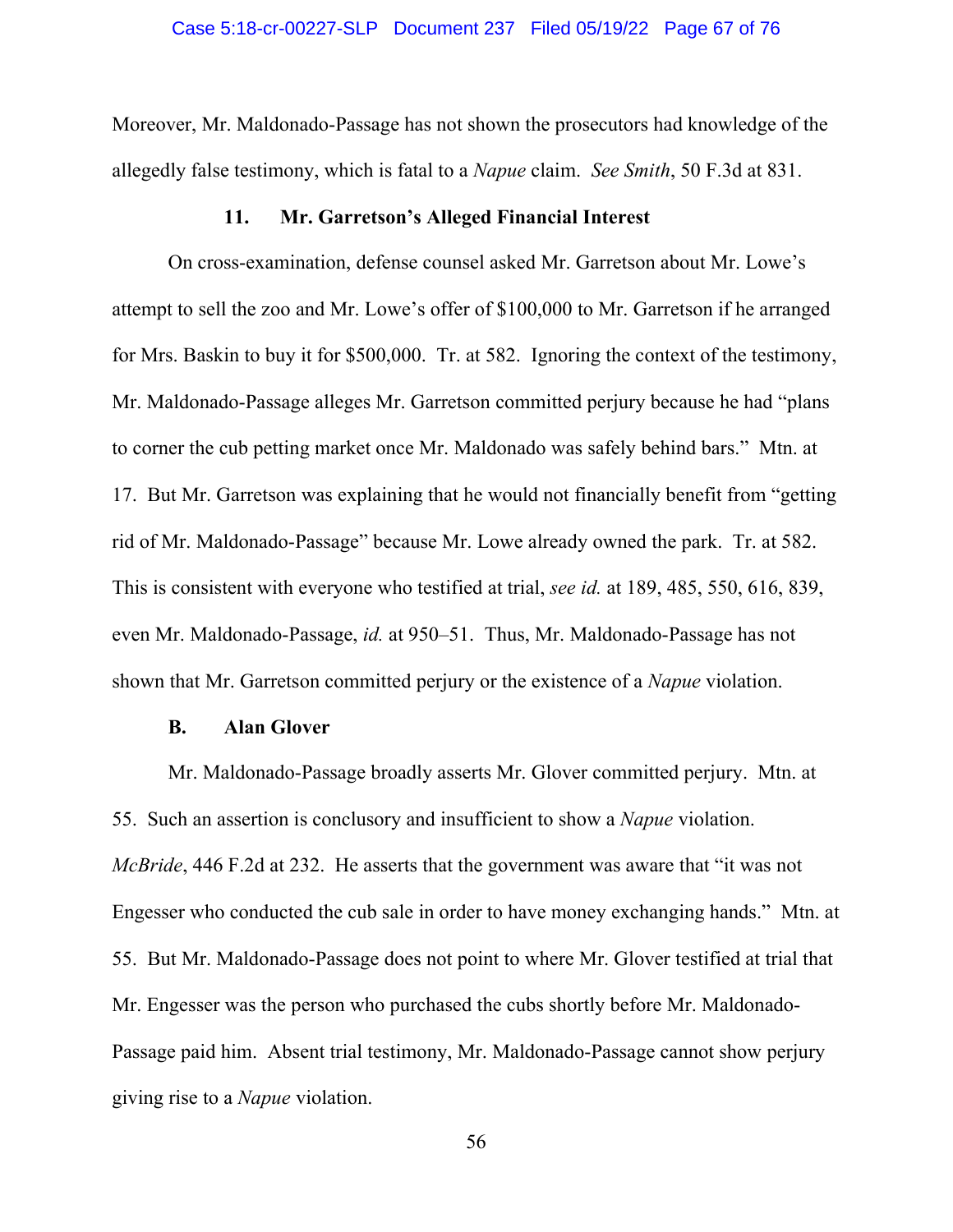## **V. Mr. Maldonado-Passage's claim of prosecutorial misconduct is untimely.**

The final group of claims made by Mr. Maldonado-Passage are allegations of prosecutorial misconduct. Mtn. at 55–60. To the extent Mr. Maldonado-Passage seeks to avoid the five-part test for newly discovered evidence, his motion is untimely. *United States v. Johnson*, 821 F.3d 1194, 1199 (10th Cir. 2016); Fed. R. Crim. P. 33(b)(2). To the extent the five-part test applies, Mr. Maldonado-Passage has not met his burden.

First, Mr. Maldonado-Passage presents six conclusory allegations. Mtn. at 56. But conclusory allegations without discussing trial evidence are insufficient to satisfy all five parts of the test for newly discovered evidence. *Cordova*, 25 F.4th at 827–28.

Second, without any citations to the record or exhibits, Mr. Maldonado-Passage asserts that one of the prosecutors presented false evidence to both the grand jury and the petit jury. Mtn. at 56–57. Specifically, he points to "evidence that Mr. Maldonado conducted a cub sale and used those funds to pay Glover for the alleged murder for hire," and contends that he "has demonstrated that evidence was false." *Id.* at 56. But contrary to his claim, *id.* at 57, Mr. Maldonado-Passage explained that he obtained the money to pay Mr. Glover to kill Mrs. Baskin from the sale of a liliger. *See* Attachment 2 at 1.

Third, Mr. Maldonado-Passage restates in a conclusory fashion over two pages what J. Douglas Kouns developed in a twenty-page affidavit. Mtn. at 57–59 (citing Doc. 232-142). To the extent Mr. Maldonado-Passage seeks to incorporate Mr. Kouns's affidavit by reference, he knows that he cannot use exhibits to circumvent the page limit imposed by this Court. *See* Doc. 221 (striking Mr. Maldonado-Passage's first motion for new trial based on its attempt to incorporate a 202-page document by reference). In any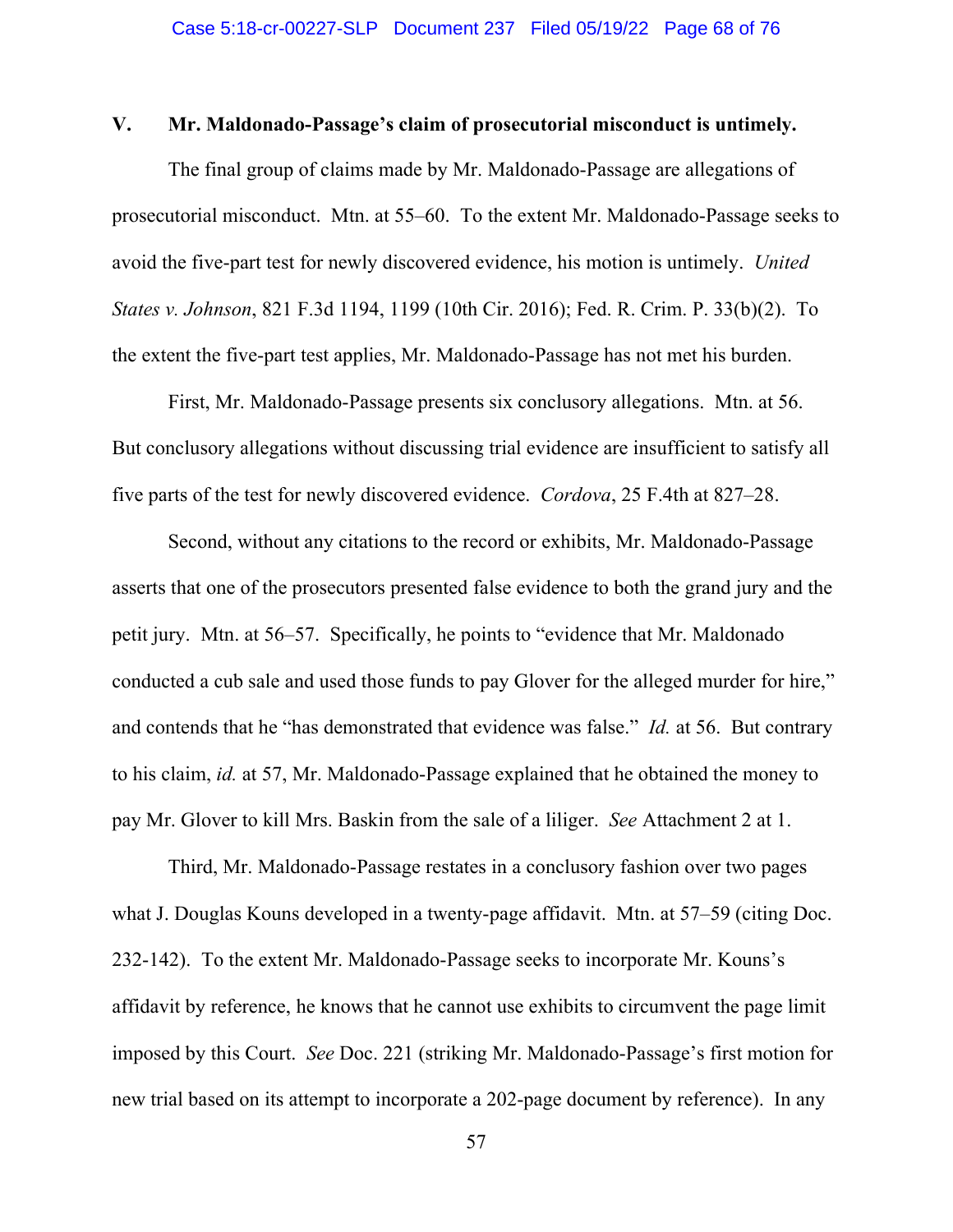#### Case 5:18-cr-00227-SLP Document 237 Filed 05/19/22 Page 69 of 76

event, Mr. Maldonado-Passage has not made any attempt to explain how Mr. Kouns's affidavit or testimony would be admissible, much less why his affidavit would "probably produce an acquittal." *Jordan*, 806 F.3d at 1252; *Hill*, 737 F.3d at 687.

Fourth, Mr. Maldonado-Passage asserts that prosecutors engaged in prosecutorial misconduct at resentencing. Mtn. at 59–60. This allegation cannot satisfy the five-part test because the alleged misconduct occurred nearly three years after the jury returned its verdict. *See Abello-Silva*, 1997 WL 72979, at \*2; *see also Lafayette*, 983 F.2d at 1105. Moreover, Mr. Maldonado-Passage's claim that the AUSAs who appeared at resentencing "'stood by' facts they knew to be false," Mtn. at 59, is itself false. The AUSAs who appeared at resentencing considered all the information they had at the time—information from the trial, from pre-trial and post-trial investigations, and from defense counsel—and determined that they believed the testimony at trial. Mr. Maldonado-Passage's current claims are only tenable if one rejects both the witness testimony as well as the exhibits and accepts a defense-friendly version of every exhibit submitted by Mr. Maldonado-Passage. For the reasons summarized in detail below, the United States continues to stand by Mr. Maldonado-Passage's convictions.

# **VI. Ultimately, the jury would not have reached a different result because Mr. Maldonado-Passage's own statements were the strongest evidence against him, evidence with which he does not engage.**

Each category of alleged error requires proof of some type of prejudice or materiality. *See Jordan*, 806 F.3d at 1252 (for claims of newly discovered evidence, the defendant must show the newly discovered evidence would "probably produce an acquittal"); *Cordova*, 25 F.4th at 826 (for *Brady* and *Giglio* claims, a defendant must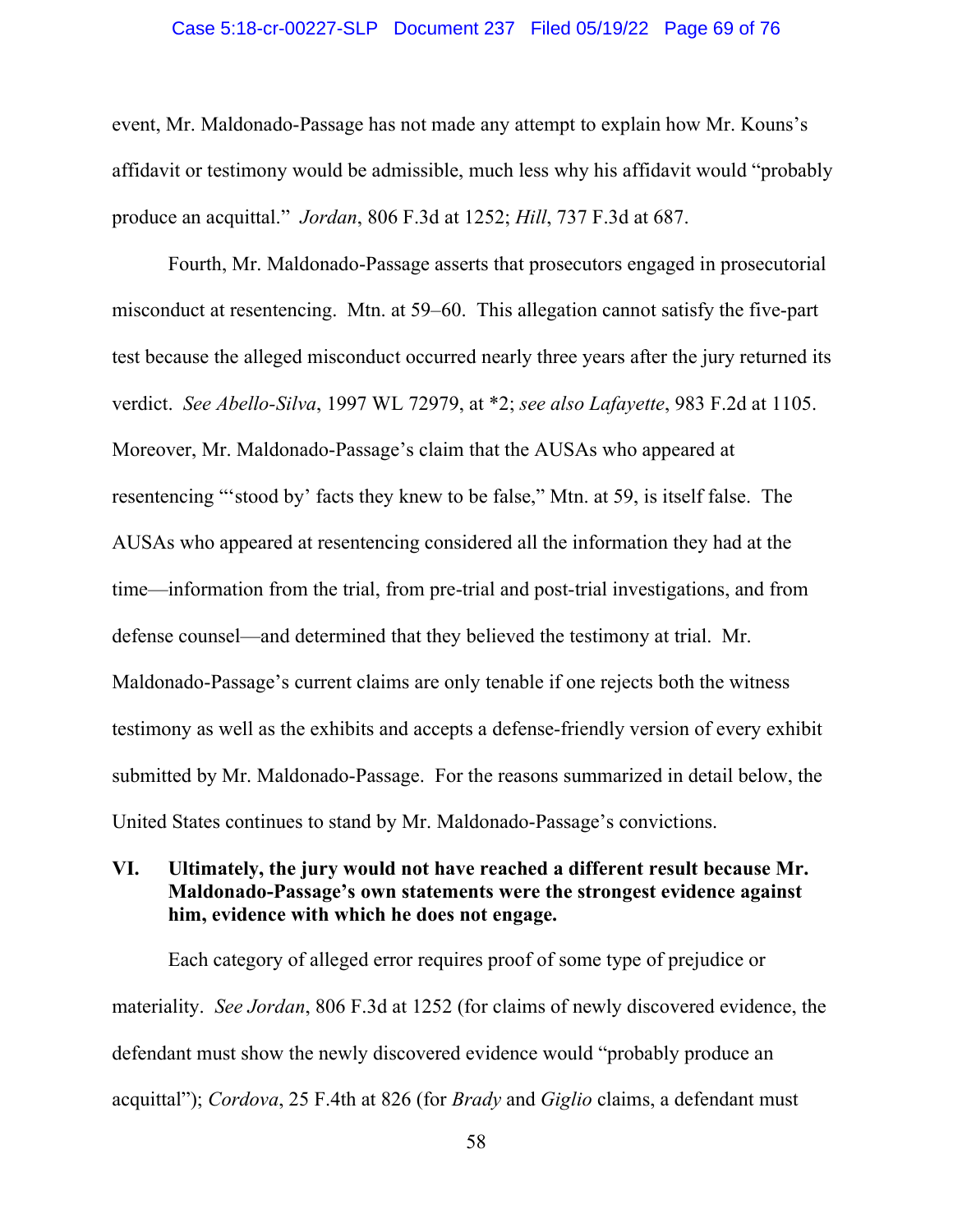### Case 5:18-cr-00227-SLP Document 237 Filed 05/19/22 Page 70 of 76

"show by a preponderance of the evidence" that "there is a reasonable probability that, had the evidence been disclosed, the result of the proceeding would have been different"); *Garcia*, 793 F.3d at 1207 (a *Napue* violation requires a showing of materiality); *United States v. Christy*, 916 F.3d 814, 824 (10th Cir. 2019) (holding a claim of prosecutorial misconduct requires examining the alleged misconduct's "likely effect on the jury's verdict"). Mr. Maldonado-Passage's own words—which he has never disclaimed or explained—provide extremely solid support for Counts One and Two. Thus, even if a factfinder were loathe to give any credit to the testimony of witnesses like Mr. Garretson, Mr. Glover, or Mrs. Lowe, the trial would not have turned out differently.

## **A. Mr. Maldonado-Passage's Statements Regarding the Count 1 Plot**

Mr. Maldonado-Passage explained why he wanted to kill Mrs. Baskin. She had cost him "almost three-quarters of a million dollars in lawyers already." Attachment 9 at 8. And he thought she would not stop "until somebody shoots her." Attachment 1 at 1.

Mr. Maldonado-Passage admitted to hiring Mr. Glover to kill Mrs. Baskin. *E.g.* Attachment 12 (remembering "[t]hat one of Jeff's run off with my money and never heard from him again," when discussing whether to trust Mark). Specifically, he admitted that he had Mr. Finlay take Mr. Glover down to Texas to get a fake ID. Tr. at 1002. While Mr. Maldonado-Passage testified that he only did so at Mr. Lowe's direction, *id.*, his statements immediately after Mr. Glover obtained the ID and after he was arrested show that Mr. Maldonado-Passage knew how serious obtaining the ID was. *See* Attachment 2 at 1 ("Yeah, [Mr. Finlay] d\*mn sure don't want to be implicated in it, you know somebody that drove to get the fake ID for it."); Attachment 14 at 2–3 (when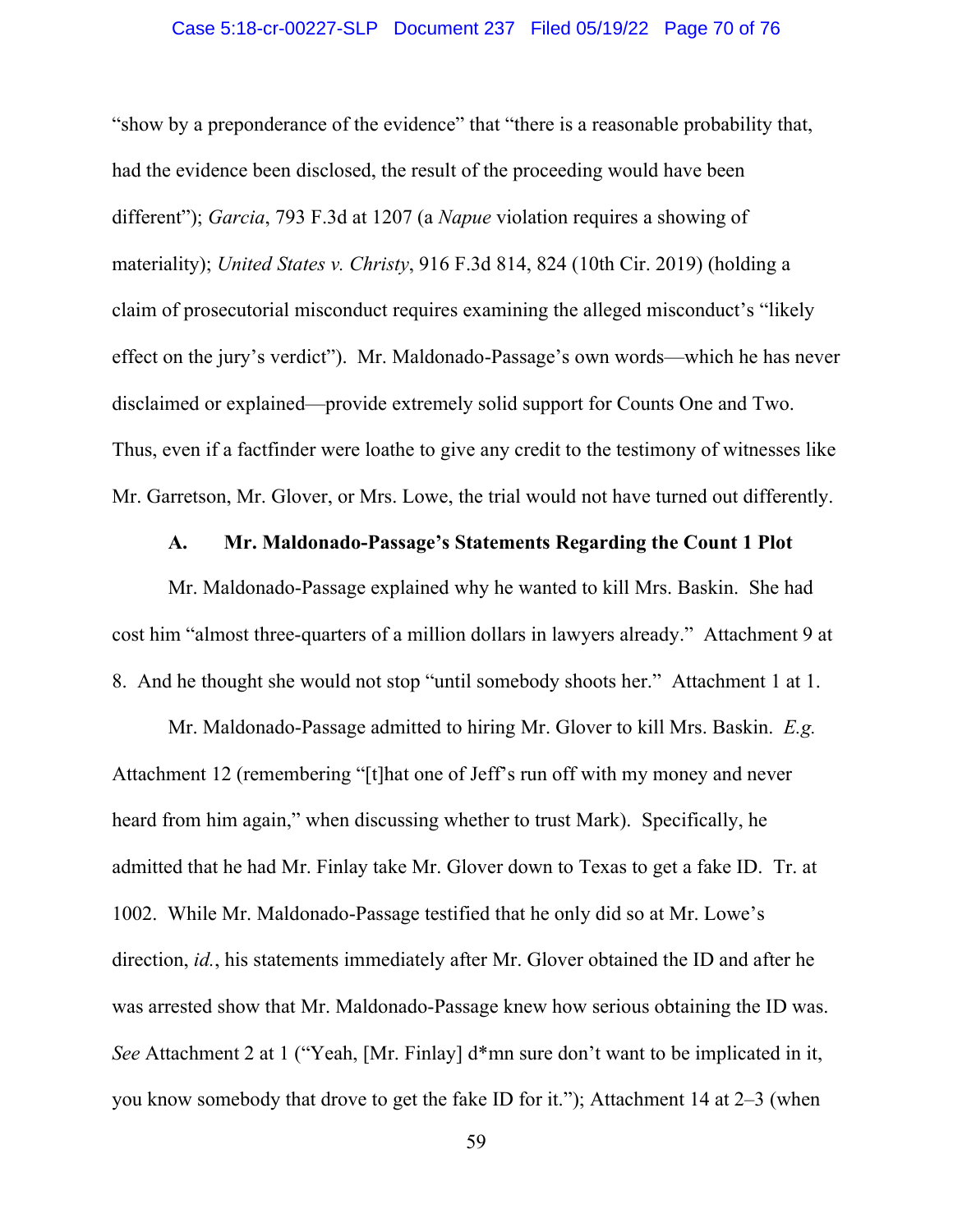#### Case 5:18-cr-00227-SLP Document 237 Filed 05/19/22 Page 71 of 76

Mr. Finlay admitted that he told the FBI that he took Mr. Glover to Texas to get the ID because Mr. Glover needed to go to Florida, Mr. Maldonado-Passage responded: "Oh, so, so you hung *me* out to dry?" while under arrest for murder-for-hire (emphasis added)).

Mr. Maldonado-Passage laid out the plan he had for Mr. Glover to kill Mrs. Baskin and how he intended to hide his connection. He admitted that he was "having him buy a go-phone down there and Jeff is buying a go-phone so they can communicate and then throw them away." Attachment 2 at 1. He explained that "we are going to overnight his phone to Vegas and Jeff is gonna text pictures every once in a while back to the staff so that way his phone registers in Vegas." *Id.* He detailed the contingencies "if they bust him red-handed," (1) "all of the bills came from Florida," and (2) "me and Jeff are just, we got our story down to where we fired the motherf\*cker and just went off the deep end." *Id.* at 1–2. Finally, he laid out the payment details. Attachment 5 at 2 ("See, what I was gonna do is send him with four and then give him six when it was done."). At trial, Mr. Maldonado-Passage admitted to giving Mr. Glover \$3,000. Tr. at 1004. As the months went by and Mrs. Baskin was still alive, Mr. Maldonado-Passage lamented that "[t]he last guy went down to North Carolina [sic] and drank it all" and never came back. Attachment 11 at 1; *see* Attachment 12 at 1 (when Mr. Garretson was responding to whether he trusted Mark by saying that Mark is "not like that other dipsh<sup>\*t</sup>," Mr. Maldonado-Passage interrupts and says, "He took four thousand bucks and never came back"). These statements, by themselves, were sufficient for a jury to find Mr. Maldonado-Passage guilty on Count 1.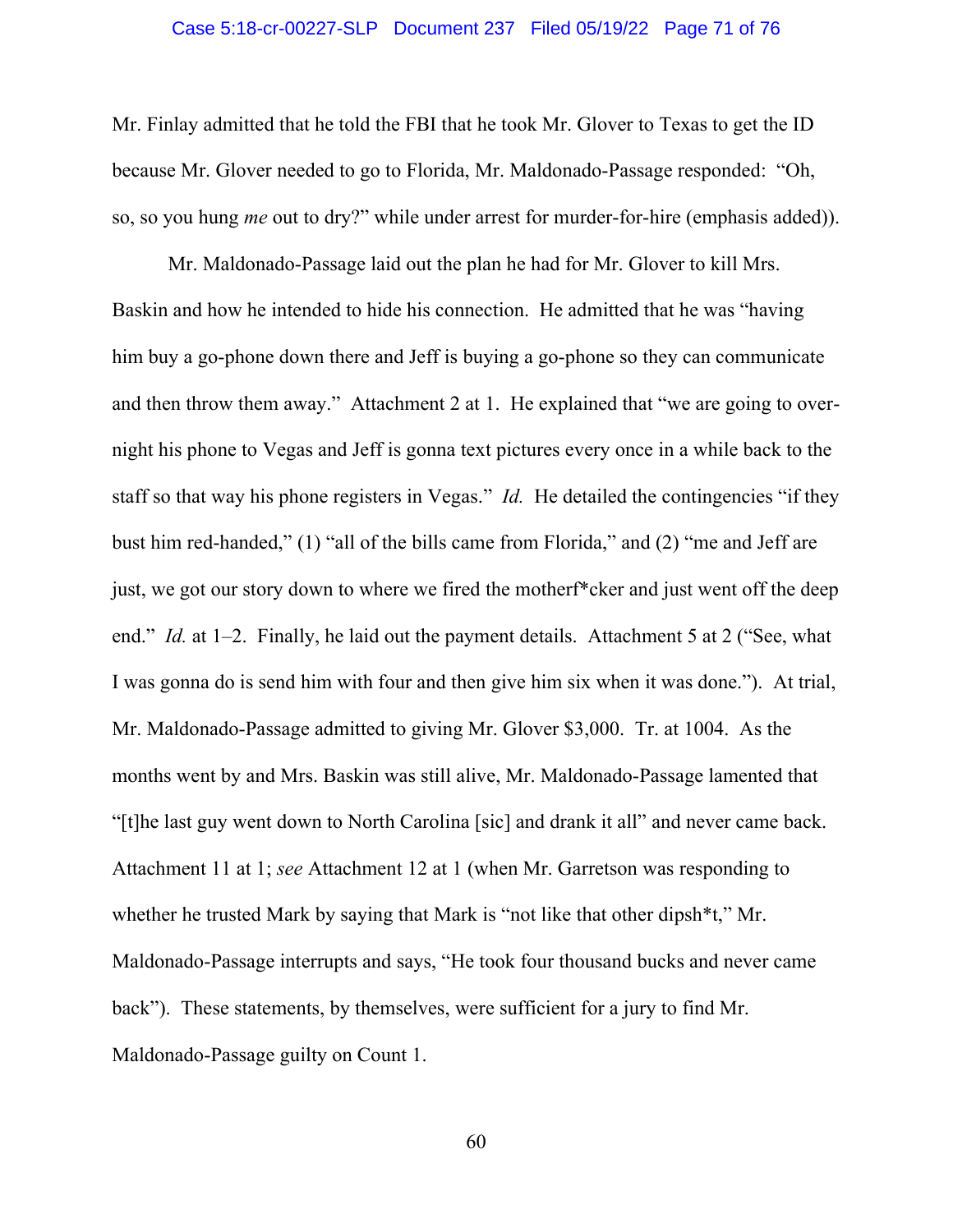### **B. Mr. Maldonado-Passage's Statements Regarding the Count 2 Plot**

Prior to Mr. Maldonado-Passage hiring Mr. Glover to kill Mrs. Baskin, Mr. Garretson twice mentioned that he knew of someone else who could be the hitman. Attachment 1 at 1; Attachment 5 at 1–3. Mr. Maldonado-Passage met with Mr. Garretson and Mark approximately two weeks after Mr. Glover left. *See generally* Attachment 9. When Mark brought up "what James [Garretson] was tellin me," Mr. Maldonado-Passage explained, "I don't want anybody getting caught" and suggested they could blame the hitman's actions on a serial killer. *Id.* at 10. Mr. Maldonado-Passage asked about the price, suggested 20 when Mark said 10, and suggested 10 down when Mark said he would like half down. *Id.* at 11. Mr. Maldonado-Passage confirmed the target was "Carole Baskin." *Id.* at 14. When Mark told Mr. Maldonado-Passage to let him know if he is serious, Mr. Maldonado-Passage responded, "We'll get James the money," and that he could get 5 upfront. *Id.* When Mark asked for "any information you got on her," Mr. Maldonado-Passage responded by pulling out a bunch of stuff from her office. *Id.* at 19–20. He also admitted that some of the information he gave Mark came from online. *Id.* at 20–21. He suggested that Mark kill her by "follow[ing] her . . . [i]nto a mall parking lot and just cap her and . . . [d]rive off." *Id.* at 29. Mr. Maldonado-Passage said that he would "put the money together" by "sell[ing] a bunch of tigers." *Id.* at 36. He also said he would "get a pistol at the flea market" for Mark. *Id.* at 47. Mr. Maldonado-Passage said he would have Mr. Lowe send Mark the maps of Mrs. Baskin's property. *Id.* at 48. Alternatively, he suggested they "just take pictures of the screen," *id.*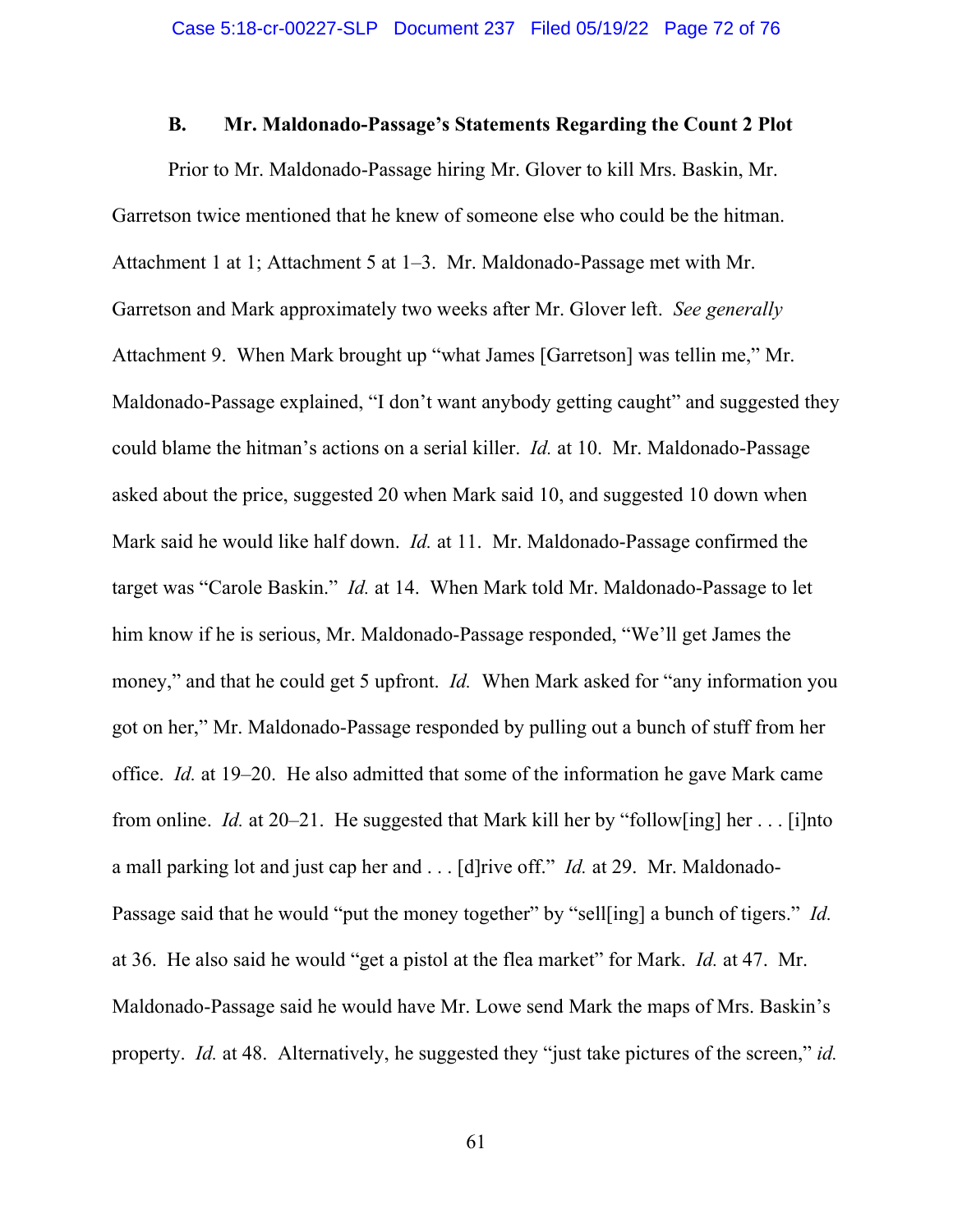#### Case 5:18-cr-00227-SLP Document 237 Filed 05/19/22 Page 73 of 76

at 49, which is what happened with the "pizza phone" that Mr. Glover had in his possession when he left, Attachment 6 at 3–6.

Ultimately, it was Mr. Maldonado-Passage's own words that convicted him. While the testimony by Special Agent Markley, Special Agent Farabow, Mr. Garretson, Mr. Glover, Mrs. Lowe, Inspector Hess, Mr. Finlay, and Mark brought the connections between all of Mr. Maldonado-Passage's statements into focus and confirmed what he said on contemporaneously recorded conversations, impeaching the testimony of any or all of those witnesses does not call Mr. Maldonado-Passage's recorded statements into question. None of the "newly discovered evidence" presented by Mr. Maldonado-Passage call his statements in late-2017 and early-2018 into question nor do any of the alleged *Brady*, *Giglio*, or *Napue* violations. Simply put, even if the jury had been aware of all the information Mr. Maldonado-Passage presents in his motion as well as all the information presented at trial, there is no reasonable doubt that a jury following the law would still have convicted Mr. Maldonado-Passage. Therefore, Mr. Maldonado-Passage is not entitled to a new trial, and this Court should deny his motion.

## **VII. An evidentiary hearing is likely not warranted**

Generally, "a district court is 'not required to hold' an evidentiary hearing before resolving a motion for a new trial." *United States v. Velarde*, 485 F.3d 553, 559 (10th Cir. 2007). Instead, an evidentiary hearing is only required to "resolve conflicting evidence." *Id.* (internal quotation marks omitted). Thus, the question depends on how this Court chooses to resolve the issues raised by Mr. Maldonado-Passage.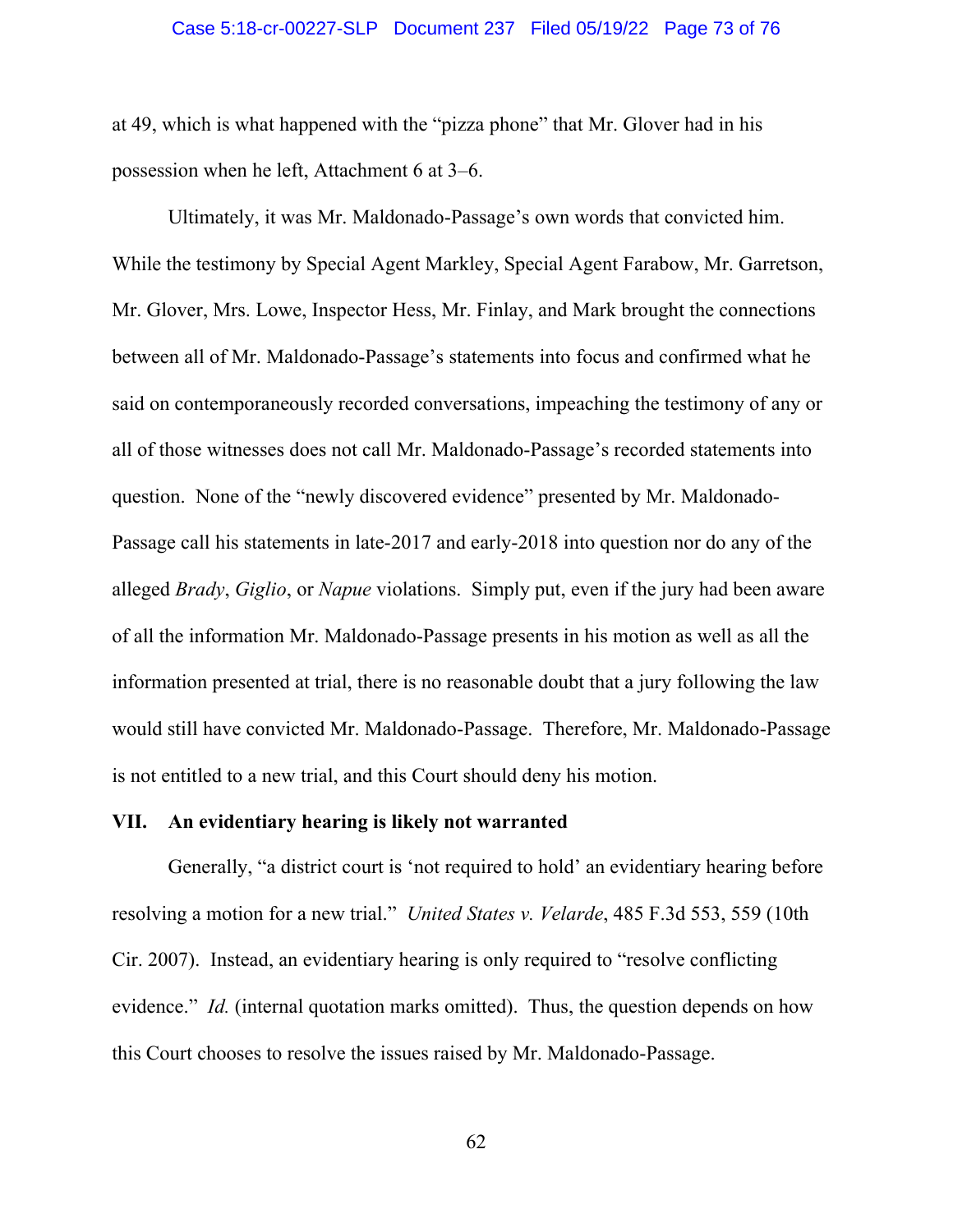### Case 5:18-cr-00227-SLP Document 237 Filed 05/19/22 Page 74 of 76

Many of Mr. Maldonado-Passage's claims can be resolved as a matter of law, without resolving any potential evidentiary conflict, because Mr. Maldonado-Passage did not attempt to carry his burden as to one or more elements of a claim or attempted to do so with only conclusory assertions; it is the deficiency of the argument, not the need to develop evidence, that cause these claims to fail. Thus, no purpose would be served by an evidentiary hearing on those claims. *See United States v. Harris*, 735 F.3d 1187, 1194 n.3 (10th Cir. 2013) ("[A] district court is not required to pursue process without purpose."). As to the claims that are developed, even if every person were to testify in line with their affidavits, Mr. Maldonado-Passage would still not be entitled to relief for the reasons discussed above. Thus, an evidentiary hearing is not warranted. *See Velarde*, 485 F.3d at 560 ("[T]he court is required to conduct the evidentiary hearing only if the admissible evidence presented by [the defendant], if accepted as true, would warrant relief as a matter of law.").

One exception to the general rule mentioned in *Velarde* exists for recantations. When a recantation of trial testimony occurs, "the trial court ordinarily must conduct an evidentiary hearing to evaluate both the credibility and the impact of a recantation." *Pearson*, 203 F.3d at 1274 (internal quotation marks omitted). "However, in some instances, the trial judge may be able to assess the credibility of the recantation without holding such a hearing." *Id.* For example, a district court has discretion to "decide<sup>[]</sup> that the contents of the affidavits were insufficient to overcome the witness' trial testimony" without holding an evidentiary hearing. *See United States v. Smith*, 997 F.2d 674, 682 (10th Cir. 1993). Alternatively, if the district court has had the opportunity to personally

63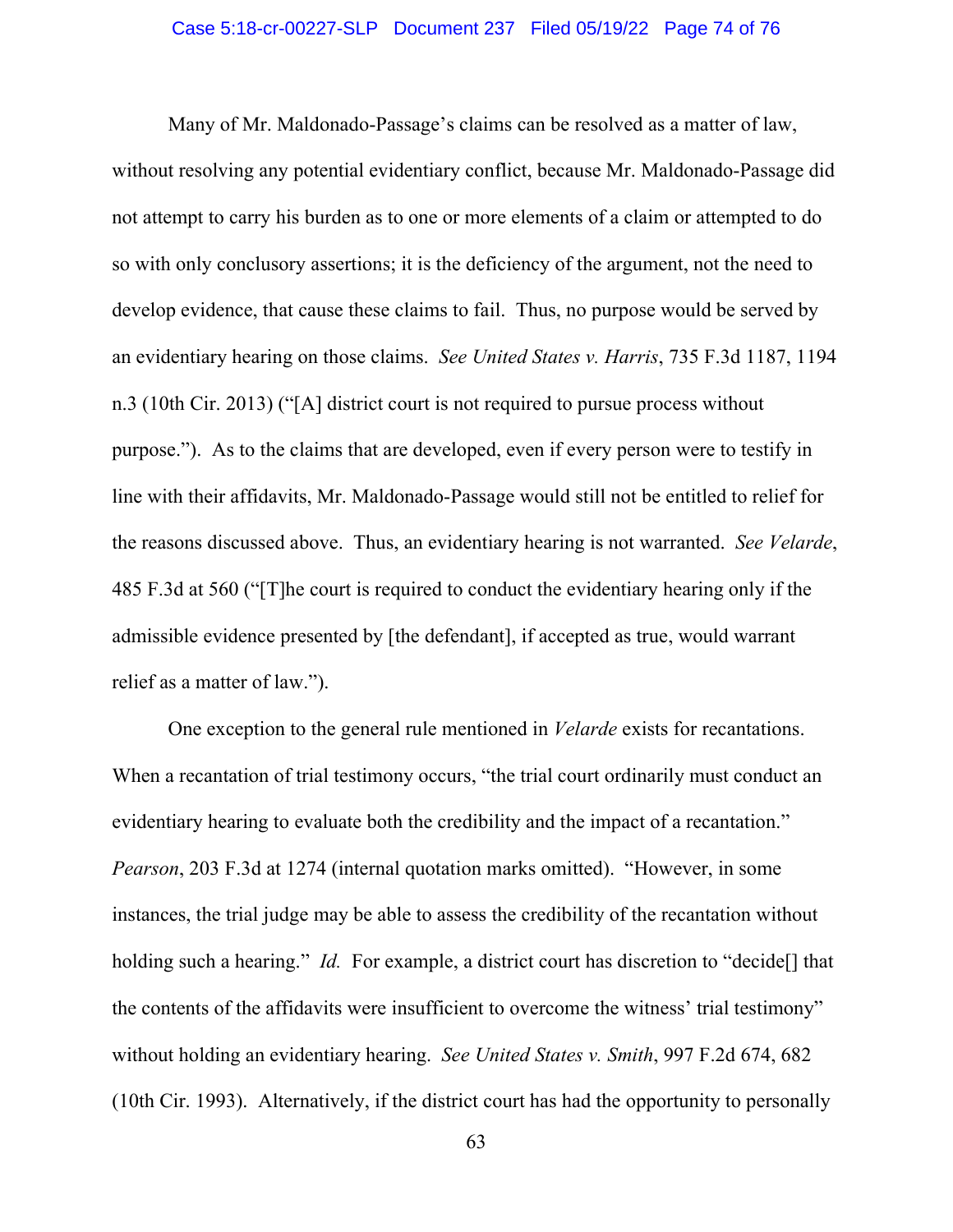observe the witness and their trial testimony is corroborated by other witnesses, an evidentiary hearing is unnecessary. *United States v. Jones*, 315 F. App'x 714, 716–17 (10th Cir. 2009). As explained above, even if the evidence regarding the recantation were to come in exactly as Mr. Maldonado-Passage believes, he still would not be entitled a new trial. As a result, no evidentiary hearing is warranted.

## **Conclusion**

 In the end, a "defendant is entitled to a fair trial but not a perfect one, for there are no perfect trials." *Brown v. United States*, 411 U.S. 223, 231–32 (1973) (internal quotation marks omitted). Mr. Maldonado-Passage received just that—a fair trial. Because Mr. Maldonado-Passage has not satisfied his burden of showing that a new trial is warranted, this Court should deny his motion.

Respectfully submitted,

ROBERT J. TROESTER United States Attorney

s/ Steven W. Creager STEVEN W. CREAGER Bar Number: 30052 (OK) CHARLES W. BROWN MATT DILLON Assistant U.S. Attorneys 210 W. Park Avenue, Suite 400 Oklahoma City, Oklahoma 73102 (405) 553-8700 (office) (405) 553-8888 (fax) steven.w.creager@usdoj.gov